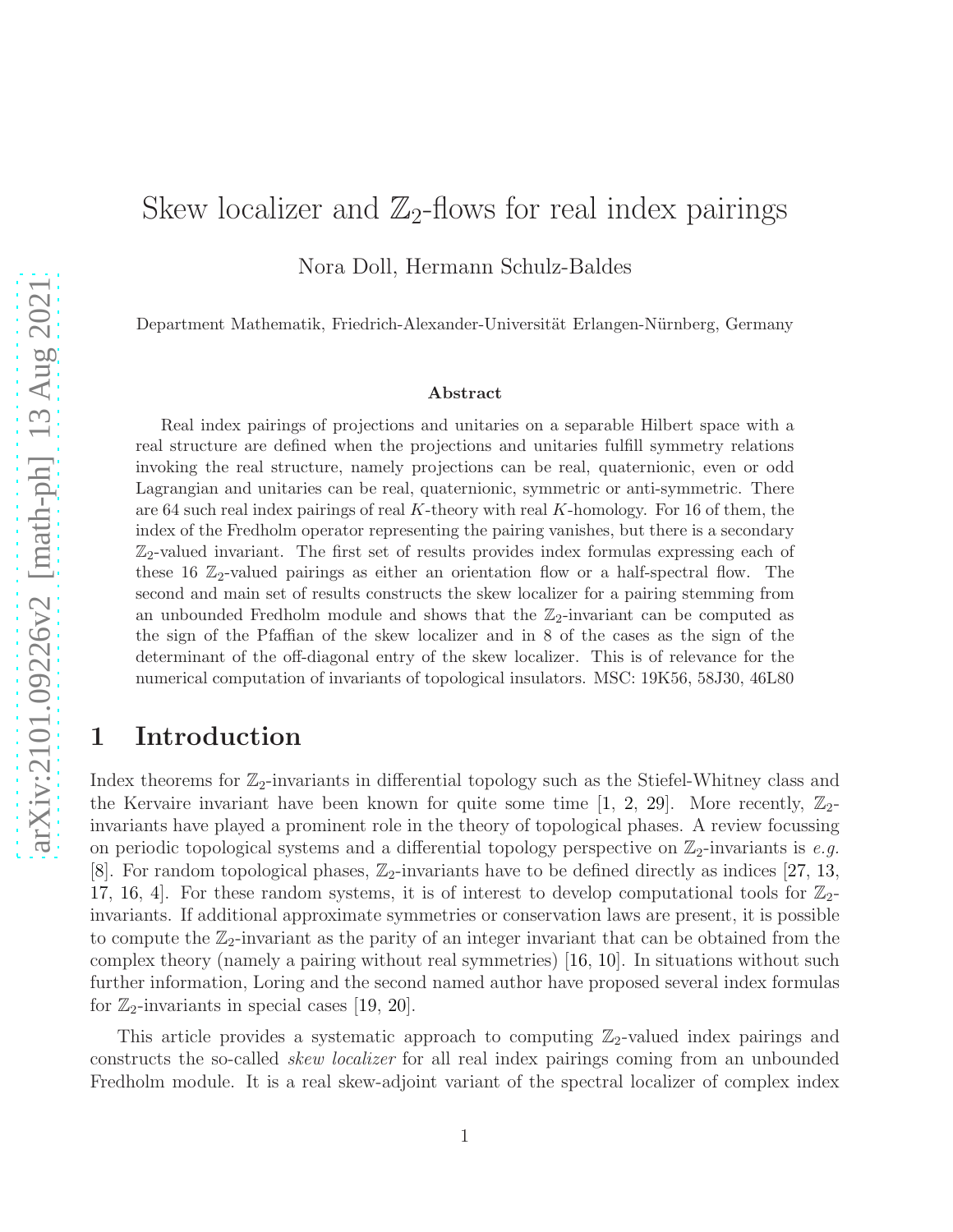pairings which is known to provide integer-valued pairings via its half-signature [\[20,](#page-37-3) [21\]](#page-37-4). The skew localizer allows to compute the  $\mathbb{Z}_2$ -invariant as the sign of its Pfaffian and in 8 of the 16 cases as the sign of the determinant of its off-diagonal entry. We believe that the skew localizer is an efficient tool for *computational real* K*-theory*, hence playing the same role as the spectral localizer does in complex K-theory. Numerical results will be published elsewhere.

While the first proofs of the connection between (complex) index pairings and spectral localizer were of K-theoretic nature [\[20,](#page-37-3) [21\]](#page-37-4), there are now other proofs [\[22,](#page-37-5) [23,](#page-37-6) [28\]](#page-37-7) exploring the tight connection between index pairings and spectral flow (as formulated by Phillips [\[25\]](#page-37-8)). Here all  $\mathbb{Z}_2$ -valued real index pairings are shown to be given by suitably defined  $\mathbb{Z}_2$ -flows (various special cases have already been dealt with in [\[9,](#page-36-8) [6,](#page-36-9) [11\]](#page-36-10)). These flows are then used as the main tool to establish the results on the skew localizer. The new  $\mathbb{Z}_2$ -flow pictures of real index pairings are likely of relevance for other applications as well.

The version of real index pairings used here is identical to [\[13\]](#page-36-3) where it is also explained how index theorems connect them directly to more standard representations of topological invariants, in particular, the strong invariants of topological insulators [\[26\]](#page-37-9). This formulation of real index pairings is tailored to be readily applicable to systems with a symmetry (in particular, topological insulators). As reviewed in Section [3,](#page-8-0) there are 64 such pairings reflecting that real K-theory and real K-homology are both 8-periodic [\[12,](#page-36-11) [7\]](#page-36-12), and 16 of them take values in  $\mathbb{Z}_2$ . It turns out that various  $\mathbb{Z}_2$ -flows are associated to these 16 pairings. One is the  $\mathbb{Z}_2$ -valued spectral flow of paths of real skew-adjoint Fredholm operators studied in [\[6\]](#page-36-9). Below it is slightly generalized to what will be called the orientation flow. Two other  $\mathbb{Z}_2$ -flows are the even and odd half-spectral flow for paths of Fredholm operators with a certain reflection symmetry (the odd half-spectral flow was introduced and studied in [\[9\]](#page-36-8)). All these  $\mathbb{Z}_2$ -flows are described in Section [4.](#page-11-0) They are not independent of each other, it will rather be shown how they can all be reduced to the orientation flow (of a path with extra symmetries, similarly as for parity [\[11\]](#page-36-10)).

Another approach to real index pairings is to work with pairings taking values in real Clifford algebras. This is natural from the point of view of Kasparov's KKO-theory. In the latter framework, Clifford-valued spectral flows have been studied recently by Bourne, Carey, Lesch and Rennie [\[4\]](#page-36-6). There are certainly connections to this work, namely reducing out the Clifford relations should lead to some of the statements of this paper (similar as the Atiyah-Singer classifying spaces [\[1\]](#page-36-0) can also be written out more explicitly). However, these connections are not worked out nor used in the present purely functional analytical treatment of  $\mathbb{Z}_2$ -valued index pairings and flows. In our opinion, this less algebraic approach has the advantage of providing results (as on the skew localizer) that can be implemented directly.

To explain to the reader the main punch line, the remainder of this introduction describes the main results of the paper for one of the 16 cases and also provides a concrete application to a particular topological insulator (the Kitaev chain).

#### <span id="page-1-0"></span>1.1 Real index pairings

Let *H* be a separable complex Hilbert space,  $P = P^2 = P^*$  be an (orthogonal) projection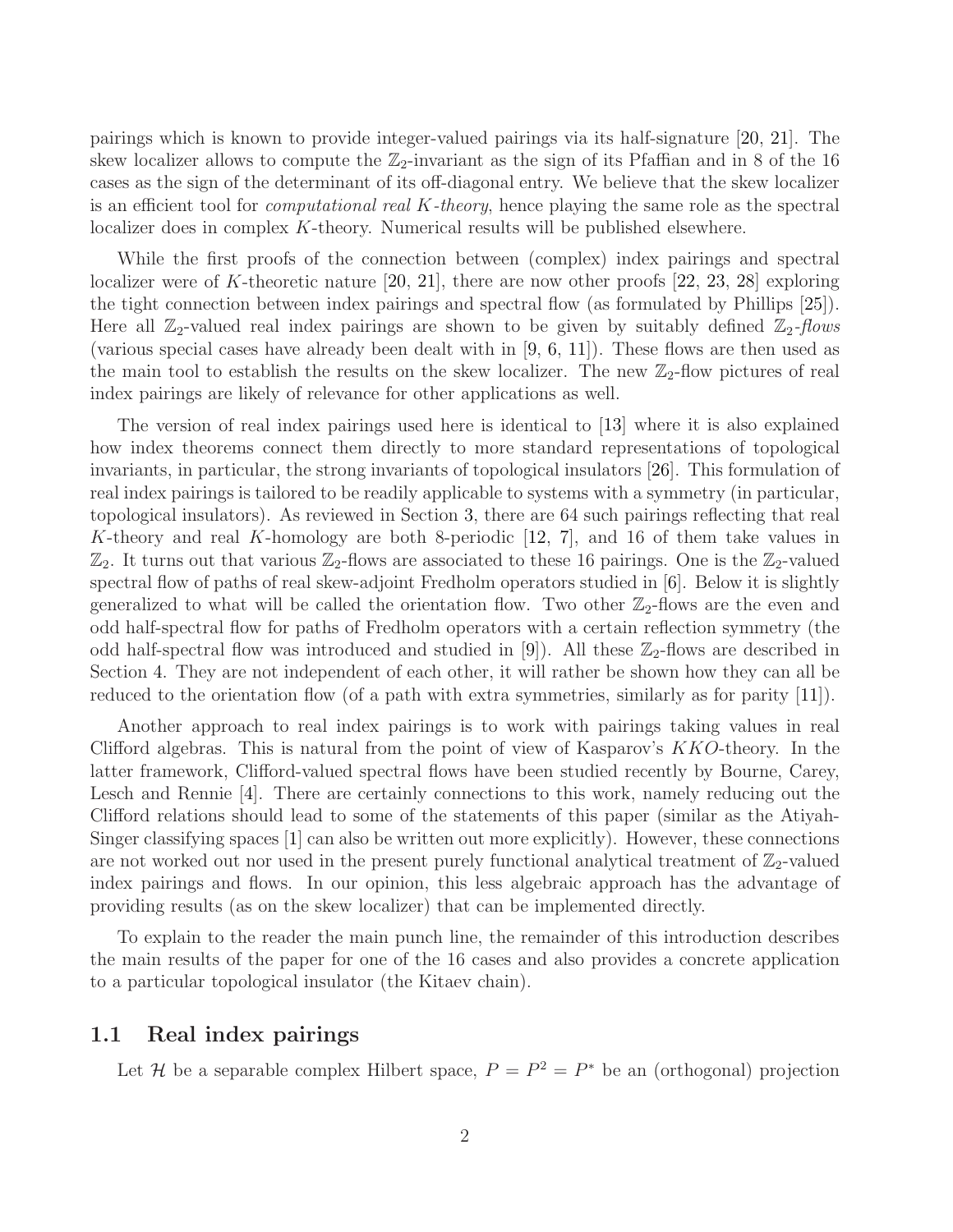on H and  $F = (F^*)^{-1}$  a unitary on H such that the commutator  $[P, F]$  is a compact operator. Then  $T = PFP + 1 - P$  is a Fredholm operator and its index Ind(T) = dim(Ker(T)) –  $dim(Ker(T^*)) \in \mathbb{Z}$  is called the (complex) index pairing of the index pair  $(P, F)$ . This includes the case where  $F = 2E - 1$  is a self-adjoint unitary given in terms of a projection E. In this case,  $T = P(2E-1)P + 1 - P$  is still a Fredholm operator which is considered to be the index pairing of an index pair  $(P, E)$ , given by two projections P and E with compact commutator (note that  $(P, E)$  is *not* a Fredholm pair in the sense of  $[15, 3]$  $[15, 3]$ . In the latter case of an index pair  $(P, E), T$  is clearly self-adjoint so that  $\text{Ind}(T) = 0$ , but there are reality conditions which may still allow to extract a secondary  $\mathbb{Z}_2$ -invariant from T. Thus suppose that there is a complex conjugation  $\mathcal C$  on  $\mathcal H$ , namely an antilinear isometry squaring to the identity. Given a bounded operator  $A \in \mathcal{B}(\mathcal{H})$ , let  $\overline{A} = \mathcal{C}A\mathcal{C}$  denote its complex conjugate. This allows to formulate real symmetry relations for both P and E. In the particular situation considered here,  $\overline{E} = E$  is supposed to be real and P to satisfy  $\overline{P} = 1 - P$ . This means that P is even Lagrangian in the terminology developed in Section [3](#page-8-0) below. Together the index pair  $(P, E)$  is of the type  $(j, d) = (2, 1)$  in the notation of Section [3.](#page-8-0) In the physical application in Section [1.4,](#page-4-0) P is the Fermi projection of a Bogoliobov-de Gennes Hamiltonian in the Majorana representation and E is the Hardy projection associated to the one-dimensional position operator. As already stated above, one has  $\text{Ind}(T) = 0$ , but there is a well-defined  $\mathbb{Z}_2$ -invariant

<span id="page-2-2"></span><span id="page-2-1"></span><span id="page-2-0"></span>
$$
Ind_2(T) = dim(Ker(T)) mod 2 \in \mathbb{Z}_2 , \qquad (1)
$$

in the sense that it is a constant under norm-continuous homotopies of  $P$  and  $E$  respecting the real symmetries imposed as well as the Fredholm property, see [\[13\]](#page-36-3). It is also possible to exchange the roles of P and E and consider the Fredholm operator  $T' = E(1 - 2P)E + 1 - E$ . One then finds the same index pairing  $\text{Ind}_2(T') = \text{Ind}_2(T)$ , see [\(16\)](#page-9-0) and [\[13\]](#page-36-3). In [\(1\)](#page-2-0),  $\mathbb{Z}_2$  appears as the additive group  $\{0, 1\}$ , but below, *e.g.* in [\(2\)](#page-2-1), rather as the multiplicative group  $\{1, -1\}$ . In the following, we freely identify these groups.

#### 1.2  $\mathbb{Z}_2$ -flow formulas for real index pairings

The first main result for the index pairing of  $(P, E)$  satisfying the above real symmetries are two  $\mathbb{Z}_2$ -flow formulas (stated in Section [4.5\)](#page-18-0):

$$
Ind_2(T) = Sf_2(t \in [0,1] \mapsto (1-t)i(1-2P) + t(1-2E)i(1-2P)(1-2E))
$$
\n(2)

= 
$$
\text{Sf}(t \in [0, \frac{1}{2}] \mapsto (1-t)(1-2E) + t(1-2P)(1-2E)(1-2P) \mod 2
$$
. (3)

Let us explain the objects and notions used in these formulas. First of all,  $i = \sqrt{-1}$  denotes the imaginary unit. In [\(2\)](#page-2-1) the symmetry of P implies that the operator  $J = i(1 - 2P)$  is real and skew-adjoint, namely  $J = \overline{J} = -J^*$ . Because E is real, also the operator  $(1 - 2E)J(1 - 2E)$ is real and skew-adjoint. In [\(2\)](#page-2-1) appears the straight-line path between these two real skewadjoints which, due to the compactness assumption on  $[P, E]$ , lies in the real skew-adjoint Fredholm operators. For such paths, the  $\mathbb{Z}_2$ -valued spectral flow Sf<sub>2</sub> is well-defined [\[6\]](#page-36-9) and in the present situation of a linear path between unitaries given by half of the multiplicity of the eigenvalue 0 at the midpoint  $t=\frac{1}{2}$  $\frac{1}{2}$  of the path modulo 2 [\[6\]](#page-36-9). For paths of finite-dimensional operators, the  $\mathbb{Z}_2$ -valued spectral flow is equal to the product of the signs of the Pfaffians of the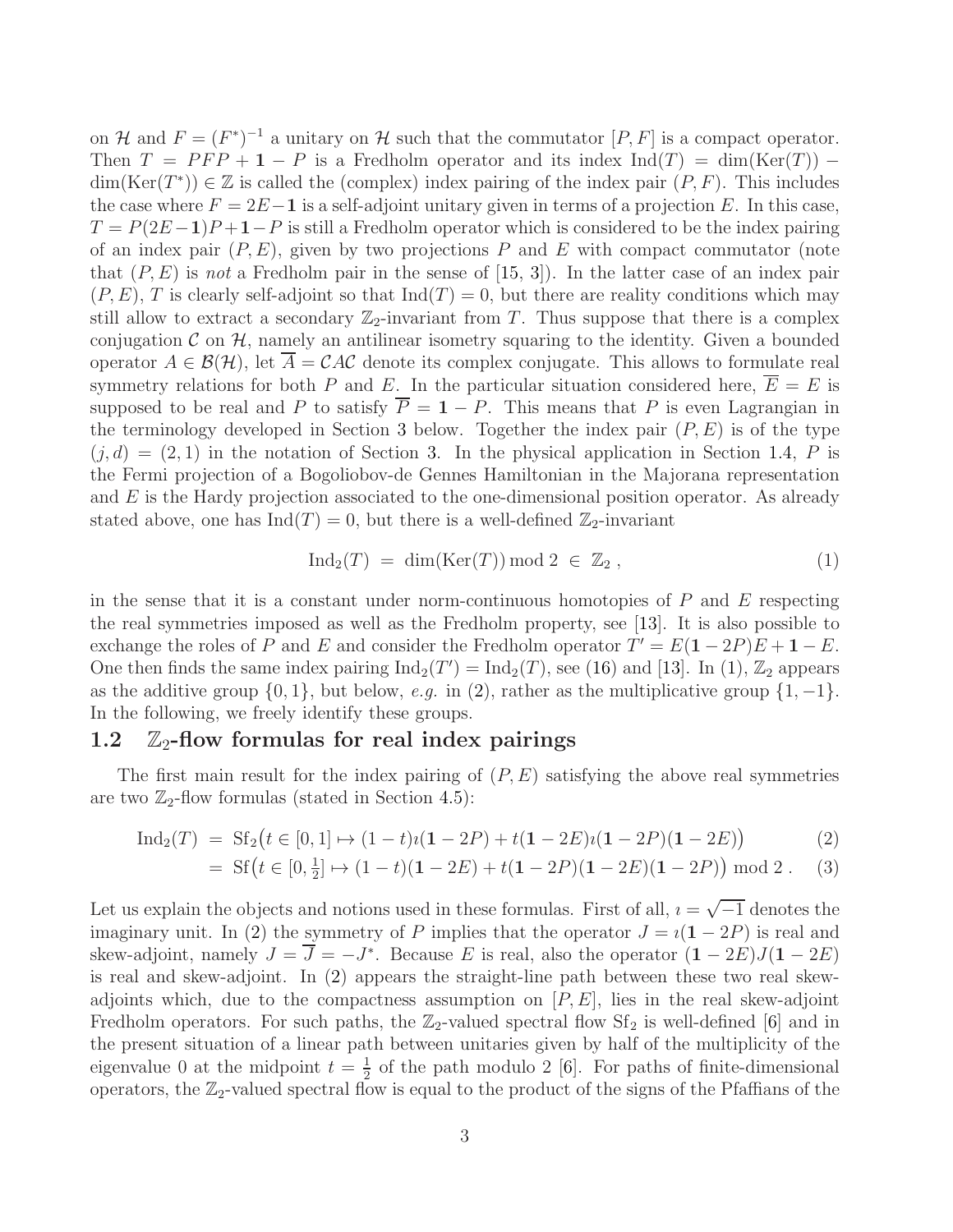two endpoints of the path, see Section [4.](#page-11-0) The identity [\(2\)](#page-2-1) already follows from Theorem 8.1 in [\[6\]](#page-36-9).

To explain [\(3\)](#page-2-2), let us denote the path by  $H_t = (1-t)(1-2E) + t(1-2P)(1-2E)(1-2P)$ . For such a path of self-adjoint Fredholm operators, its classical spectral flow  $Sf(t \in [0, 1] \mapsto H_t)$ is well-defined [\[24\]](#page-37-10). However, here one has the reflection property  $H_{1-t} = (1 - 2P)H_t(1 - 2P)$ implying that  $Sf(t \in [0, 1] \mapsto H_t)$  vanishes. Nevertheless, it will be shown in Section [4.3](#page-13-0) that the parity of the spectral flow on the half-interval  $[0, \frac{1}{2}]$  $\frac{1}{2}$  is a well-defined homotopy invariant. That [\(3\)](#page-2-2) is again equal to  $\text{Ind}_2(T)$  is then proved in Section [4.5.](#page-18-0) In conclusion, there are two  $\mathbb{Z}_2$ -flow representations in this case corresponding to the two Fredholm operators  $T$  and  $T'$  described in Section [1,](#page-1-0) namely one for  $\text{Ind}_2(T)$  and one for  $\text{Ind}_2(T')$ . In fact, in Section [4](#page-11-0) we provide two such  $\mathbb{Z}_2$ -flow representations for all  $8 \mathbb{Z}_2$ -valued index pairs of either two projections or two unitaries, but only one for index pairs consisting of a projection and a unitary.

#### 1.3  $\mathbb{Z}_2$ -indices via the skew localizer

The second main result allows to compute the index pairing [\(1\)](#page-2-0) as the sign of the Pfaffian of the skew localizer, provided that  $E$  arises from an unbounded Fredholm module. Both the even and odd spectral localizer can be used and lead to the same result (see Section [5\)](#page-20-0). Let  $H = H^* = -\overline{H}$  be an invertible such that  $P = \chi(H \leq 0)$  is the spectral projection of H onto (−∞, 0]. In physical terms, H is the Bogoliubov-de Gennes Hamiltonian in the Majorana representation and P its Fermi projection. For example, one can simply choose  $H = -iJ$  with  $J = i(1 - 2P)$ , but working directly with H instead of P in the following is of great practical use because in applications  $H$  is given directly while  $P$  has to be computed by a full-fledged diagonalization. Further suppose that there exists a real, self-adjoint and invertible operator  $D_0$  with compact resolvent such that  $D_0|D_0|^{-1} = 2E - 1$  and  $[D_0, H]$  extends to a bounded operator, notably the operator  $D_0$  is given as part of a real unbounded Fredholm module used to construct the pairing. Then recall [\[20,](#page-37-3) [21\]](#page-37-4) that the odd and even spectral localizers acting on  $\mathcal{H} \oplus \mathcal{H}$  are defined by

$$
L_{\kappa}^{\text{od}} \; = \; \begin{pmatrix} \kappa D_0 & H \\ H & -\kappa D_0 \end{pmatrix} \; , \qquad L_{\kappa}^{\text{ev}} \; = \; \begin{pmatrix} -H & \kappa D_0 \\ \kappa D_0 & H \end{pmatrix} \; ,
$$

where  $\kappa > 0$  is a tuning parameter. In the odd spectral localizer, the Hamiltonian is used twice to construct a chiral (off-diagonal  $2\times 2$ ) self-adjoint operator, while in the even spectral localizer the off-diagonal entries are self-adjoint and not only adjoints of each other as in the general case (also briefly described in Section [2](#page-5-0) below). Hence in both cases the complex spectral localizer has supplementary properties (in particular, the normality assumption of [\[21\]](#page-37-4) on the off-diagonal entries of  $L_{\kappa}^{\text{ev}}$  is automatically satisfied). Moreover,

<span id="page-3-1"></span>
$$
L_{\kappa}^{\text{od}} = M^* L_{\kappa}^{\text{ev}} M , \qquad M = \frac{1}{\sqrt{2}} \begin{pmatrix} 1 & -1 \\ 1 & 1 \end{pmatrix} , \tag{4}
$$

so that both contain essentially the same information, reflecting that they are constructed from the same index pair  $(P, E)$ . In the following let us hence focus on  $L_{\kappa}^{\text{od}}$  and set

<span id="page-3-0"></span>
$$
Dod = \begin{pmatrix} D_0 & 0 \\ 0 & -D_0 \end{pmatrix}, \qquad R = \frac{1}{2} \begin{pmatrix} 1-i & 1+i \\ 1+i & 1-i \end{pmatrix}.
$$
 (5)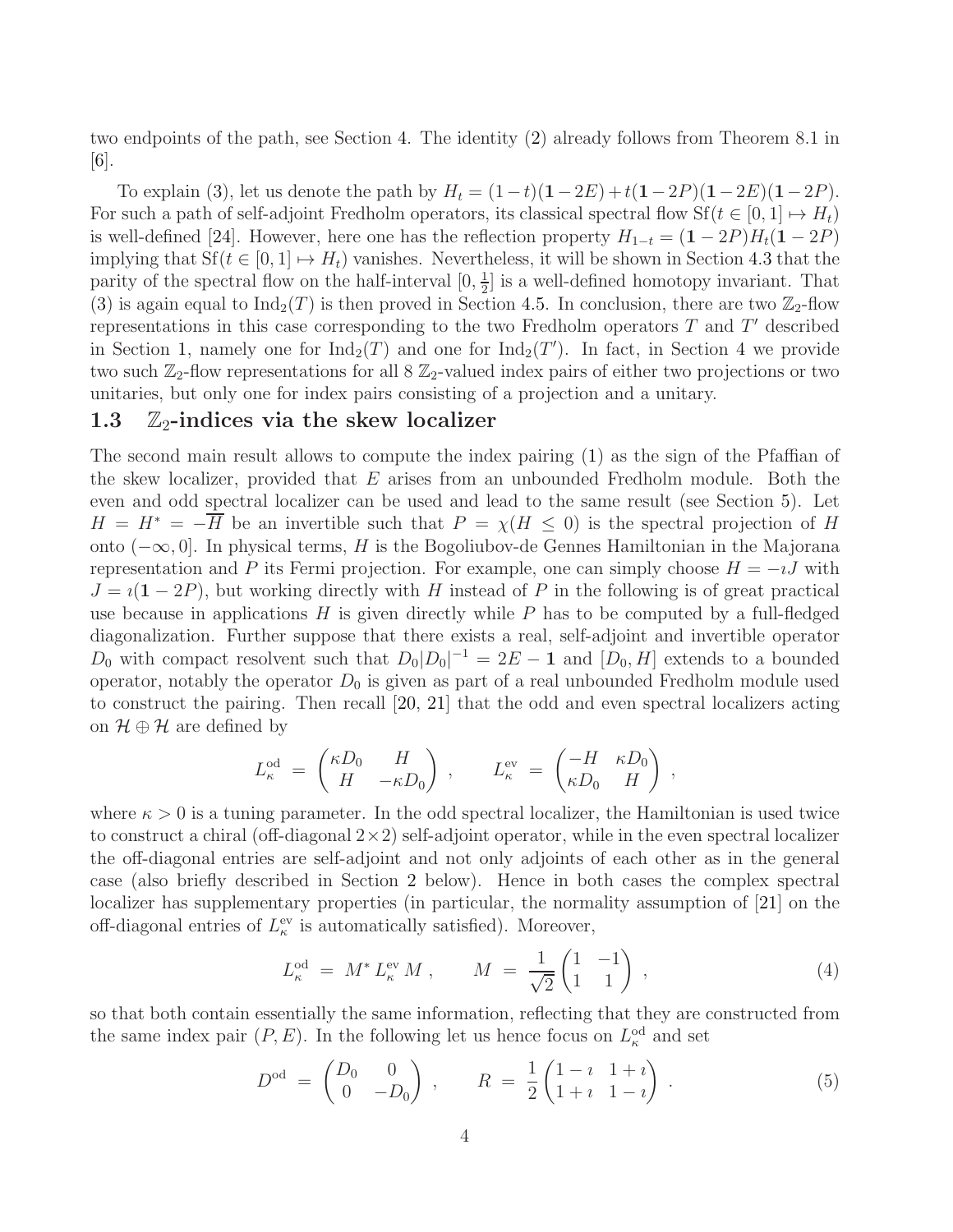The operator  $D^{od}$  is real, self-adjoint and invertible, and called the (odd) Dirac operator (even though it is strictly speaking a doubled Dirac operator). Moreover,  $R$  is a basis change used to define the skew localizer as

<span id="page-4-3"></span>
$$
\widehat{L}_{\kappa} = i R^* L_{\kappa}^{\text{od}} R = \begin{pmatrix} 0 & iH - \kappa D_0 \\ iH + \kappa D_0 & 0 \end{pmatrix} . \tag{6}
$$

Clearly, this is a real and skew-adjoint operator which in the present case furthermore has the advantage of being off-diagonal (namely, it has a supplementary chiral symmetry). The same holds for

$$
\widehat{D} = i R^* D^{\text{od}} R = \begin{pmatrix} 0 & -D_0 \\ D_0 & 0 \end{pmatrix}.
$$

To state the main result, the skew localizer is now restricted to finite volume. For  $\rho > 0$  let us set  $\mathcal{H}_{\rho} = \text{Ran}(\chi(|D_0| \le \rho))$  and  $(\mathcal{H} \oplus \mathcal{H})_{\rho} = \mathcal{H}_{\rho} \oplus \mathcal{H}_{\rho}$ . As  $D_0$  has compact resolvent, both  $\mathcal{H}_{\rho}$  and  $(\mathcal{H} \oplus \mathcal{H})_{\rho}$  are finite dimensional. The restriction of  $\widehat{L}_{\kappa}$  and  $\widehat{D}$  to  $(\mathcal{H} \oplus \mathcal{H})_{\rho}$  are denoted by  $\widehat{L}_{\kappa,\rho}$  and  $\widehat{D}_{\rho}$ . Both are finite-dimensional real skew-adjoint matrices. As such they have well-defined Pfaffians. It is now a fact, essentially already following from [\[20\]](#page-37-3), that  $L_{\kappa,\rho}$ is invertible for  $\kappa$  sufficiently small and  $\rho$  sufficiently large. In this case the Pfaffian does not vanish and hence has a well-defined sign. The second main result of the paper for the current special case is that

<span id="page-4-2"></span>
$$
\mathrm{Ind}_2(T) = \mathrm{sgn}\big(\mathrm{Pf}(\widehat{L}_{\kappa,\rho})\big)\,\mathrm{sgn}\big(\mathrm{Pf}(\widehat{D}_{\rho})\big) \,. \tag{7}
$$

There is another important further simplification in the present case related to the fact that the Pfaffian of an off-diagonal real skew-adjoint is, up to a corrective sign  $(-1)^{\frac{1}{2} \dim(\mathcal{H}_{\rho})(\dim(\mathcal{H}_{\rho})-1)}$ stemming from the size of the block entries, given by the determinant of the off-diagonal entry. The off-diagonal entries of  $\widehat{D}_{\rho}$  and  $\widehat{L}_{\kappa,\rho}$  are given in terms of  $D_{0,\rho}$  and  $H_{\rho}$ , the finite volume restrictions of  $D_0$  and H to  $\mathcal{H}_{\rho}$ . As the two corrective signs cancel out,

<span id="page-4-1"></span>
$$
\text{Ind}_2(T) = \text{sgn}(\det(iH_\rho + \kappa D_{0,\rho})) \text{sgn}(\det(D_{0,\rho})) . \tag{8}
$$

Let us stress that the numerical tools for the computation of a determinant are much more developed than for a Pfaffian, so that it is better to use [\(8\)](#page-4-1) than [\(7\)](#page-4-2) in the present case. Furthermore, in an application one often has given  $H$  rather than  $P$  which is then costly to obtain by spectral calculus. In  $(8)$  only  $H$  itself enters, as already stressed above.

#### <span id="page-4-0"></span>1.4 Skew localizer for the Kitaev chain

As promised above, let us next discuss the (clean) Kitaev chain as an example of a onedimensional topological insulator to which [\(8\)](#page-4-1) can be applied. The Hamiltonian in the Majorana representation acts on  $\mathcal{H} = \ell^2(\mathbb{Z}) \otimes \mathbb{C}^2$  and is given by

$$
H = i \begin{pmatrix} 0 & V - \mu \\ -V^* + \mu & 0 \end{pmatrix} ,
$$

where V denotes the right shift on  $\ell^2(\mathbb{Z})$  and  $\mu \in \mathbb{R}$  the chemical potential. The complex conjugation on  $\ell^2(\mathbb{Z}) \otimes \mathbb{C}^2$  is defined element-wise. Clearly  $\iota H$  is a real skew-adjoint which for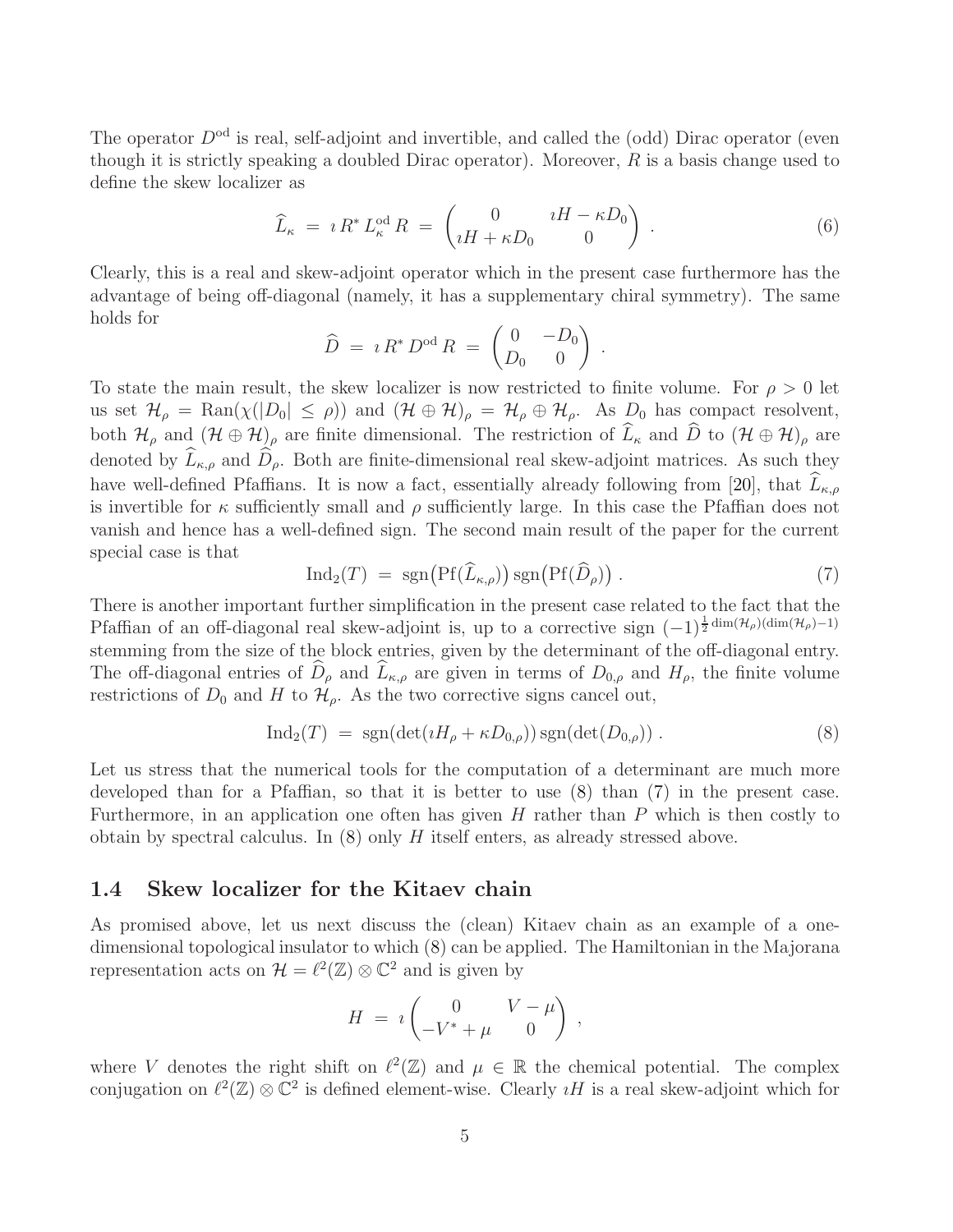$\mu \notin \{-1, 1\}$  is invertible. The (Fermi) projection  $P = \chi(H \leq 0)$  indeed satisfies  $\overline{P} = 1-P$ . The off-diagonal entry of the one-dimensional (dual) Dirac operator is given by  $D_0 = \text{diag}(X, X)$ where  $X = \sum_{n \in \mathbb{Z}} n|n\rangle\langle n| - |0\rangle\langle 0|$  denotes the self-adjoint (unbounded) position operator on  $\ell^2(\mathbb{Z})$  perturbed at the origin such that it is invertible. The spectral projection  $E = \chi(D_0 \ge 0)$ is real. It is known (*e.g.* [\[13\]](#page-36-3)) that the index pairing from  $T = P(2E - 1)P + 1 - P$  is  $\text{Ind}_2(T) = 1$  for  $|\mu| > 1$  and  $\text{Ind}_2(T) = -1$  for  $|\mu| < 1$ . Now  $\det(D_{0,\rho}) = \det(X_\rho)^2 > 0$  so that by  $(8)$ 

<span id="page-5-1"></span>
$$
\text{Ind}_2(T) = \text{sgn}(\det(\iota H_\rho + \kappa D_{0,\rho})) = \text{sgn}\left(\det\begin{pmatrix} \kappa X_\rho & -V_\rho + \mu \\ V_\rho^* - \mu & \kappa X_\rho \end{pmatrix}\right). \tag{9}
$$

For  $\mu = 0$  the r.h.s. can be computed analytically with some effort, and one finds that indeed it is −1. Clearly for  $|\mu| \to \infty$  one has  $\text{Ind}_2(T) = 1$ . Thus the above facts on  $\text{Ind}_2(T)$  follow by homotopy invariance for all values of  $\mu \notin \{-1,1\}$ . Let us further note that [\(9\)](#page-5-1) is precisely Loring's guess in Section 4.3 of [\[19\]](#page-37-2) (at least for  $\kappa = 1$  and without the finite-volume restriction). In this work, we provide a criterion under which the operator  $iH_{\rho}+\kappa D_{0,\rho}$  is invertible for suitable choices of  $\kappa$  and  $\rho$  as well as a proof that it indeed provides the desired  $\mathbb{Z}_2$ -index.

#### 1.5 Structure of the article

Let us conclude this introduction with a brief outline of the sections below. Section [2](#page-5-0) reviews known results about complex index pairings, their spectral flow interpretation [\[25\]](#page-37-8) and expression in terms of the spectral localizer [\[20,](#page-37-3) [21,](#page-37-4) [22,](#page-37-5) [23\]](#page-37-6). Section [3,](#page-8-0) still a review, presents real index pairings by following closely [\[13\]](#page-36-3). In Section [4,](#page-11-0) the various notions of  $\mathbb{Z}_2$ -flows and their basic properties are discussed, in particular, variants of the identities [\(2\)](#page-2-1) and [\(3\)](#page-2-2) are proved. Section [5](#page-20-0) then deals with the skew localizer. Section [5](#page-20-0) provides a more constructive approach to the basis change R that was introduced in  $(5)$  in an ad-hoc manner. The main new results generalize equation [\(7\)](#page-4-2) to all 16 real index pairings with values in  $\mathbb{Z}_2$ . In particular, these results prove corrected versions of the conjectures in Section 1.7 of [\[20\]](#page-37-3) which concerned 4 of the 16 cases. For 8 of these  $\mathbb{Z}_2$ -values pairings (the upper  $\mathbb{Z}_2$ -diagonal in the Kitaev table recalled in Theorem [5](#page-9-1) below), the skew localizer has a supplementary chiral symmetry allowing to bring it into an off-diagonal form as in [\(6\)](#page-4-3), which implies that variations of [\(8\)](#page-4-1) hold for these 8 cases. In this work, no further applications of the results to topological insulators are given, even though this is relatively immediate given the prior works [\[26,](#page-37-9) [13\]](#page-36-3). This together with a numerical implementation will be the object of a future work.

Acknowledgement: This work was partially supported by the DFG grant SCHU 1358/6-2.

## <span id="page-5-0"></span>2 Review of complex index pairings

The complex index pairing of a projection  $P$  with a unitary  $F$  having a compact commutator  $[P, F]$  is given by the Fredholm operator

<span id="page-5-2"></span>
$$
T = PFP + 1 - P \tag{10}
$$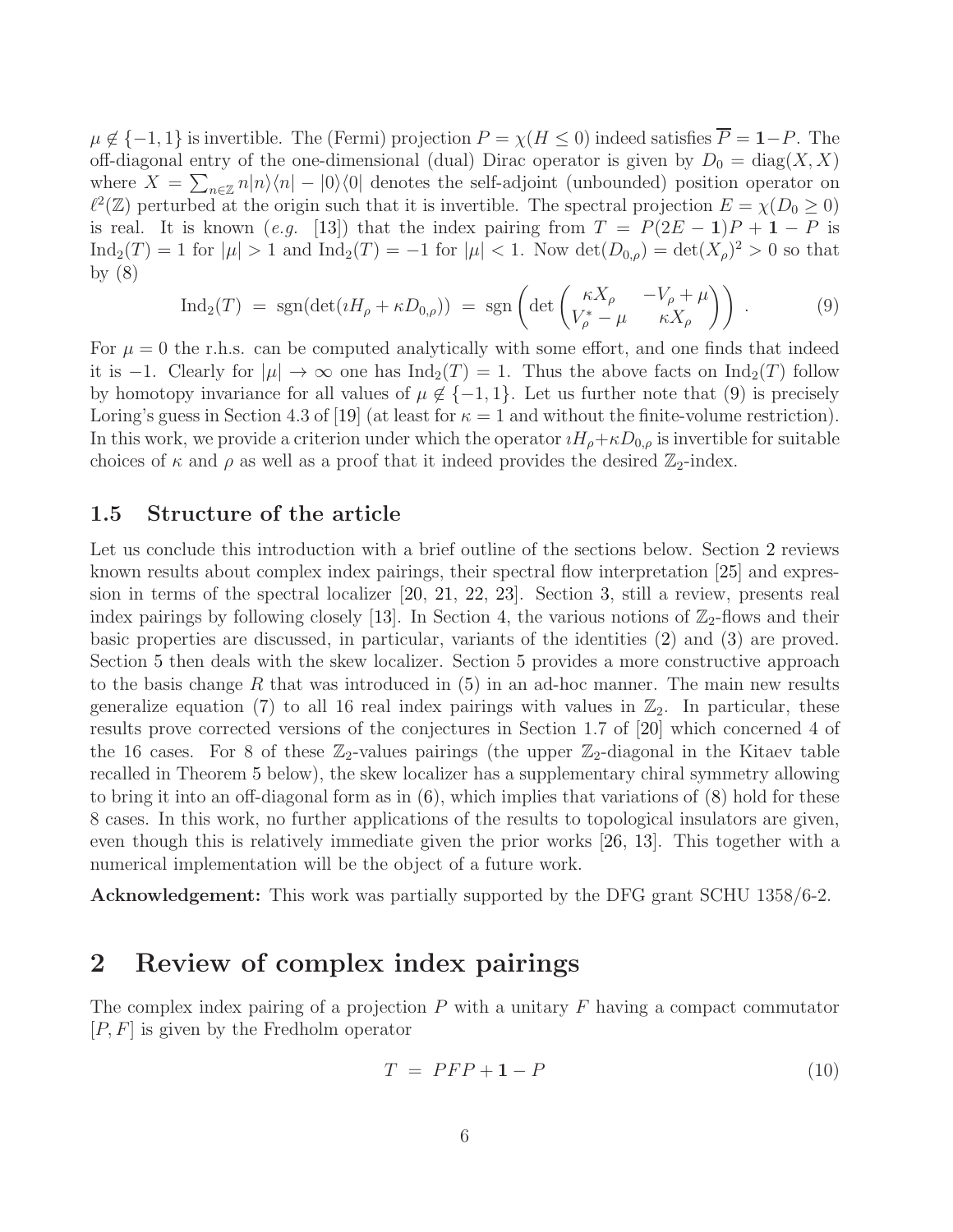and its index  $\text{Ind}(T) = \dim(\text{Ker}(T)) - \dim(\text{Ker}(T^*))$ . It can be computed as a spectral flow of a norm-continuous path  $t \mapsto H_t$  of self-adjoint Fredholm operators in the sense of Phillips [\[24\]](#page-37-10). We choose conventions such that  $s \mapsto \mathrm{Sf}(t \in [0, s] \mapsto H_t)$  is right-continuous.

<span id="page-6-0"></span>**Theorem 1 ([\[25\]](#page-37-8), see also [\[9\]](#page-36-8))** Let  $t \in [0, 1] \mapsto H_t$  be a norm-continuous path of self-adjoint *operators with invertible endpoints*  $H_0$  *and*  $H_1$  *such that*  $H_t - H_0$  *is compact for all*  $t \in [0, 1]$ *and*  $H_1 = F^*H_0F$ *. If*  $P = \chi(H_0 \le 0)$ *, then* 

$$
Ind( PFP + 1 - P) = Sf(t \in [0, 1] \mapsto H_t).
$$

*In particular, one has for the linear path connecting*  $1 - 2P$  *and*  $F^*(1 - 2P)F$ 

 $\text{Ind}(PFP + 1 - P) = \text{Sf}(t \in [0, 1] \mapsto (1 - t)(1 - 2P) + tF^*(1 - 2P)F)$ .

If the index pairing results from a pairing between a K-theory class and an unbounded Fredholm module (also called spectral triple), it can be computed in terms of the spectral localizer. Two cases have to be distinguished: either P is a projection specifying a  $K_0$ -class in some  $C^*$ -algebra and F is the Dirac phase of the Dirac operator  $D^{\text{ev}}$  making up an even unbounded Fredholm module for this algebra, or  $F$  is a unitary specifying a  $K_1$ -class in some  $C^*$ -algebra and P is the Hardy projection of the Dirac operator  $D^{od}$  of an odd unbounded Fredholm module for this algebra. To distinguish these cases also notationally, in the latter case the projection will be denoted by  $E$  and the unitary by  $U$ . To further enlarge the flexibility of the results, let us suppose in the even case that  $P = \chi(H \leq 0)$  is the negative spectral projection of an invertible self-adjoint operator  $H$  (in physical terms,  $P$  is the Fermi projection of the gapped Hamiltonian H). In the odd case, let  $U = A|A|^{-1}$  be the phase of an invertible operator A and then set

$$
H = \begin{pmatrix} 0 & A \\ A^* & 0 \end{pmatrix} \tag{11}
$$

(in physical terms,  $U$  is the Fermi unitary of the gapped chiral Hamiltonian  $H$ ).

Let us first describe the spectral localizer in the even case [\[21,](#page-37-4) [23,](#page-37-6) [28\]](#page-37-7). The self-adjoint, invertible even Dirac operator  $D^{\text{ev}}$  on  $\mathcal{H} \oplus \mathcal{H}$  is of the form

$$
D^{\text{ev}}\ =\ \begin{pmatrix}0 & D^*_0 \\ D_0 & 0\end{pmatrix}\ ,
$$

where  $D_0$  is an invertible, unbounded operator on H. It is supposed that  $D_0$  has a compact resolvent and that the commutator  $[D^{\text{ev}}, H \oplus H]$  extends to a bounded operator. Note that the even Dirac operator is odd (or chiral) in the sense that  $\Gamma D\Gamma = -D$  for  $\Gamma = \text{diag}(1_{\mathcal{H}}, -1_{\mathcal{H}})$ . In the standard terminology of K-homology [\[14,](#page-36-15) [12\]](#page-36-11),  $(D, \Gamma)$  specifies an even unbounded Fredholm module (also called an even spectral triple) for a smooth subalgebra of the  $C^*$ -algebra generated by H. As stated above, the Dirac phase is now denoted  $F = D_0|D_0|^{-1}$ . It is then a standard result that T given by  $(10)$  is indeed a Fredholm operator [\[12\]](#page-36-11). As in [\[21,](#page-37-4) [23\]](#page-37-6), we will always assume that  $D_0$  is normal. While this assumption can be circumvented [\[28\]](#page-37-7) (see also the remark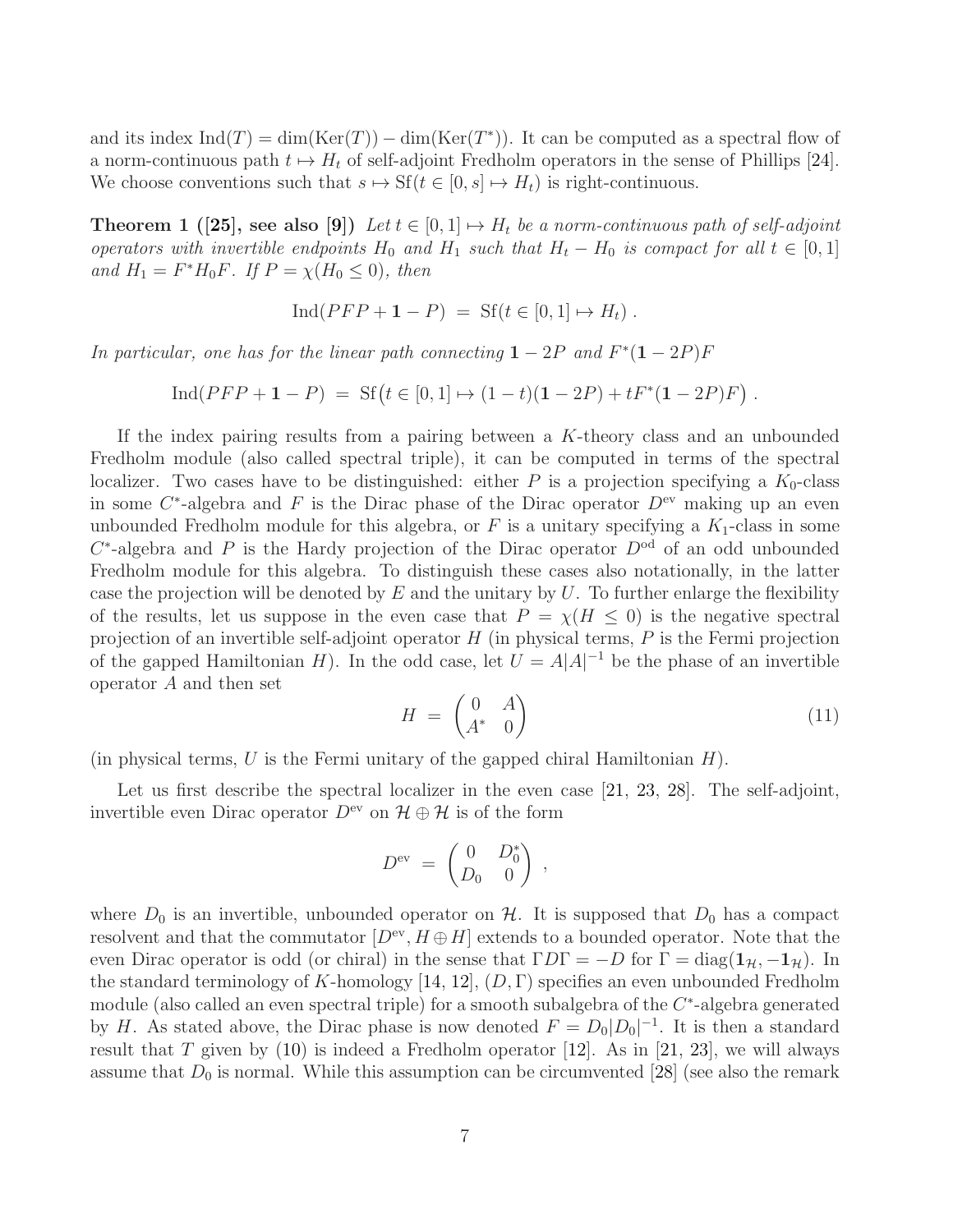at the end of Section [5.3\)](#page-28-0), it holds in all cases of interest below and is thus sufficient. The even spectral localizer is defined as the operator

<span id="page-7-1"></span>
$$
L_{\kappa}^{\text{ev}} = \begin{pmatrix} -H & \kappa D_0^* \\ \kappa D_0 & H \end{pmatrix} , \qquad (12)
$$

acting on  $\mathcal{H} \oplus \mathcal{H}$  where  $\kappa > 0$  is a tuning parameter. To construct finite volume restrictions of the spectral localizer, let us now set

$$
\mathcal{H}_{\rho} \ = \ \text{Ran}(\chi(|D_0| \le \rho)) \ , \qquad (\mathcal{H} \oplus \mathcal{H})_{\rho} \ = \ \text{Ran}(\chi(|D^{\text{ev}}| \le \rho)) \ ,
$$

for a radius  $\rho > 0$ . Recall that  $D^{\text{ev}}$  has compact resolvent so that each  $\mathcal{H}_{\rho}$  and  $(\mathcal{H} \oplus \mathcal{H})_{\rho}$  is finite-dimensional. As  $D_0$  is normal, one has  $(\mathcal{H} \oplus \mathcal{H})_\rho = \mathcal{H}_\rho \oplus \mathcal{H}_\rho$ . Let  $\pi_\rho : \mathcal{H} \to \mathcal{H}_\rho$ , denote the surjective partial isometry onto  $\mathcal{H}_{\rho}$  with  $\text{Ker}(\pi_{\rho}) = (\mathcal{H}_{\rho})^{\perp}$  and such that  $\pi_{\rho}|_{\mathcal{H}_{\rho}}$  is the identitive on  $\mathcal{H}_{\rho}$ . By abuse of notations, the surjective partial isometry onto  $(\mathcal{H} \oplus \mathcal{H})_{\rho}$  is also denoted by  $\pi_{\rho}: \mathcal{H} \oplus \mathcal{H} \to (\mathcal{H} \oplus \mathcal{H})_{\rho}$ . Also let  $\mathbf{1}_{\rho} = \pi_{\rho} \pi_{\rho}^{*}$  be the identity on  $\mathcal{H}_{\rho}$  and on  $(\mathcal{H} \oplus \mathcal{H})_{\rho}$ . For any operator B on H or  $\mathcal{H} \oplus \mathcal{H}$ , we set  $B_{\rho} = \pi_{\rho} B \pi_{\rho}^{*}$  which is an operator on  $\mathcal{H}_{\rho}$  or  $(\mathcal{H} \oplus \mathcal{H})_{\rho}$ . With these notations, the finite volume spectral localizer on  $(\mathcal{H} \oplus \mathcal{H})_\rho$  is

$$
L_{\kappa,\rho}^{\text{ev}} = \begin{pmatrix} -H_{\rho} & \kappa D_{0,\rho}^* \\ \kappa D_{0,\rho} & H_{\rho} \end{pmatrix} .
$$

<span id="page-7-3"></span>**Theorem 2** ([\[21,](#page-37-4) [23\]](#page-37-6)) Let  $g = ||H^{-1}||^{-1}$  be the gap of the invertible self-adjoint operator H. *Suppose that*

<span id="page-7-0"></span>
$$
\kappa \le \frac{g^3}{12\|H\| \|[D_0, H]\|} \,, \qquad \rho > \frac{2g}{\kappa} \,. \tag{13}
$$

*Then*  $(L_{\kappa,\rho}^{\text{ev}})^2 \geq \frac{g^2}{4}$  $\frac{d^2}{dt}\mathbf{1}_\rho$ . In particular,  $L_{\kappa,\rho}^{\text{ev}}$  is invertible and thus has a well-defined signature  ${\rm Sig}(L_{\kappa,\rho}^{\rm ev})$  *which is independent of*  $\kappa$  *and*  $\rho$  *satisfying* [\(13\)](#page-7-0)*, and* 

$$
Ind( PFP + 1 - P) = \frac{1}{2} Sig(L_{\kappa,\rho}^{ev}).
$$

Now let us consider the odd case. The self-adjoint and invertible Dirac operator is supposed to be of the form

$$
D^{\text{od}} = \begin{pmatrix} D_0 & 0 \\ 0 & -D_0 \end{pmatrix} ,
$$

have a compact resolvent and be such that the commutator  $[A, D_0]$  extends to a bounded operator. In the standard terminology of K-homology  $[14, 12]$  $[14, 12]$ ,  $D_0$  specifies an odd unbounded Fredholm module (or odd spectral triple) for a smooth subalgebra of the  $C^*$ -algebra generated by A. In [\[14,](#page-36-15) [12\]](#page-36-11),  $D_0$  is then called the Dirac operator, while here we call also  $D^{od}$  the Dirac operator as this slight deviation of standard terminology allows to treat the even and odd cases with real symmetries simultaneously in a convenient manner. Let  $E = \chi(D_0 \ge 0)$ . Then  $T = EUE + 1 - E$  with  $U = A|A|^{-1}$  is a Fredholm operator giving the pairing of U with E. The odd spectral localizer is defined as the operator

<span id="page-7-2"></span>
$$
L_{\kappa}^{\text{od}} = \begin{pmatrix} \kappa D_0 & A \\ A^* & -\kappa D_0 \end{pmatrix} , \qquad (14)
$$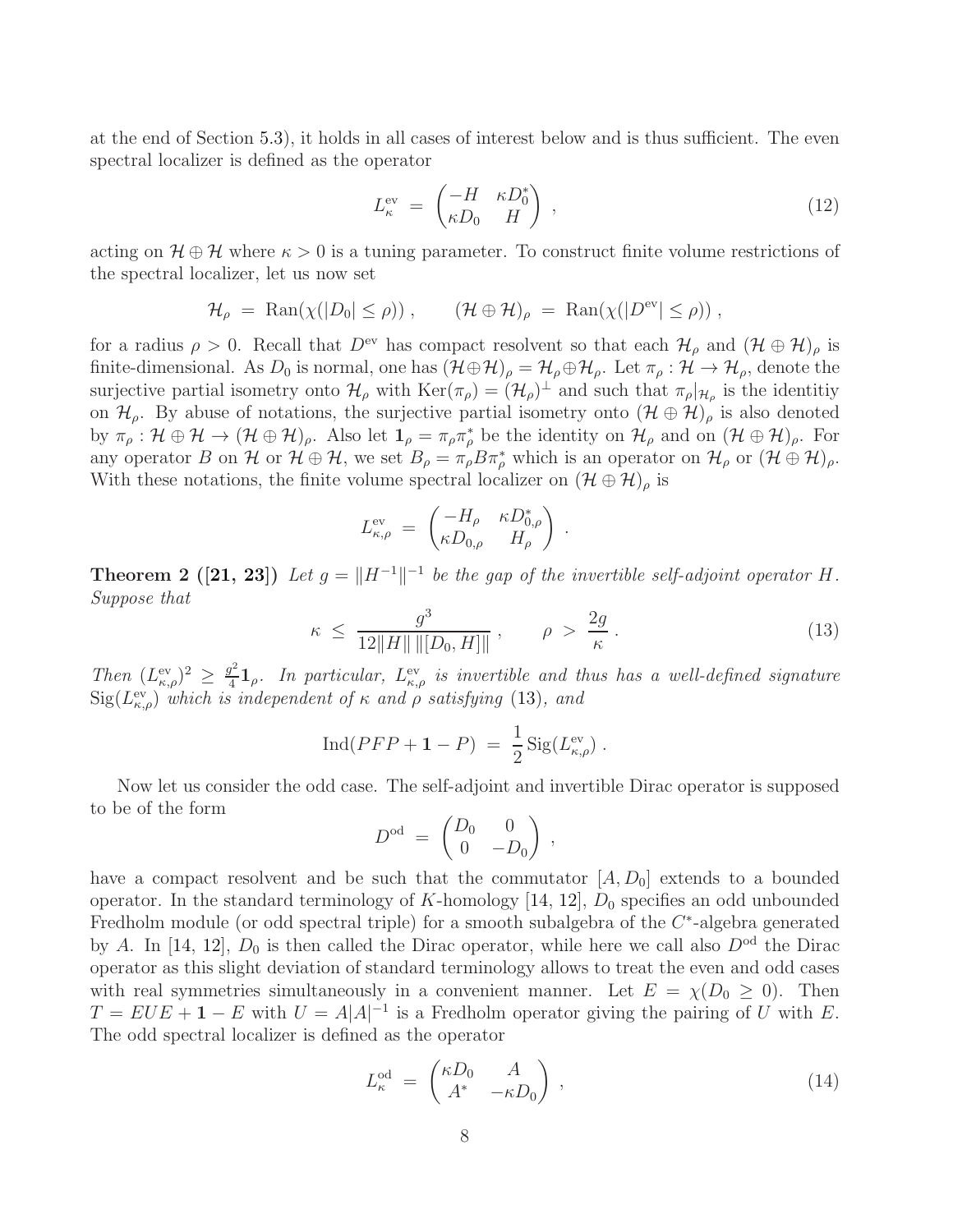acting on  $\mathcal{H} \oplus \mathcal{H}$  where  $\kappa > 0$  is a tuning parameter. The partial isometries  $\pi_{\rho}$  and finite volume restrictions are defined exactly as in the even case. The finite volume odd spectral localizer on  $\mathcal{H}_{\rho} \oplus \mathcal{H}_{\rho}$  is defined by

$$
L_{\kappa,\rho}^{\text{od}} = \begin{pmatrix} \kappa D_{0,\rho} & A_{\rho} \\ A_{\rho}^* & -\kappa D_{0,\rho} \end{pmatrix}
$$

<span id="page-8-3"></span>**Theorem 3 ([\[22\]](#page-37-5))** Let  $g = ||A^{-1}||^{-1}$  be the gap of the invertible operator A. Suppose that

<span id="page-8-1"></span>
$$
\kappa \, < \, \frac{g^3}{12\|A\| \|[D_0, A]\|} \,, \qquad \frac{2g}{\kappa} \, < \, \rho \,. \tag{15}
$$

.

*Then the matrix*  $L_{\kappa,\rho}^{\text{od}}$  *satisfies the bound*  $(L_{\kappa,\rho}^{\text{od}})^2 \geq \frac{g^2}{4}$  $\frac{d^2}{4}$ **1**<sub>ρ</sub>. In particular,  $L_{\kappa,\rho}^{od}$  is invertible and *thus has a well-defined signature*  $Sig(L_{\kappa,\rho}^{od})$ *. It is independent of*  $\kappa$  *and*  $\rho$  *satisfying* [\(15\)](#page-8-1)*, and* 

$$
Ind(EUE + 1 - E) = \frac{1}{2} Sig(L_{\kappa,\rho}^{\text{od}}).
$$

## <span id="page-8-0"></span>3 Review of real index pairings

To define real symmetry properties, suppose given a complex conjugation  $\mathcal{C}: \mathcal{H} \to \mathcal{H}$  on the Hilbert space  $H$ . This is an anti-linear isometric map squaring to the identity. As above, the complex conjugate of an operator A on H is  $\overline{A} = \mathcal{C}AC$ , and its transpose  $A^T = (\overline{A})^*$  is the adjoint of the complex conjugate. Following [\[9,](#page-36-8) [13\]](#page-36-3), it will be convenient to introduce some terminology.

<span id="page-8-2"></span>Definition 4 *A symmetry operator on a Hilbert space* H *with complex conjugation* C *is a real unitary*  $S = \overline{S} = (S^*)^{-1} \in \mathcal{B}(\mathcal{H})$  *squaring to either the identity or minus the identity. In these respective cases,* S *is called even or odd. Let* A *be an operator on* H *and* P *a projection on* H*.*

- (i) A *is called even real if*  $S^*\overline{AS} = A$  *for some even symmetry* S.
- (ii) A *is called odd real if*  $S^*\overline{AS} = A$  *for some odd symmetry* S.
- (iii) A *is called even symmetric if*  $S^*A^TS = A$  *for some even symmetry* S.
- (iv) A *is called odd symmetric if*  $S^*A^TS = A$  *for some odd symmetry* S.
- (v) P is called even Lagrangian if  $S^* \overline{P} S = 1 P$  for some even symmetry S.
- (vi) P *is called odd Lagrangian if*  $S^* \overline{PS} = 1 P$  *for some odd symmetry* S.

Note that  $S = 1$  is a possible choice for an even symmetry. Thus a real operator is even real w.r.t.  $S = 1$ . It is also natural to address an odd real operator as quaternionic. Furthermore, an operator A is odd symmetric if and only if  $SA$  is anti-symmetric. Moreover, P is even/odd Lagrangian w.r.t. S if and only if  $i(1 - 2P)$  is even/odd real w.r.t. S. Finally, Lagrangian planes in symplectic geometry are maximally isotropic subspaces w.r.t. the symplectic form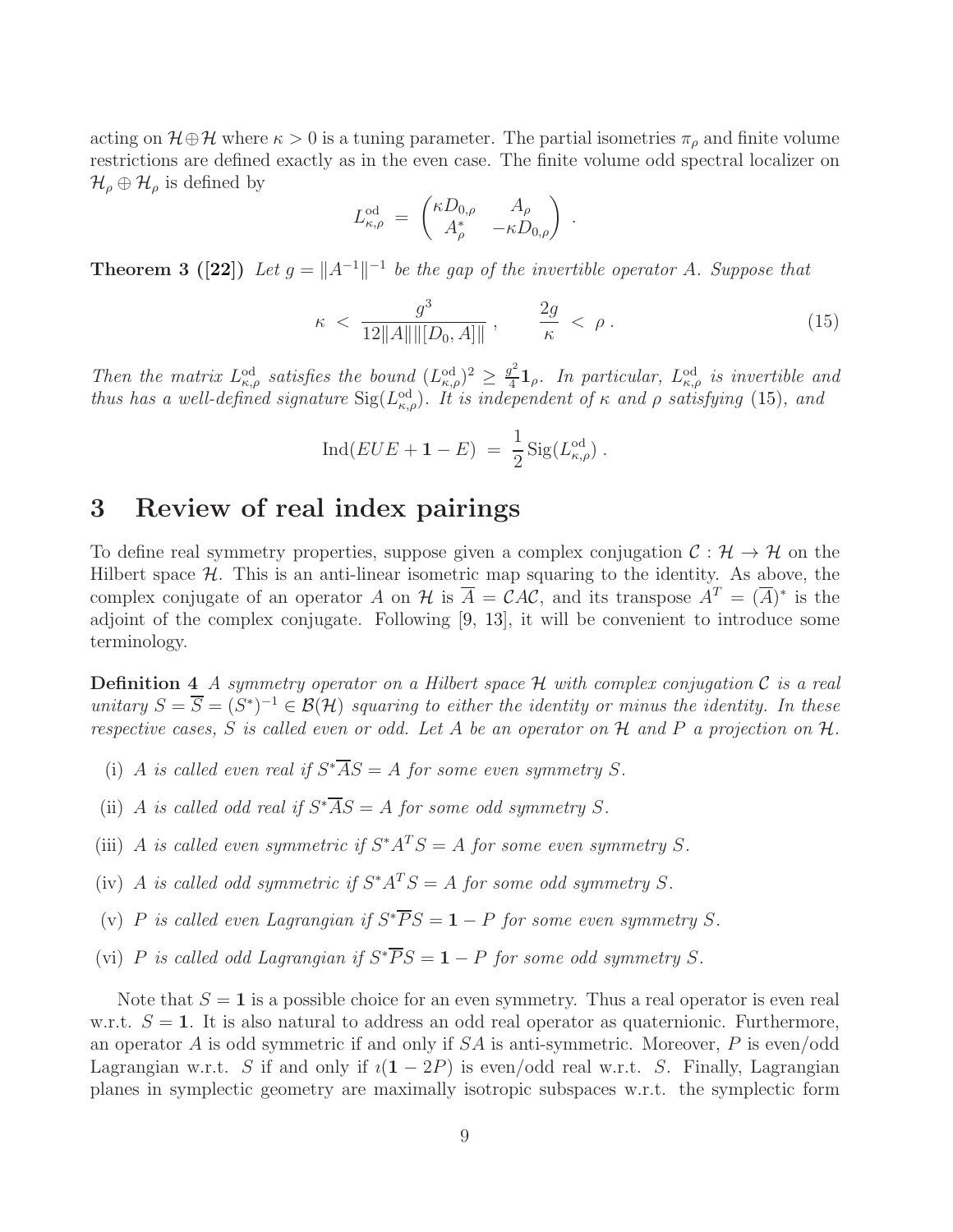which is an odd symmetry, so that the associated projections are odd Lagrangian in the above terminology.

Now let us consider index pairings  $T = PFP + 1 - P$  as in [\(10\)](#page-5-2) and suppose that P and  $F$  have real symmetries in the sense of Definition [4.](#page-8-2) One possibility is that these symmetries do not restrict the value of the index of  $T$ , another one that the index is always even, and yet another one that the index vanishes. In the latter case, it may be possible to define a secondary invariant using  $\text{Ind}_2(T) = \dim(\text{Ker}(T)) \mod 2$ , whenever it is well-defined in the sense that it is a constant under norm-continuous homotopies of  $P$  and  $F$  respecting the symmetries imposed and the Fredholm property of the index pairing. All these possibilities appear in Theorem [5](#page-9-1) below. It can, moreover, be of interest to consider index pairings of two projections with real symmetries (see the example in the introduction) and also of two unitaries with real symmetries. For the former case, let be given two projections P and E with compact commutator  $[P, E]$ , then the operators  $2E - 1$  and  $1 - 2P$  are both unitary, one thus has two index pairings

<span id="page-9-0"></span>
$$
T = P(2E - 1)P + 1 - P, \qquad T' = E(1 - 2P)E + 1 - E, \tag{16}
$$

of the type [\(10\)](#page-5-2). Both have vanishing index  $\text{Ind}(T) = \text{Ind}(T') = 0$  because both T and T' are self-adjoint, but it is possible that  $\text{Ind}_2(T)$  and  $\text{Ind}_2(T')$  are well-defined and non-trivial. It is then an elementary result that  $\text{Ind}_2(T) = \text{Ind}_2(T')$  (Proposition 1 in [\[13\]](#page-36-3)). Similarly, given two unitaries U and F having a compact commutator  $[U, F]$ , one obtains two projections on the doubled Hilbert space  $\mathcal{H} \oplus \mathcal{H}$  by setting  $P = \frac{1}{2}$  $\frac{1}{2} \Big( \frac{1}{-U^*}^{-U}$  $\frac{1}{-U^*}$  and  $E = \frac{1}{2}$  $\frac{1}{2} \Big( \frac{1}{F^*} F$  $\frac{1}{F^*}$  ( $\frac{F}{1}$ ). Consequently, there are again two index pairings of the form [\(10\)](#page-5-2):

<span id="page-9-3"></span>
$$
T = P\begin{pmatrix} F & 0 \\ 0 & F \end{pmatrix} P + \mathbf{1} - P , \qquad T' = E\begin{pmatrix} U & 0 \\ 0 & U \end{pmatrix} E + \mathbf{1} - E . \tag{17}
$$

By Proposition 2 in [\[13\]](#page-36-3), one has again  $\text{Ind}(T) = \text{Ind}(T') = 0$  and  $\text{Ind}_2(T) = \text{Ind}_2(T')$ . Hence pairings of two projections and two unitaries may lead to  $\mathbb{Z}_2$ -indices only. The following result from [\[13\]](#page-36-3) specifies which type of index is well-defined and non-trivial for given real symmetries.

<span id="page-9-1"></span>Theorem 5 *Let* P *and* E *be projections and* U *and* F *be untaries such that the commutators*  $[P, E]$ *,*  $[P, F]$ *,*  $[U, E]$  *and*  $[U, F]$  *are compact. Further let* S *and*  $\Sigma$  *be commuting symmetries such that*  $[S, F] = [S, E] = 0$  *and*  $[\Sigma, P] = [\Sigma, U] = 0$ *. Then let*  $d \in \{0, 1, \ldots, 7\}$  *specify the symmetry properties of* E and F as given in second row of the table below, and let  $j \in \{0, 1, \ldots, 7\}$  specify *the symmetry properties of* P *and* U *as given in second column of that table. Then for each given pair*  $d, j \in \{0, 1, \ldots, 7\}$  *specifying*  $P \ E$ ,  $U$  *and*  $F$  *as well as their symmetry properties, let us consider just as above the operator*

$$
EUE + 1 - E , \qquad d \text{ odd and } j \text{ odd},
$$

$$
E(1-2P)E + 1-E,
$$
\n
$$
d \text{ odd and } j \text{ even}
$$

<span id="page-9-2"></span>
$$
T = \begin{cases} E(1-2P)E + 1 - E, & d \text{ odd and } j \text{ even,} \\ PE(1-2P)E + 1 - E, & d \text{ odd and } j \text{ even,} \\ \frac{1}{2} \begin{pmatrix} 1 & -U \\ -U^* & 1 \end{pmatrix} \begin{pmatrix} F & 0 \\ 0 & F \end{pmatrix} \frac{1}{2} \begin{pmatrix} 1 & -U \\ -U^* & 1 \end{pmatrix} + 1 - \frac{1}{2} \begin{pmatrix} 1 & -U \\ -U^* & 1 \end{pmatrix}, & d \text{ even and } j \text{ odd,} \\ (18)
$$

 $\sqrt{ }$ 

*In all cases,* T *is a Fredholm operator and the index pairing is of the type indicated in the following table:*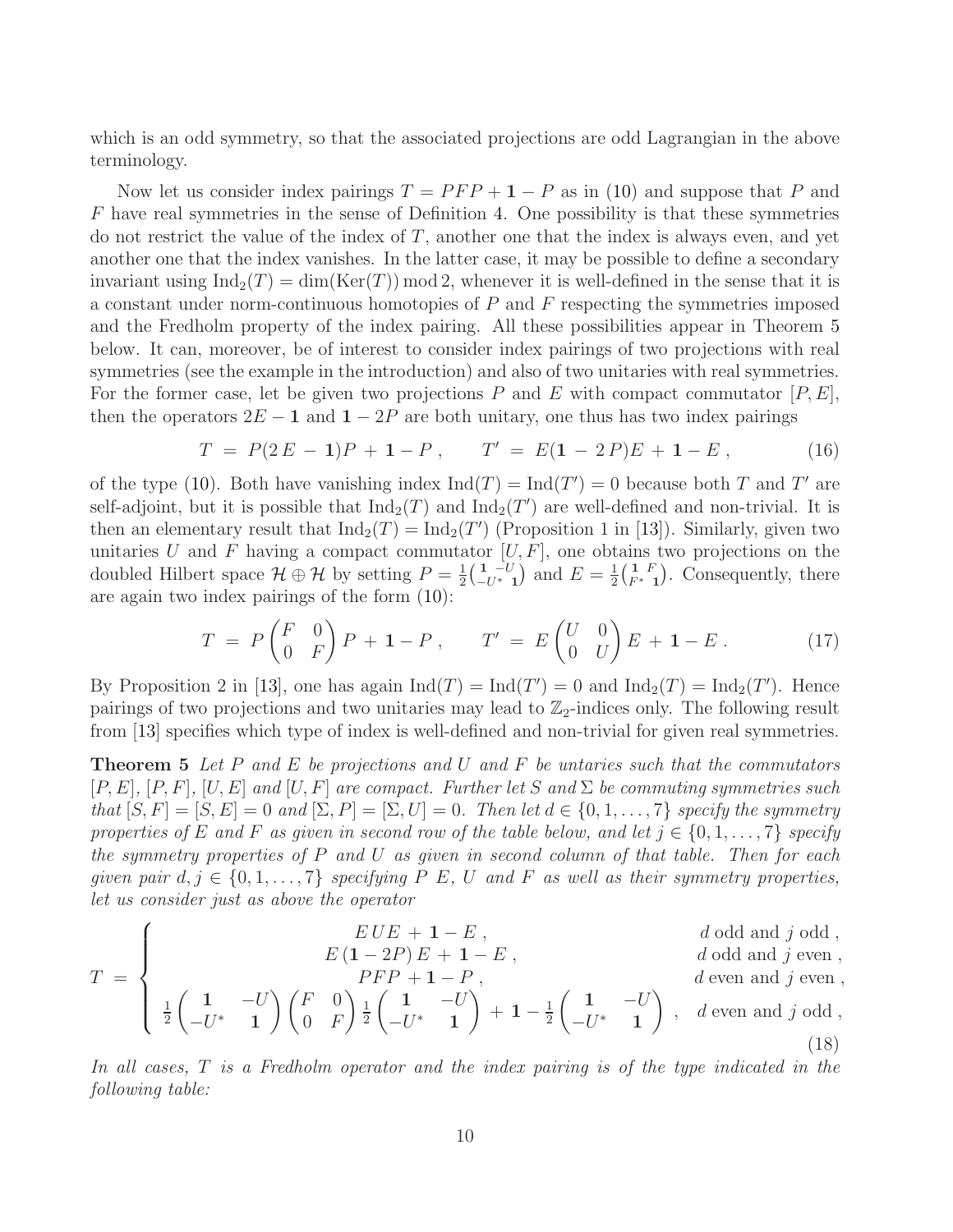|                  |                                            | $d=0$                                | $d=1$                                | $d=2$                          | $d=3$                                           | $d=4$                            | $d=5$                              | $d=6$                          | $d=7$                                           |
|------------------|--------------------------------------------|--------------------------------------|--------------------------------------|--------------------------------|-------------------------------------------------|----------------------------------|------------------------------------|--------------------------------|-------------------------------------------------|
| $\dot{j}$        |                                            | $\Sigma^* \overline{F} \Sigma {=} F$ | $\Sigma^* \overline{E} \Sigma {=} E$ | $\Sigma^*F^T\Sigma\mathbf{=}F$ | $\Sigma^* \overline{E} \Sigma = \mathbf{1} - E$ | $\Sigma^*\overline{F}\Sigma{=}F$ | $\Sigma^* \overline{E} \Sigma = E$ | $\Sigma^*F^T\Sigma\mathbf{=}F$ | $\Sigma^* \overline{E} \Sigma = \mathbf{1} - E$ |
|                  |                                            | $\Sigma^2 = 1$                       | $\Sigma^2$ =1                        | $\Sigma^2$ =1                  | $\Sigma^2 = -1$                                 | $\Sigma^2 = -1$                  | $\Sigma^2 = -1$                    | $\Sigma^2 = -1$                | $\Sigma^2$ =1                                   |
| $\left( \right)$ | $S^*\overline{P}S {=} P$<br>$S^2 = 1$      | $\mathbb Z$                          | $\theta$                             | $\theta$                       | $\overline{0}$                                  | $2\mathbb{Z}$                    | $\theta$                           | $\mathbb{Z}_2$                 | $\mathbb{Z}_2$                                  |
| $\mathbf{1}$     | $S^*\overline{U}S{=}U$<br>$S^2 = 1$        | $\mathbb{Z}_2$                       | $\mathbb Z$                          | $\theta$                       | $\overline{0}$                                  | $\overline{0}$                   | $2\mathbb{Z}$                      | $\overline{0}$                 | $\mathbb{Z}_2$                                  |
| $\overline{2}$   | $S^*\overline{P}S = 1-P$<br>$S^2 = 1$      | $\mathbb{Z}_2$                       | $\mathbb{Z}_2$                       | $\mathbb Z$                    | $\overline{0}$                                  | $\overline{0}$                   | $\overline{0}$                     | $2\mathbb{Z}$                  | $\theta$                                        |
| $\overline{3}$   | $S^{\ast}U^{T}S\!\!=\!\!U$<br>$S^2 = -1$   | $\theta$                             | $\mathbb{Z}_2$                       | $\mathbb{Z}_2$                 | $\mathbb Z$                                     | $\overline{0}$                   | $\overline{0}$                     | $\overline{0}$                 | $2\mathbb{Z}$                                   |
| $\overline{4}$   | $S^*\overline{P}S = P$<br>$S^2 = -1$       | $2\mathbb{Z}$                        | $\overline{0}$                       | $\mathbb{Z}_2$                 | $\mathbb{Z}_2$                                  | $\mathbb Z$                      | $\overline{0}$                     | $\overline{0}$                 | $\overline{0}$                                  |
| $\overline{5}$   | $S^*\overline{U}S = U$<br>$S^2 = -1$       | $\overline{0}$                       | $2\mathbb{Z}$                        | $\overline{0}$                 | $\mathbb{Z}_2$                                  | $\mathbb{Z}_2$                   | $\mathbb Z$                        | $\overline{0}$                 | $\overline{0}$                                  |
| 6                | $S^* \overline{P} S = 1 - P$<br>$S^2 = -1$ | $\overline{0}$                       | $\overline{0}$                       | $2\mathbb{Z}$                  | $\overline{0}$                                  | $\mathbb{Z}_2$                   | $\mathbb{Z}_2$                     | $\mathbb Z$                    | $\overline{0}$                                  |
| $\overline{7}$   | $S^{\ast}U^{T}S\mathbf{=}U$<br>$S^2 = 1$   | $\overline{0}$                       | $\overline{0}$                       | $\overline{0}$                 | $2\mathbb{Z}$                                   | $\overline{0}$                   | $\mathbb{Z}_2$                     | $\mathbb{Z}_2$                 | $\mathbb Z$                                     |

*For each entry* Z*, the symmetires do not restrict the value of the index of* T*. For each entry*  $2\mathbb{Z}$ , the index of T is always even. For each entry  $\mathbb{Z}_2$  one has  $\text{Ind}(T) = 0$  and the  $\mathbb{Z}_2$ -index of T*, defined by* [\(1\)](#page-2-0)*, is constant under norm-continuous homotopies of* P*,* E*,* U *and* F *respecting the symmetries imposed and the Fredholm property of* T. For each entry 0, one has  $\text{Ind}(T) = 0$ *and, moreover, there exists a path of index pairings with the given symmetries in an augmented Hilbert space which connects the pairing to a pairing with trivial*  $\mathbb{Z}_2$ *-index.* 

To help the reader extract information from this lengthy statement of Theorem [5,](#page-9-1) let us consider explicitly the case  $(j, d) = (1, 0)$ . Then S and  $\Sigma$  are even symmetry operators such that  $[S, \Sigma] = 0$  and U and F are unitaries such that the commutator  $[U, F]$  is compact and such that  $S^*\overline{U}S = U$  and  $\Sigma^*\overline{F}\Sigma = F$ . Moreover, it is assumed that F commutes with S and U commutes with  $\Sigma$ . Then for T as given by the fourth row of [\(18\)](#page-9-2) the usual Z-valued index vanishes. But according to Theorem [5](#page-9-1) the  $\mathbb{Z}_2$ -index Ind<sub>2</sub>(T)  $\in \mathbb{Z}_2$  of T is well-defined and it is a homotopy invariant under deformations respecting all symmetries and Fredholm properties.

When P and U are K-theoretic data in an algebra with an anti-linear involution  $A \mapsto \overline{A}$ , the symmetry relations in Theorem [5](#page-9-1) correspond to  $KR$ -classes. Similarly, when  $E$  and  $F$  result from an even or odd Fredholm module respectively, the symmetries specify KR-homology classes [\[7,](#page-36-12) [12\]](#page-36-11) (none of these facts are used below).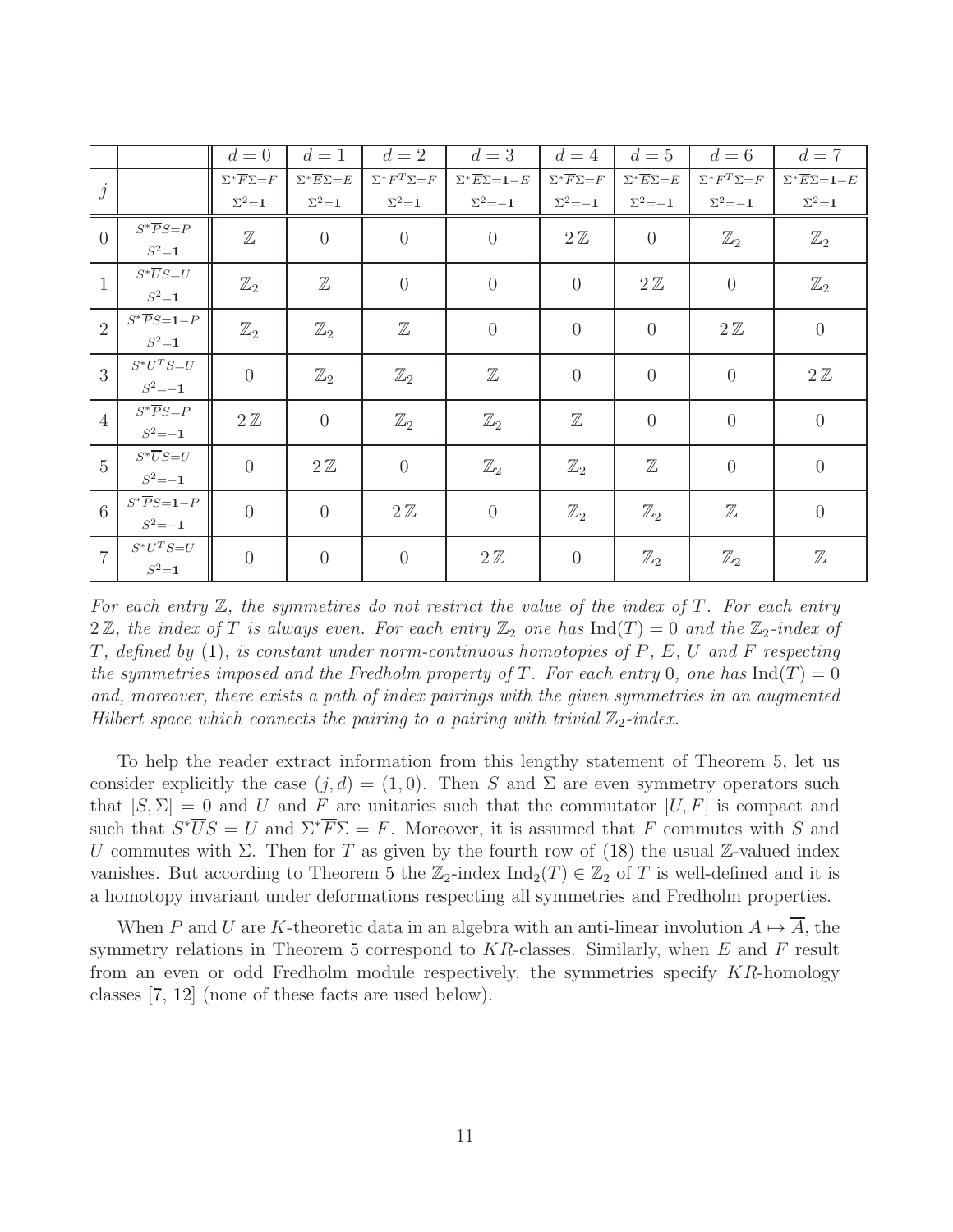### <span id="page-11-0"></span> $4\quad\mathbb{Z}_2$ -flows and associated index formulas

In this section the various  $\mathbb{Z}_2$ -flows and their basic properties are described and then index formulas are proved connecting them to index pairs. This leads to a  $\mathbb{Z}_2$ -flow interpretation for all  $\mathbb{Z}_2$ -indices of the table in Theorem [5.](#page-9-1) Let us note that Section [4.1](#page-11-1) on the  $\mathbb{Z}_2$ -valued spectral flow is merely a review of [\[6\]](#page-36-9), while Section [4.2](#page-12-0) is new. Section [4.3](#page-13-0) on the even half-spectral flow is new, but actually nothing but the even counterpart of the odd half-spectral flow of Section [4.4](#page-17-0) which was already studied in [\[9\]](#page-36-8). The proofs in Section [4.3](#page-13-0) are, however, much simpler than those in [\[9\]](#page-36-8) and transpose to Section [4.4.](#page-17-0) Section [4.5](#page-18-0) then contains the  $\mathbb{Z}_2$ -flow formulas for all  $\mathbb{Z}_2$ -valued index pairings that were already advertised in the abstract and the introduction. These formulas are relatively direct consequences of Sections [4.2](#page-12-0) to [4.4.](#page-17-0)

### <span id="page-11-1"></span>4.1  $\mathbb{Z}_2$ -valued spectral flow

In  $[6]$  a  $\mathbb{Z}_2$ -valued spectral flow for paths of real skew-adjoint Fredholm operators on a Hilbert space  $H$  with complex conjugation is studied. Let us begin with a finite dimensional  $H$  and consider a path  $t \in [0,1] \mapsto T_t$  of skew-adjoint real matrices with invertible endpoints. The  $\mathbb{Z}_2$ -valued spectral flow of this path is defined as the sign of the product of the Pfaffians of the endpoints of the path

<span id="page-11-2"></span>
$$
Sf_2(t \in [0,1] \mapsto T_t) = sgn(Pf(T_0)) sgn(Pf(T_1)) . \tag{19}
$$

Actually, in [\[6\]](#page-36-9) one finds  $Sf_2(t \in [0,1] \mapsto T_t) = sgn(det(A))$  where  $A = \overline{A}$  is such that  $T_1 = A^T T_0 A$ , but taking the Pfaffian of the latter relation readily leads to [\(19\)](#page-11-2). It is obvious that the definition [\(19\)](#page-11-2) is a homotopy invariant (under homotopies of paths with invertible endpoints) and has a concatenation property. Furthermore, the  $\mathbb{Z}_2$ -valued spectral flow is additive under direct sums (in the additive group  $\mathbb{Z}_2$ ). In the complex case, these are precisely the properties used to characterize the spectral flow [\[18\]](#page-37-11). Moreover, if the path  $t \in [0,1] \mapsto T_t$  is real analytic, all eigenvalues can be chosen to be analytic (also at eigenvalue crossings). As the spectrum of skew-adjoints has the reflection symmetry  $\sigma(T_t) = -\sigma(T_t)$ , the finite set of points at which the invertibility breaks down are such eigenvalue crossings through 0. By Theorem 4.4 in [\[6\]](#page-36-9) the  $\mathbb{Z}_2$ -valued spectral flow of a real analytic path equals the sum of all eigenvalue crossings along the path, each one counted with its multiplicity, modulo 2. Now clearly there is no spectrum flowing at each of these eigenvalue crossing, there is rather a change of orientation between the eigenbasis from the left to the right of the crossing. Therefore, it appears to us more precise and adequate to use the term *orientation flow* instead of  $\mathbb{Z}_2$ -valued spectral flow. We will use an admittedly slight generalization to justify a change of terminology in the next section.

The extension of the finite dimensional definition to a path  $t \in [0,1] \mapsto T_t$  of real skewadjoint Fredholm operators on an infinite dimensional Hilbert space  $\mathcal H$  with invertible endpoints  $T_0$  and  $T_1$  can be carried out exactly as in Phillips' treatment of spectral flow [\[24\]](#page-37-10). The details are given in [\[6\]](#page-36-9). From now on we will use that  $Sf_2(t \in [0,1] \mapsto T_t)$  is well-defined and invariant under continuous homotopies of paths of real skew-adjoint Fredholm operators leaving the endpoints fixed (Theorem 4.3 in [\[6\]](#page-36-9)). It remains additive under direct sums.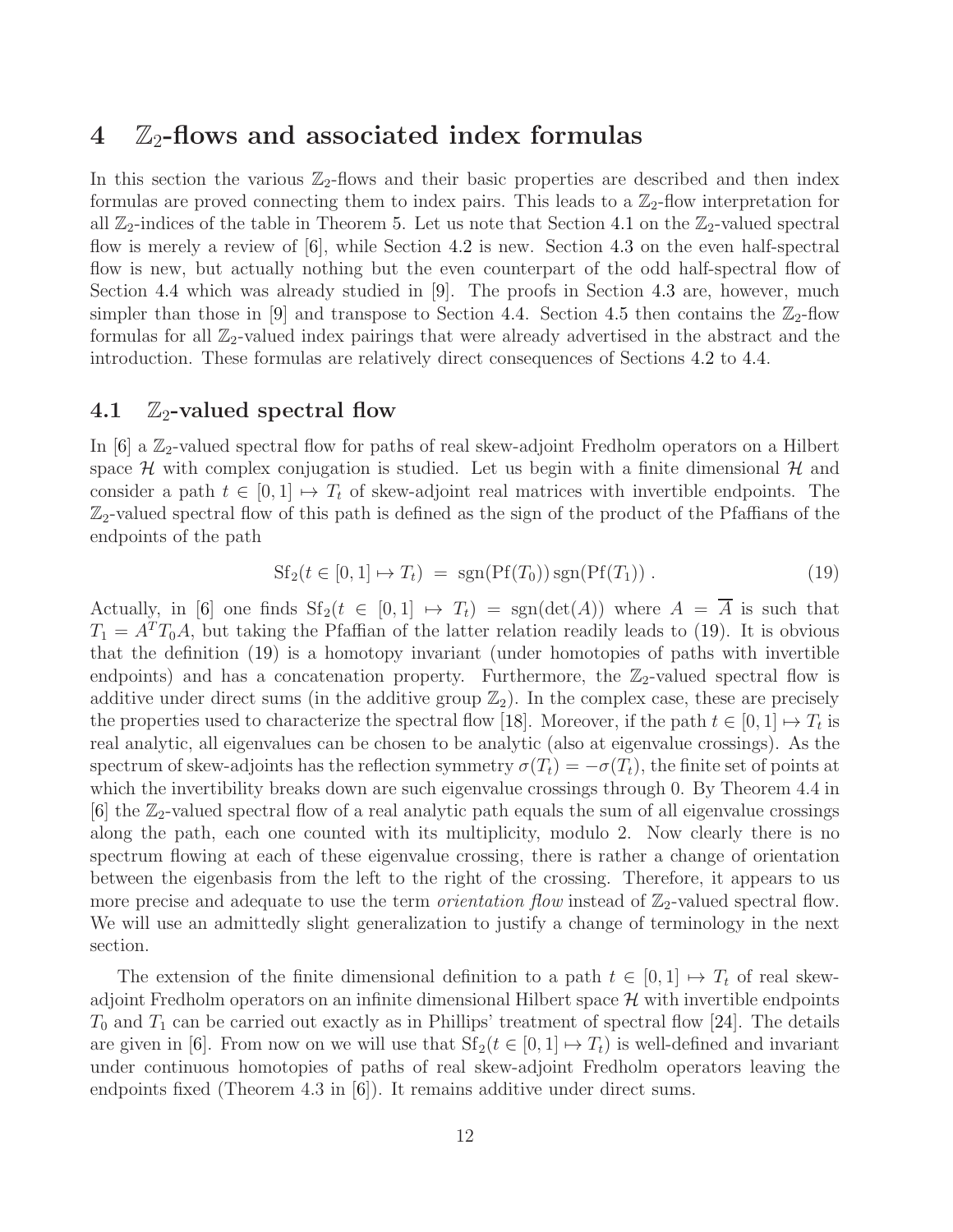Reference [\[6\]](#page-36-9) also contains a first index formula for the  $\mathbb{Z}_2$ -valued spectral flow. For a real skew-adjoint unitary  $J = \overline{J} = -J^* = -J^{-1}$  and a real unitary  $F = \overline{F}$  such that  $[J, F]$  is compact, the  $\mathbb{Z}_2$ -valued spectral flow of the linear path  $t \in [0, 1] \mapsto (1-t)J + tFJF^*$  connecting *J* to  $FJF^*$  is well-defined. By Theorem 8.1 in [\[6\]](#page-36-9), one has [\(2\)](#page-2-1), namely for  $P = \chi(uJ \le 0)$ 

<span id="page-12-1"></span>
$$
Sf_2(t \in [0,1] \mapsto (1-t)J + tFJF^*) = Ind_2(PFP + 1 - P) . \tag{20}
$$

#### <span id="page-12-0"></span>4.2 Orientation flow

The  $\mathbb{Z}_2$ -valued spectral flow can be slightly generalized. Let S be an even symmetry operator and  $t \in [0, 1] \mapsto T_t$  a continuous path of Fredholm-operators with invertible endpoints such that  $T_t = \mathcal{S}^* \overline{T_t} \mathcal{S} = -T_t^*$  holds for all  $t \in [0, 1]$ . As  $\mathcal{S}$  is self-adjoint, its unitary square root  $\mathcal{R}$  with spectrum  $\sigma(\mathcal{R}) = \{1, i\}$  is well-defined and  $t \in [0, 1] \mapsto \mathcal{R}^*T_t\mathcal{R}$  is a path of real skew-adjoints with invertible endpoints. Let us define the orientation flow of the path  $t \in [0, 1] \mapsto T_t$  as

<span id="page-12-2"></span>
$$
\text{Of}_2(t \in [0, 1] \mapsto T_t) = \text{Sf}_2(t \in [0, 1] \mapsto \mathcal{R}^* T_t \mathcal{R}) . \tag{21}
$$

If H is finite dimensional and therefore  $t \in [0,1] \mapsto \mathcal{R}^*T_t\mathcal{R}$  is a path of real skew-adjoint matrices, one has

$$
Of_2(t \in [0,1] \mapsto T_t) = sgn( Pf(\mathcal{R}^*T_0\mathcal{R})) sgn( Pf(\mathcal{R}^*T_1\mathcal{R})) .
$$

The orientation flow is invariant under continuous homotopies of paths of skew-adjoint Fredholm operators that are even real w.r.t. S, leaving the endpoints fixed. Note that  $\sigma(T_t) = \sigma(\mathcal{R}^*T_t\mathcal{R})$ . Thus if the path  $t \mapsto T_t$  is real analytic, its orientation flow equals the sum of all eigenvalue crossings along the path, each one counted with its multiplicity, modulo 2. Furthermore, the orientation flow inherits the additivity under direct sums.

Let us now generalize the index formula  $(20)$  in two directions: the unitary F is only supposed to be even real and the end points of the path are not necessarily unitary, but only invertible. Hence let P be a projection such that  $S^* \overline{P} S = 1-P$  and  $F = S^* \overline{F} S$  be a unitary such that  $[P, F]$  is compact. Let  $\Theta(P, F, S)$  denote the set of paths  $t \in [0, 1] \mapsto T_t = S^* \overline{T_t} S = -T_t^*$ of skew-adjoint Fredholm operators such that

- (i)  $T_0$  is invertible,
- (ii)  $P = \chi(iT_0 \leq 0)$ ,
- (iii)  $T_t T_0$  is compact for all  $t \in [0, 1]$ ,
- <span id="page-12-3"></span>(iv)  $T_1 = FT_0F^*$ .

**Theorem 6** For all paths  $t \in [0, 1] \mapsto T_t$  in  $\Theta(P, F, \mathcal{S})$ 

$$
Of_2(P, F) = Of_2(t \in [0, 1] \mapsto T_t)
$$

*is independent of the path and*

$$
Ind_2( PFP + 1 - P) = Of_2(P, F) = Of_2(P, F^*) .
$$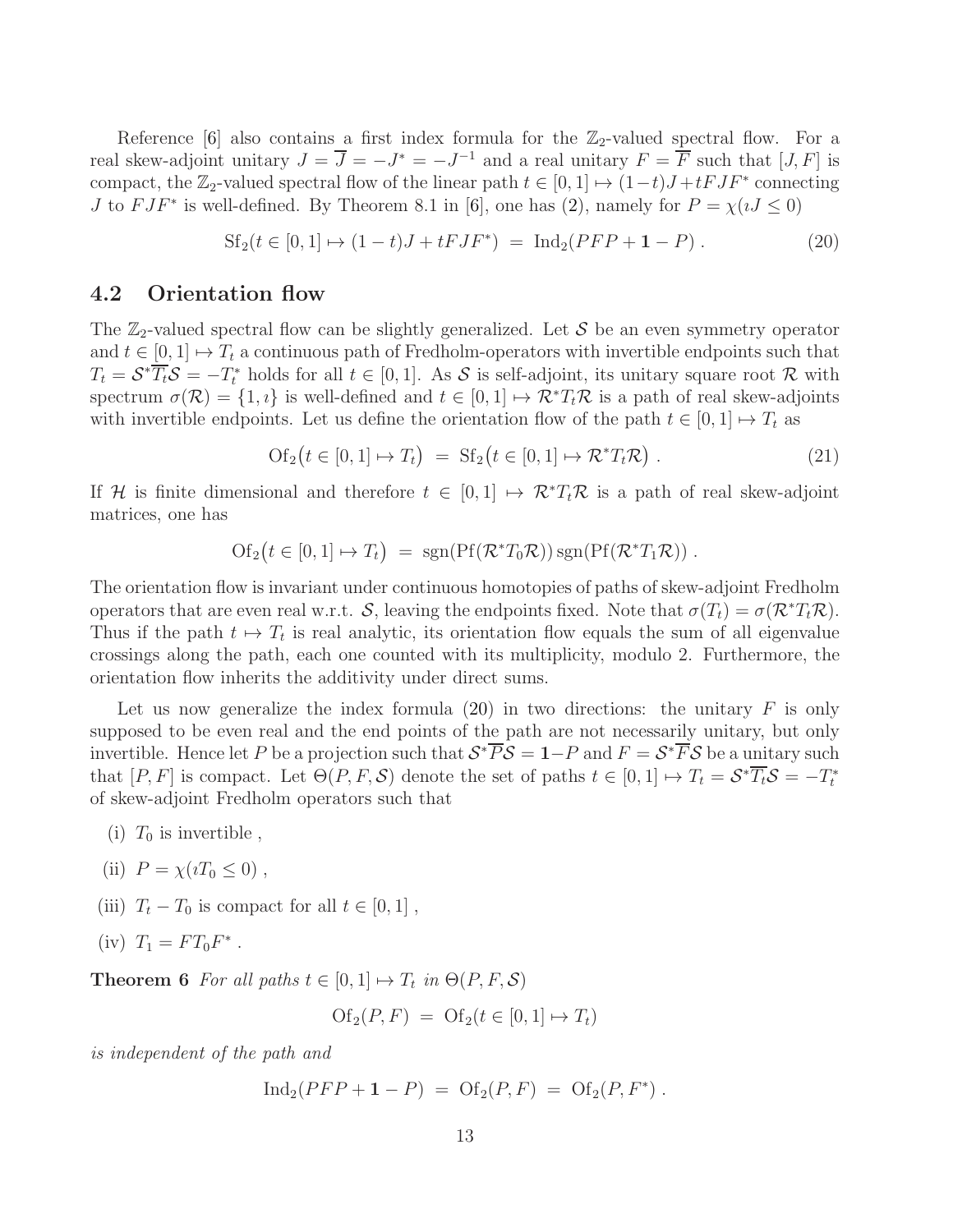**Proof.** Let  $t \in [0,1] \mapsto T_t$  be a path in  $\Theta(P, F, S)$ . The path  $t \in [0,1] \mapsto \mathcal{R}^* T_t \mathcal{R}$  connects  $\mathcal{R}^*T_0\mathcal{R}$  to

$$
\mathcal{R}^*T_1\mathcal{R} = \mathcal{R}^*FT_0F^*\mathcal{R} = (\mathcal{R}^*F\mathcal{R})(\mathcal{R}^*T_0\mathcal{R})(\mathcal{R}^*F\mathcal{R})^*.
$$

As  $F = \mathcal{S}^* \overline{F} \mathcal{S}, \mathcal{R}^* F \mathcal{R}$  is a real unitary. As  $T_0 - T_1$  is compact, there is a homotopy within the paths of real skew-adjoint Fredholm operators leaving the endpoints invariant, connecting the path  $t \in [0, 1] \mapsto \mathcal{R}^* T_t \mathcal{R}$  to the linear path

$$
t\in[0,1]\mapsto(1-t)\mathcal{R}^*T_0\mathcal{R}+t(\mathcal{R}^*F\mathcal{R})(\mathcal{R}^*T_0\mathcal{R})(\mathcal{R}^*F\mathcal{R})^*
$$

connecting  $\mathcal{R}^*T_0\mathcal{R}$  to  $\mathcal{R}^*T_1\mathcal{R}$ . Thus, recalling the definition [\(21\)](#page-12-2),

$$
Of_2(t \in [0,1] \mapsto T_t) = St_2(t \in [0,1] \mapsto (1-t)\mathcal{R}^*T_0\mathcal{R} + t(\mathcal{R}^*F\mathcal{R})(\mathcal{R}^*T_0\mathcal{R})(\mathcal{R}^*F\mathcal{R})^*) ,
$$

by Theorem 4.3 in [\[6\]](#page-36-9). As

$$
(t,s) \in [0,1] \times [0,1] \mapsto (1-t)\mathcal{R}^*T_0|T_0|^{-s}\mathcal{R} + t(\mathcal{R}^*F\mathcal{R})(\mathcal{R}^*T_0|T_0|^{-s}\mathcal{R})(\mathcal{R}^*F\mathcal{R})^*
$$

is a homotopy of real skew-adjoint Fredholm operators,

$$
Sf_2(t \in [0,1] \mapsto (1-t)\mathcal{R}^*T_0\mathcal{R} + t(\mathcal{R}^*F\mathcal{R})(\mathcal{R}^*T_0\mathcal{R})(\mathcal{R}^*F^*\mathcal{R}))
$$
  
\n
$$
= Sf_2(s \in [0,1] \mapsto \mathcal{R}^*T_0|T_0|^{-s}\mathcal{R})
$$
  
\n
$$
+ Sf_2(t \in [0,1] \mapsto (1-t)\mathcal{R}^*T_0|T_0|^{-1}\mathcal{R} + t(\mathcal{R}^*F\mathcal{R})(\mathcal{R}^*T_0|T_0|^{-1}\mathcal{R})(\mathcal{R}^*F\mathcal{R})^*)
$$
  
\n
$$
+ Sf_2(s \in [0,1] \mapsto (\mathcal{R}^*F\mathcal{R})(\mathcal{R}^*T_0|T_0|^{-1+s}\mathcal{R})(\mathcal{R}^*F\mathcal{R})^*)
$$
  
\n
$$
= Sf_2(t \in [0,1] \mapsto (1-t)\mathcal{R}^*T_0|T_0|^{-1}\mathcal{R} + t(\mathcal{R}^*F\mathcal{R})(\mathcal{R}^*T_0|T_0|^{-1}\mathcal{R})(\mathcal{R}^*F\mathcal{R})^*)
$$

because  $s \in [0,1] \mapsto \mathcal{R}^*T_0|T_0|^{-s}\mathcal{R}$  and  $s \in [0,1] \mapsto (\mathcal{R}^*F\mathcal{R})(\mathcal{R}^*T_0|T_0|^{-1+s}\mathcal{R})(\mathcal{R}^*F\mathcal{R})^*$  are paths of invertibles and therefore their  $\mathbb{Z}_2$ -valued spectral flows vanish. Now  $\mathcal{R}^*T_0|T_0|^{-1}\mathcal{R}$  is a real skew-adjoint unitary and  $\mathcal{R}^* F \mathcal{R}$  is a real unitary so that Theorem 8.1 in [\[6\]](#page-36-9) applies. As  $\chi(i\mathcal{R}^*T_0|T_0|^{-1}\mathcal{R}\leq 0)=\mathcal{R}^*P\mathcal{R}$ ,

$$
\mathrm{Ind}_{2}(PFP+1-P) = \mathrm{Ind}_{2}((\mathcal{R}^{*}P\mathcal{R})(\mathcal{R}^{*}F\mathcal{R})(\mathcal{R}^{*}P\mathcal{R})+1-(\mathcal{R}^{*}P\mathcal{R}))
$$
  
=  $\mathrm{Sf}_{2}(t \in [0,1] \mapsto (1-t)\mathcal{R}^{*}T_{0}\mathcal{R}+t(\mathcal{R}^{*}F\mathcal{R})(\mathcal{R}^{*}T_{0}\mathcal{R})(\mathcal{R}^{*}F\mathcal{R})^{*})$ ,

concluding the proof of the first equality. The second one holds because  $\text{Ind}_2(PF + 1 - P) = \text{Ind}_2(PF^*P + 1 - P)$  $\text{Ind}_2(PF^*P + 1 - P).$ 

#### <span id="page-13-0"></span>4.3 Even half-spectral flow

The even half-spectral flow for paths of self-adjoint Fredholm operators with even symmetric endpoints is defined as follows. Let  $S \in \mathcal{B}(\mathcal{H})$  be an even symmetry operator and  $F = -\mathcal{S}^*F^T\mathcal{S}$ unitary. For an even real projection  $P = \mathcal{S}^* \overline{P} \mathcal{S}$  such that  $[P, F]$  is compact, let  $\theta_{ev}(P, F, \mathcal{S})$ denote the set of continuous paths  $t \in [0, 1] \mapsto H_t$  of self-adjoint Fredholm operators such that

(i)  $H_0 = \mathcal{S}^*(H_0)^T \mathcal{S}$  is invertible,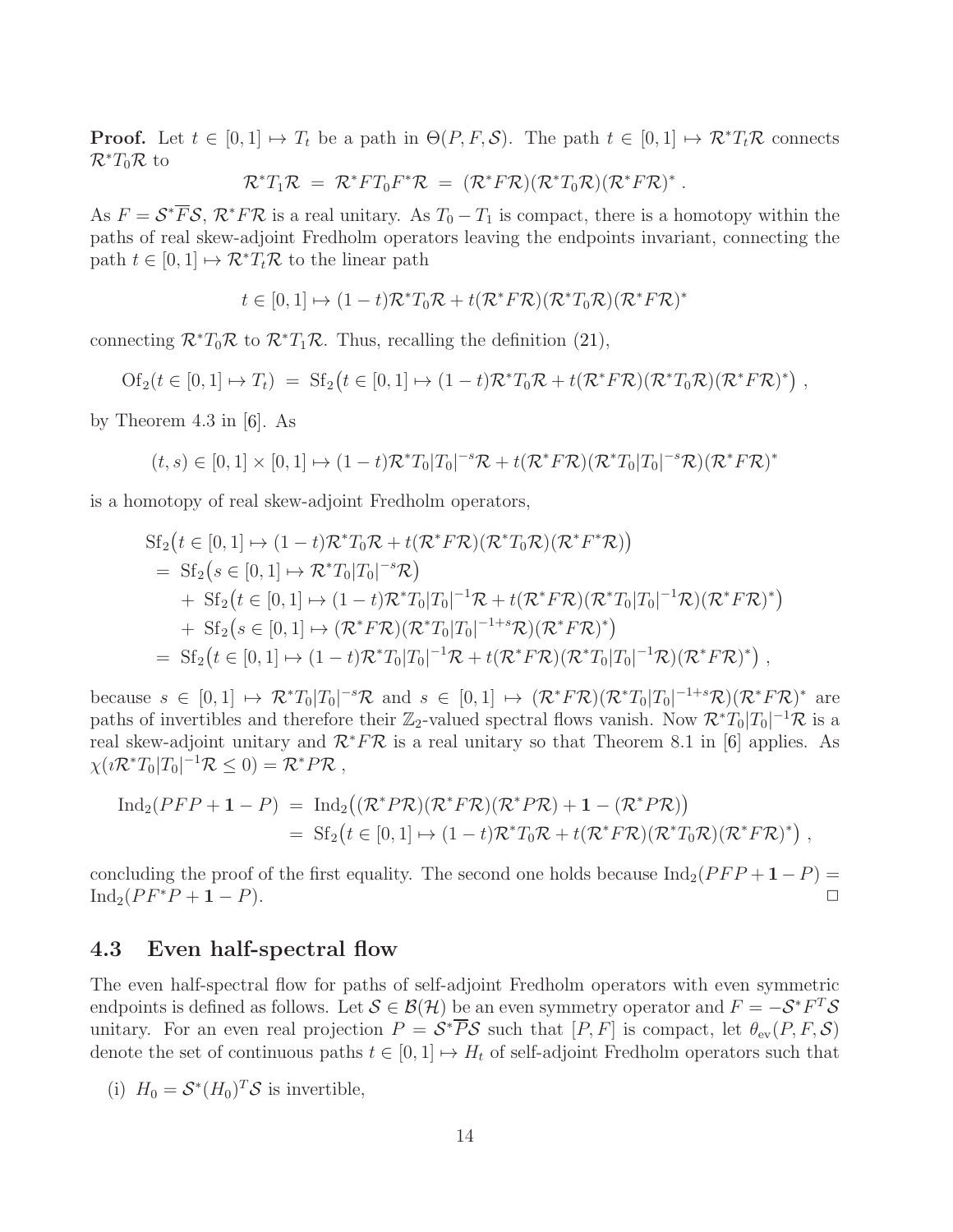- (ii)  $P = \chi(H_0 \leq 0)$ ,
- (iii)  $H_t H_0$  is compact for all  $t \in [0, 1]$ ,
- (iv)  $H_{1-t} = (\mathcal{S}F)^*(H_t)^T(\mathcal{S}F)$ .

<span id="page-14-0"></span>Note that (iv) implies  $H_1 = F^*H_0F$ . Combined with (iii) this implies that  $[H_0, F]$  is compact. Furthermore,  $\sigma(H_{1-t}) = \sigma(H_t)$ . Hence the spectral flow of the path  $t \in [0, 1] \mapsto H_t$  vanishes.

**Lemma 7** For a self-adjoint invertible operator  $H = H^* = \mathcal{S}^* H^T \mathcal{S}$  and a unitary operator  $F = -S^*F^T S$  *such that the commutator*  $[H, F]$  *is compact, the linear path*  $t \in [0, 1] \mapsto H_t =$  $H + tF^*[H, F]$  *lies in*  $\theta_{ev}(P, F, S)$  *for*  $P = \chi(H \le 0)$ *.* 

Proof. As

$$
(\mathcal{S}F)^{*}(H_t)^{T}(\mathcal{S}F) = F^{*}((1-t)H + t\mathcal{S}^{*}F^{T}H^{T}\overline{F}\mathcal{S})F
$$
  
= (1-t)F^{\*}HF + tF^{\*}F\mathcal{S}^{\*}H^{T}\mathcal{S}F^{\*}F  
= (1-t)F^{\*}HF + tH = H\_{1-t},

<span id="page-14-1"></span>and (i), (ii) and (iii) hold by assumption, the claim follows.  $\Box$ 

**Lemma 8** Every finitely degenerate eigenvalue of  $H_{\frac{1}{2}}$  has even multiplicity.

**Proof.** One has  $F^*S^*\overline{H_{\frac{1}{2}}}SF = H_{\frac{1}{2}}$  or equivalently  $H_{\frac{1}{2}}F^*S^* = F^*S^*\overline{H_{\frac{1}{2}}}$ . If  $\lambda \in \mathbb{R}$  is an eigenvalue of  $H_{\frac{1}{2}}$  of finite multiplicity,  $H_{\frac{1}{2}}v = \lambda v$  holds for some  $v \in \mathcal{H} \setminus \{0\}$ . Then  $H_{\frac{1}{2}}F^*\mathcal{S}^*\overline{v} =$  $F^*S^*\overline{H_{\frac{1}{2}}v} = \lambda F^*S^*\overline{v}$  follows, where  $\overline{v} = Cv$  is the complex conjugate of v. Let us show that v and  $F^*S^*\overline{v}$  are linearly independent. Suppose the contrary, namely there is some a  $\in$  $\mathbb{C}\setminus\{0\}$  such that  $av = F^*S^*\overline{v}$  or equivalently  $v = \frac{1}{a}$  $\frac{1}{a}F^*S^*\overline{v}$  holds. Then  $v=\frac{1}{a}$  $\frac{1}{a}F^*\mathcal{S}^*\frac{1}{a}$  $\mathcal{L}\setminus\{0\}$  such that  $av = F^*S^*\overline{v}$  or equivalently  $v = \frac{1}{2}F^*S^*\overline{v}$  holds. Then  $v = \frac{1}{2}F^*S^*\frac{1}{2}F^*S^*\overline{v} = \frac{1}{2}F^*S^*F^TS^*\overline{v} = \frac{1}{2}F^*S^*F^TS^*\overline{v} = \frac{1}{2}F^*S^*F^TS^*\overline{v} = \frac{1}{2}F^*S^*F^TS^*\$  $\frac{1}{|{\rm a}|^2}F^*{\mathcal S}^*F^T{\mathcal S}^*v=-\frac{1}{|{\rm a}|}$  $\frac{1}{|{\rm a}|^2}F^*F v = -\frac{1}{|{\rm a}|}$  $\frac{1}{|a|^2}v$ , which implies  $v = 0$ . This shows that v and  $F^*S^*\overline{v}$  are linearly independent and  $\lambda$  is at least twice degenerate. If the multiplicity of  $\lambda$  is larger than two, the same argument applies to the orthogonal complement of span $\{v, F^*S^*\overline{v}\}$ . Repeating this procedure a finite number of times shows the claim.  $\Box$ 

<span id="page-14-2"></span>Proposition 9 *For* P *and* F *as in* Lemma [7](#page-14-0)*,*

$$
\text{HSf}_2(P, F) = \text{Sf}\left(t \in [0, \frac{1}{2}] \mapsto H_t\right) \mod 2 \in \mathbb{Z}_2
$$

*is well-defined and independent of the choice of the path*  $t \in [0,1] \mapsto H_t$  *in*  $\theta_{ev}(P, F, S)$  *and thus* defines a  $\mathbb{Z}_2$ -flow called the even half-spectral flow. In particular, it can be calculated by

$$
Sf(t \in [0, \frac{1}{2}] \mapsto 1 - 2P + tF^*[1 - 2P, F]) \bmod 2.
$$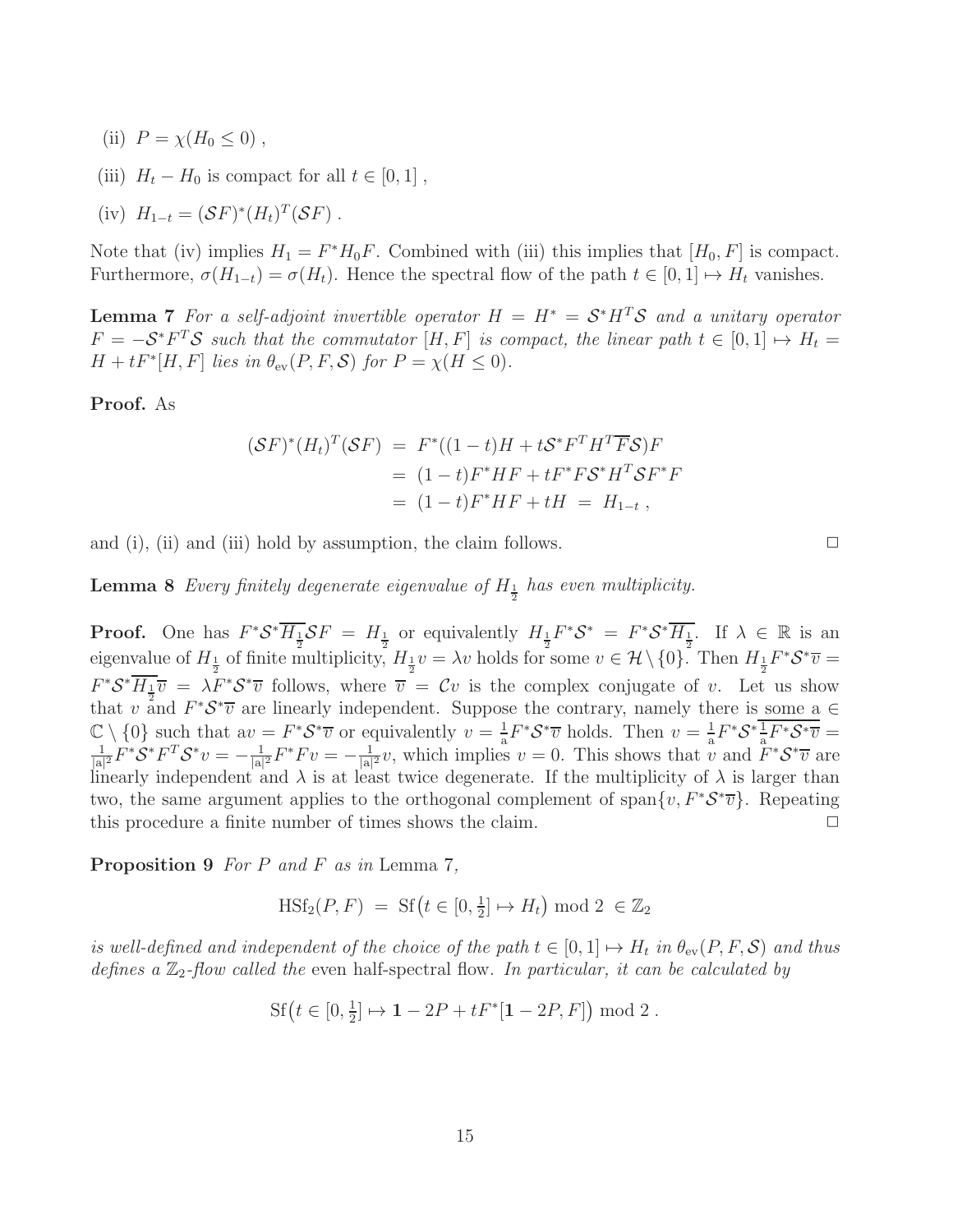**Proof.** Let  $t \in [0, 1] \mapsto H_t$  be a path in  $\theta_{ev}(P, F, S)$  and let us set  $H'_t = 1-2P+tF^*[1-2P, F]$ . Then, as  $H[H]^{-1} = 1 - 2P$ ,  $(t, s) \in [0, 1] \times [0, 1] \mapsto H(t, s) = sH'_t + (1 - s)H_t$  is a homotopy of paths in  $\theta_{ev}(P, F, S)$  such that  $H(t, 0) = H_t$  and  $H(t, 1) = H'_t$ . By the homotopy invariance of the spectral flow, one has

$$
Sf(t \in [0, \frac{1}{2}] \mapsto H(t, 0)) + Sf(s \in [0, 1] \mapsto H(\frac{1}{2}, s))
$$
  
- Sf(t \in [0, \frac{1}{2}] \mapsto H(t, 1)) - Sf(s \in [0, 1] \mapsto H(0, s)) = 0.

By Lemma [8,](#page-14-1)  $Sf(s \in [0,1] \mapsto H(\frac{1}{2})$  $(\frac{1}{2}, s))$  is even. As  $H(0, s)$  is invertible for all  $s \in [0, 1],$  $Sf(s \in [0, 1] \mapsto H(0, s)) = 0$ , thus

$$
Sf(t \in [0, \frac{1}{2}] \mapsto H(t, 0)) = Sf((t \in [0, \frac{1}{2}] \mapsto H(t, 1))) \bmod 2,
$$

concluding the proof.  $\Box$ 

Let us note that by choice of convention, the spectral flow is right-continuous. However, if one works with a left-continuous spectral flow, the definition of the half-spectral flow remains unchanged due to Lemma [8.](#page-14-1)

Proposition 10 *On the set*

$$
\mathbb{P}(\mathcal{H}, \mathcal{S}) = \{ (H, F) : H = H^* = \mathcal{S}^* \overline{H} \mathcal{S} \text{ invertible, } F = (F^*)^{-1} = -\mathcal{S}^* F^T \mathcal{S}, [H, F] \text{ compact} \}
$$

*the even half-spectral flow*  $(H, F) \in \mathbb{P}(\mathcal{H}, \mathcal{S}) \mapsto \text{HSt}_2(P, F)$  *is locally constant.* 

**Proof.** Let  $s \in [0,1] \mapsto (H(s), F(s)) \in \mathbb{P}(\mathcal{H}, \mathcal{S})$  be a continuous path and set  $H(t, s) =$  $H(s) + tF(s)^*[H(s), F(s)]$ . For all  $s \in [0, 1]$ , the half-spectral flow  $Sf(t \in [0, \frac{1}{2}])$  $\frac{1}{2}$   $\mapsto H(t,s)$  mod 2 is defined. For  $s, s' \in [0, 1]$ ,

$$
Sf(t \in [0, \frac{1}{2}] \to H(t, s)) + Sf(\tilde{s} \in [s, s'] \to H(\frac{1}{2}, \tilde{s})) - Sf((t \in [0, \frac{1}{2}] \to H(t, s'))) - Sf(\tilde{s} \in [s, s'] \to H(0, \tilde{s})) = 0.
$$

By Lemma [8,](#page-14-1)  $\text{Sf}(\tilde{s} \in [s, s']) \mapsto H(\frac{1}{2})$  $(\frac{1}{2}, \tilde{s})$  is even. Moreover,  $Sf(\tilde{s} \in [s, s']) \mapsto H(0, \tilde{s})$  vanishes as  $H(0, \tilde{s})$  is invertible for all  $\tilde{s} \in [s, s']$ . Thus  $Sf(t \in [0, \frac{1}{2})]$  $\frac{1}{2}$   $\mapsto$   $H(t, s)$  = Sf(( $t \in [0, \frac{1}{2})$  $\frac{1}{2}$   $\mapsto$  $H(t, s'))$  mod 2. ))) mod 2.  $\Box$ 

<span id="page-15-0"></span>Now all is set up for the proof of the index formula for the even half-spectral flow.

**Theorem 11** *For*  $(H, F) \in \mathbb{P}(\mathcal{H}, \mathcal{S})$  *and*  $P = \chi(H \leq 0)$ *, one has* 

$$
Ind_2(PP + 1 - P) = HSt_2(P, F) = HSt_2(P, F^*) .
$$

**Proof.** By Proposition [9](#page-14-2) it is sufficient to consider the linear path

$$
t \in [0, 1] \mapsto H_t = (1 - t)(1 - 2P) + tF^*(1 - 2P)F
$$
.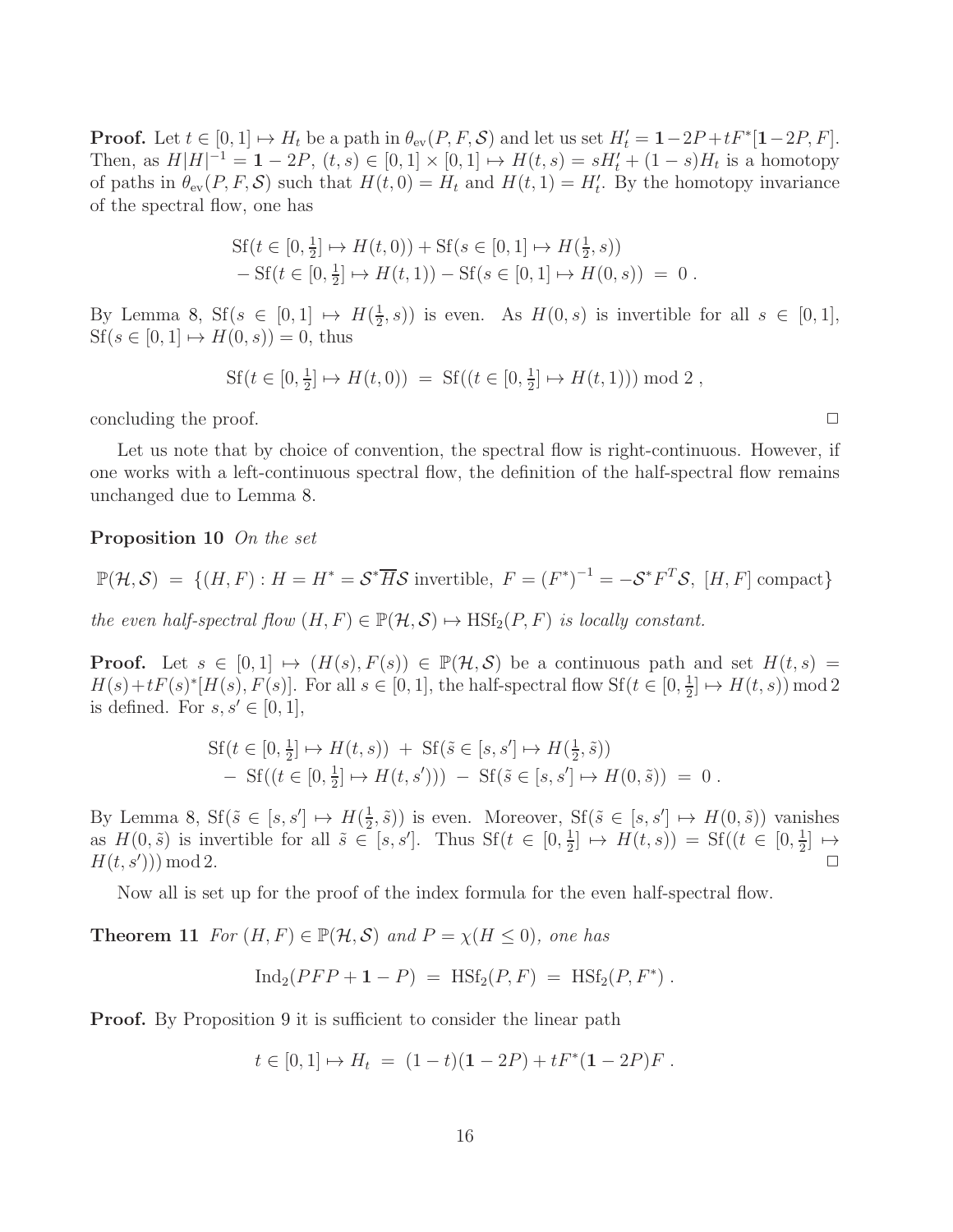As  $H_t$  is invertible for  $t \neq \frac{1}{2}$  $\frac{1}{2}$  one has Sf( $t \in [0, \frac{1}{2}]$  $\frac{1}{2}$   $\mapsto$   $H_t$  = Sf( $t \in \left[\frac{1}{2} - \epsilon, \frac{1}{2}\right] \mapsto H_t$ ) mod 2 for some  $\epsilon > 0$ . For  $\epsilon$  sufficiently small and  $a > 0$  such that  $a \notin \sigma(\bar{H}_t)$  for  $t \in [\frac{1}{2} - \epsilon, \frac{1}{2}]$  and  $\dim(\text{Ran}(\chi_{[-a,a]}(H_{\frac{1}{2}-\epsilon}))) = \dim(\text{Ker}(H_{\frac{1}{2}}))$ , one has

$$
Sf(t \in [\frac{1}{2} - \epsilon, \frac{1}{2}] \mapsto H_t) = \dim(\text{Ker}(H_{\frac{1}{2}})) - \dim(\text{Ran}(\chi_{[0,a]}(H_{\frac{1}{2}-\epsilon})))
$$

so that by Lemma [8](#page-14-1)

$$
Sf(t \in [\frac{1}{2} - \epsilon, \frac{1}{2}] \mapsto H_t) \bmod 2 = \dim(\text{Ran}(\chi_{[0,a]}(H_{\frac{1}{2}-\epsilon}))) \bmod 2.
$$

As  $H_{\frac{1}{2}-\epsilon}$  is conjugate to  $H_{\frac{1}{2}+\epsilon}$ , one has  $\dim(\text{Ran}(\chi_{[0,a]}(H_{\frac{1}{2}-\epsilon}))) = \dim(\text{Ran}(\chi_{[0,a]}(H_{\frac{1}{2}+\epsilon})))$ . Now as all eigenvalues of  $H_t$  contributing to the kernel of  $H_{\frac{1}{2}}$  change their sign at  $t = \frac{1}{2}$  $\frac{1}{2}$ , it follows that  $\dim(\text{Ran}(\chi_{[0,a]}(H_{\frac{1}{2}+\epsilon}))) = \dim(\text{Ran}(\chi_{[-a,0]}(H_{\frac{1}{2}-\epsilon}))).$  This implies  $\dim(\text{Ran}(\chi_{[0,a]}(H_{\frac{1}{2}-\epsilon}))) =$  $\dim(\text{Ran}(\chi_{[-a,0]}(H_{\frac{1}{2}-\epsilon})))$ . Thus  $\dim(\text{Ran}(\chi_{[0,a]}(H_{\frac{1}{2}-\epsilon}))) = \frac{1}{2}\dim(\text{Ker}(H_{\frac{1}{2}}))$  and

$$
Sf(t \in [0, \frac{1}{2}] \mapsto H_t) = \frac{1}{2} \dim(\text{Ker}(H_{\frac{1}{2}})) \mod 2.
$$

One has  $H_{\frac{1}{2}} = \frac{1}{2}$  $\frac{1}{2}$ **1** – *P* +  $\frac{1}{2}$  $\frac{1}{2}$ **1** –  $F^*PF =$  **1** –  $P$  –  $F^*PF$ . For some vector  $v = v_1 + v_2$  in the kernel of  $H_{{}1}^{\mathsf{I}}$  such that  $P v_1 = v_1$  and  $P v_2 = 0$ , one has

$$
(1 - P - F^*PF)v = 0 \iff v_1 + v_2 - v_1 - F^*PFv_1 - F^*PFv_2 = 0
$$
  

$$
\iff F^*PFv_1 + F^*PFv_2 = v_2
$$
  

$$
\iff PFv_1 + PFv_2 = Fv_2
$$
  

$$
\iff PFPv_1 = (1 - P)F(1 - P)v_2.
$$

Hence  $0 = PFPv_1 = (PFP+1-P)v_1$  and  $0 = (1-P)F(1-P)v_2 = ((1-P)F(1-P)-P)v_2$ . Thus

$$
\text{Ker}(H_{\frac{1}{2}}) = \text{Ker}(PFP + 1 - P) \oplus \text{Ker}((1 - P)F(1 - P) + P) .
$$

By Lemma 1 in [\[13\]](#page-36-3)

$$
\dim(\text{Ker}((1 - P)F(1 - P) + P)) = \dim(\text{Ker}(PF^*P + 1 - P))
$$
  
= 
$$
\dim(\text{Ker}(\overline{P}F^T\overline{P} + 1 - \overline{P}))
$$
  
= 
$$
\dim(\text{Ker}(PFP + 1 - P)),
$$

where the last equality follows from  $S^*(\overline{P}F^T\overline{P}+1-\overline{P})S = -PFP+1-P$ . This implies the first equality claimed. The second follows from  $\text{Ind}_2(PF + 1 - P) = \text{Ind}_2(PF^*P + 1 - P)$ .  $\Box$ 

There is an interpretation of the even half-spectral flow as orientation flow (and likely vice versa, but this is not investigated here). For any path  $t \in [0, 1] \mapsto H_t \in \theta_{ev}(P, F, S)$ , the kernel of  $H_{\frac{1}{2}}$  is even dimensional by Lemma [7.](#page-14-0) By adding a compact perturbation K on the kernel of  $H_{\frac{1}{2}}$  such that  $K = (SF)^* K^T (SF)$  one may assume that  $H_{\frac{1}{2}}$  is invertible. In particular, the projection onto  $\text{Ker}(H_{\frac{1}{2}})$  is such a perturbation. Then set

<span id="page-16-0"></span>
$$
T_0 = i \begin{pmatrix} H_0 & 0 \\ 0 & -H_0 \end{pmatrix} , \qquad T_1 = i \begin{pmatrix} H_{\frac{1}{2}} & 0 \\ 0 & -S^* \overline{H_{\frac{1}{2}}} S \end{pmatrix} , \qquad Q = \begin{pmatrix} 0 & S \\ S^* & 0 \end{pmatrix} . \tag{22}
$$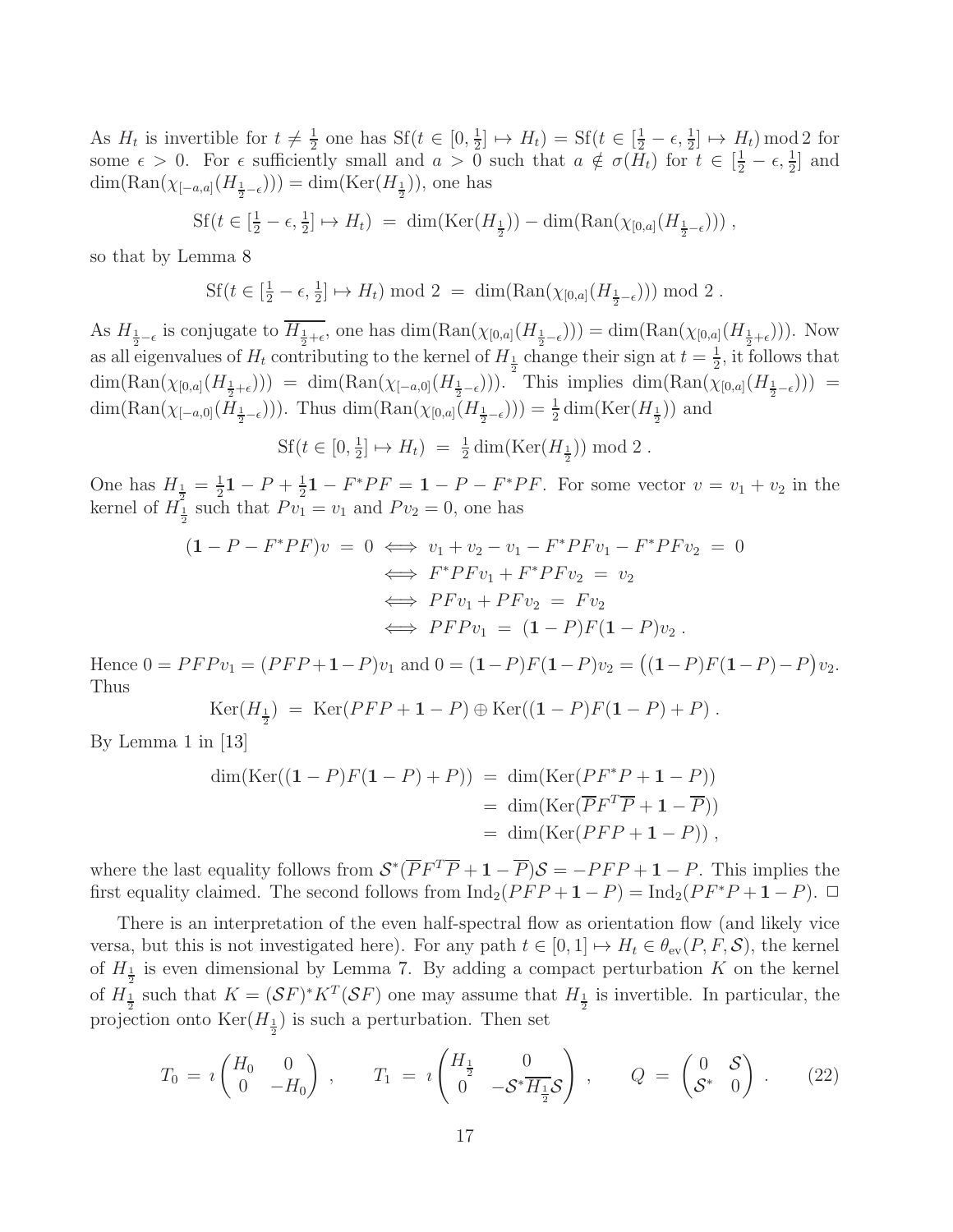<span id="page-17-1"></span>Both  $T_0$  and  $T_1$  are skew-adjoint and even real w.r.t. Q. As  $T_0 - T_1$  is compact, the orientation flow of the linear path connecting  $T_0$  to  $T_1$  is well-defined.

**Proposition 12** Let  $t \in [0,1] \mapsto T_t$  be a path of skew-adjoint operators connecting  $T_0$  and  $T_1$ *defined in* [\(22\)](#page-16-0) *and such that*  $T_t - T_0$  *is compact for all* t *and*  $T_t = Q^* \overline{T_t} Q$ . Then

$$
H\mathrm{Sf}_2(P,F) = \mathrm{Of}_2(t \in [0,1] \mapsto T_t).
$$

**Proof.** By the homotopy invariance of the orientation flow it is sufficient to show

 $\text{HSt}_2(P, F) = \text{Of}_2(t \in [0, 1] \mapsto (1 - t)T_0 + tT_1).$ 

By Proposition [9,](#page-14-2)

$$
\label{eq:HSf2} \text{H} \text{S} \text{f}_2(P,F) \;=\; \text{S} \text{f}\left(t \in [0,1] \mapsto (1-t)H_0 + t H_{\frac{1}{2}}\right) \, \text{mod}\; 2 \; .
$$

On the other hand, one has  $\sigma((1-t)T_0 + tT_1) = \sigma(\iota((1-t)H_0 + tH_{\frac{1}{2}})) \cup (-\sigma(\iota((1-t)H_0 + tH_1))$  $t(H_{\frac{1}{2}}))$ , because  $(1-t)H_0 + tH_{\frac{1}{2}}$  and  $(1-t)H_0 + tS^* \overline{H_{\frac{1}{2}}}S$  are isospectral due to the relation  $\mathcal{S}^* \overline{((1-t)H_0 + tH_{\frac{1}{2}})}\mathcal{S} = (1-t)H_0 + t\mathcal{S}^* \overline{H_{\frac{1}{2}}}\mathcal{S}$ . Therefore, as the paths are analytic so that the orientation flow just counts the number of eigenvalue crossings modulo 2,

$$
Of_2(t \in [0, 1] \mapsto (1 - t)T_0 + tT_1) = Sf(t \in [0, 1] \mapsto (1 - t)H_0 + tH_{\frac{1}{2}} \mod 2.
$$

<span id="page-17-0"></span>This implies the claim.

#### 4.4 Odd half-spectral flow

In [\[9\]](#page-36-8) a half-spectral flow for paths of self-adjoint Fredholm operators with odd symmetric endpoints conjugate to each other by an odd symmetric unitary is studied. More precisely, let  $S \in \mathcal{B}(\mathcal{H})$  be an odd symmetry operator and  $F = \mathcal{S}^* F^T \mathcal{S}$  an odd symmetric unitary. For an odd real projection  $P = \mathcal{S}^* \overline{P} \mathcal{S}$  such that  $[P, F]$  is compact, let  $\theta_{od}(P, F, \mathcal{S})$  denote the set of continuous paths  $t \in [0, 1] \mapsto H_t$  of self-adjoint Fredholm operators such that

- (i)  $H_0 = \mathcal{S}^*(H_0)^T \mathcal{S}$  is invertible,
- (ii)  $P = \chi(H_0 \leq 0)$ ,
- (iii)  $H_t H_0$  is compact for all  $t \in [0, 1]$ ,
- (iv)  $H_{1-t} = (\mathcal{S}F)^*(H_t)^T(\mathcal{S}F)$ .

By Proposition 5.2 in [\[9\]](#page-36-8)

 $Sf(t \in [0, \frac{1}{2}$  $\frac{1}{2}$   $\mapsto$   $H_t$ ) mod 2

is well-defined for any path  $t \in [0, 1] \mapsto H_t \in \theta_{od}(P, F, S)$ . Strictly speaking, [\[9\]](#page-36-8) only considers unitary  $H_0$ , but  $\text{Sf}(t \in [0, \frac{1}{2})$  $\frac{1}{2} \rightarrow H_t$  mod 2 is well-defined for any path  $t \in [0,1] \mapsto H_t \in$  $\theta_{od}(P, F, \mathcal{S})$  by the argument leading to Proposition [9](#page-14-2) in Section [4.3.](#page-13-0) We will refer to it here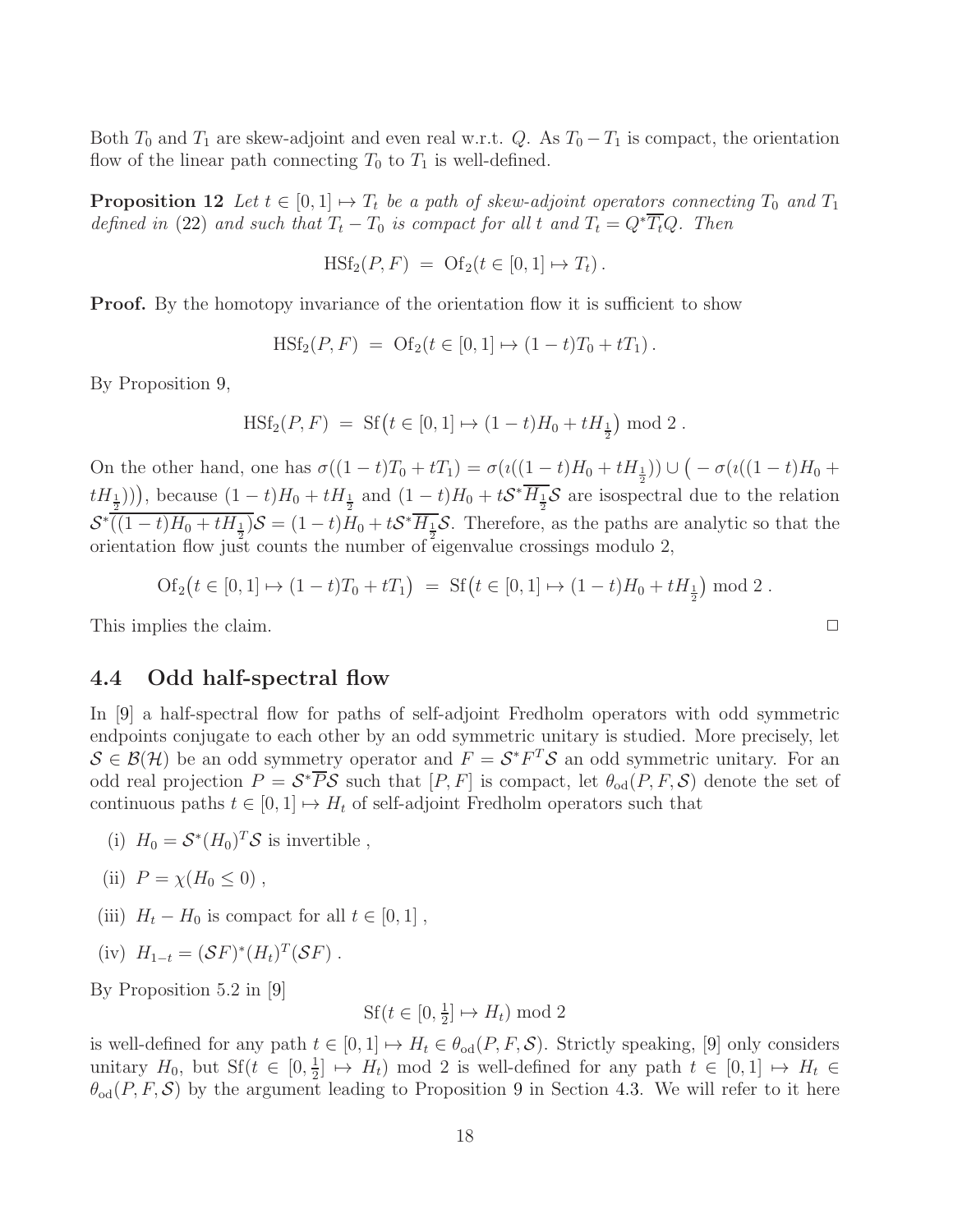as the odd half-spectral flow of the path  $t \in [0,1] \mapsto H_t$ . As  $s \in [0,1] \mapsto H_0|H_0|^{-s}$  is a paths of self-adjoint invertibles connecting  $H_0$  to  $1 - 2P$  and  $H_0|H_0|^{-s} = \mathcal{S}^*(H_0|H_0|^{-s})^T\mathcal{S}$  holds for all  $s \in [0,1]$  and  $[H_0|H_0|^{-s}, F]$  is compact for all  $s \in [0,1]$  by Proposition 5.4 in [\[9\]](#page-36-8), the quantity

$$
\text{HSt}_2(P, F) = \text{Sf}(t \in [0, \frac{1}{2}] \mapsto H_t) \text{ mod } 2
$$

is independent of the path  $t \in [0, 1] \mapsto H_t \in \theta_{od}(P, F, S)$ .

The proof of the following theorem, already stated as Theorem 6.1 in [\[9\]](#page-36-8), can be carried out along the lines of the proof of Theorem [11](#page-15-0) (which is a considerable improvement over the argument in [\[9\]](#page-36-8)).

<span id="page-18-1"></span>Theorem 13 *For* P *and* F *as above, one has*

$$
Ind_2(PP + 1 - P) = HSt_2(P, F) = HSt_2(P, F^*) .
$$

As above there is an interpretation of the odd half-spectral flow as  $\mathbb{Z}_2$ -valued spectral flow. For any path  $t \in [0,1] \mapsto H_t \in \theta_{od}(P, F, S)$  the kernel of  $H_{\frac{1}{2}}$  is even dimensional. By adding a compact perturbation K on the kernel of  $H_{\frac{1}{2}}$  such that  $K = (SF)^* K^T (SF)$  one may assume that  $H_{\frac{1}{2}}$  is invertible. In particular, the projection onto  $\text{Ker}(H_{\frac{1}{2}})$  is such a perturbation. Then define  $\tilde{T}_0$ ,  $T_1$  and Q by [\(22\)](#page-16-0). Still  $T_0$  and  $T_1$  are skew-adjoint and even real w.r.t. Q. As  $T_0 - T_1$ is compact, the orientation flow of the linear path connecting  $T_0$  to  $T_1$  is well-defined. The proof of the following result is essentially the same as that of Proposition [12.](#page-17-1)

<span id="page-18-3"></span>**Proposition 14** Let  $t \in [0,1] \mapsto T_t$  be a path of skew-adjoint operators connecting  $T_0$  and  $T_1$ *given by* [\(22\)](#page-16-0) *such that*  $T_t - T_0$  *is compact for all* t *and such that*  $T_t = Q^* \overline{T_t} Q$ . Then

$$
H\mathrm{Sf}_2(P,F) = \mathrm{Of}_2(t \in [0,1] \mapsto T_t).
$$

#### <span id="page-18-0"></span>4.5  $\mathbb{Z}_2$ -valued real index pairings as  $\mathbb{Z}_2$ -flows

In this section, a  $\mathbb{Z}_2$ -flow interpretation of all  $\mathbb{Z}_2$ -indices of the table in Theorem [5](#page-9-1) is given. All of them can be thought of as  $\mathbb{Z}_2$ -versions of Theorem [1.](#page-6-0) It is somewhat lengthy to spell out all the details, but this is needed as a preparation for the next section. We will proceed case by case, always regrouping two at a time.

For  $(j, d) \in \{(1, 7), (5, 3)\}\)$ , one considers the index pairing  $T = EUE + 1 - E$ . In these cases  $S = \Sigma S$  is an even symmetry operator and E is even Lagrangian and U is even real w.r.t. S. Therefore Theorem [6](#page-12-3) directly implies the following:

<span id="page-18-2"></span>**Corollary 15** *For*  $(j, d)$  ∈  ${(1, 7), (5, 3)}$  *one has* 

$$
Ind_2(EUE + \mathbf{1} - E) = \mathrm{Of}_2(E, U) .
$$

*In particular,*

$$
\text{Ind}_2(EUE + \mathbf{1} - E) = \text{Of}_2(t \in [0, 1] \mapsto (1 - t)i(2E - \mathbf{1}) + tUi(2E - \mathbf{1})U^*)
$$
  
= 
$$
\text{Of}_2(t \in [0, 1] \mapsto (1 - t)i(\mathbf{1} - 2E) + tUi(\mathbf{1} - 2E)U^*)
$$
.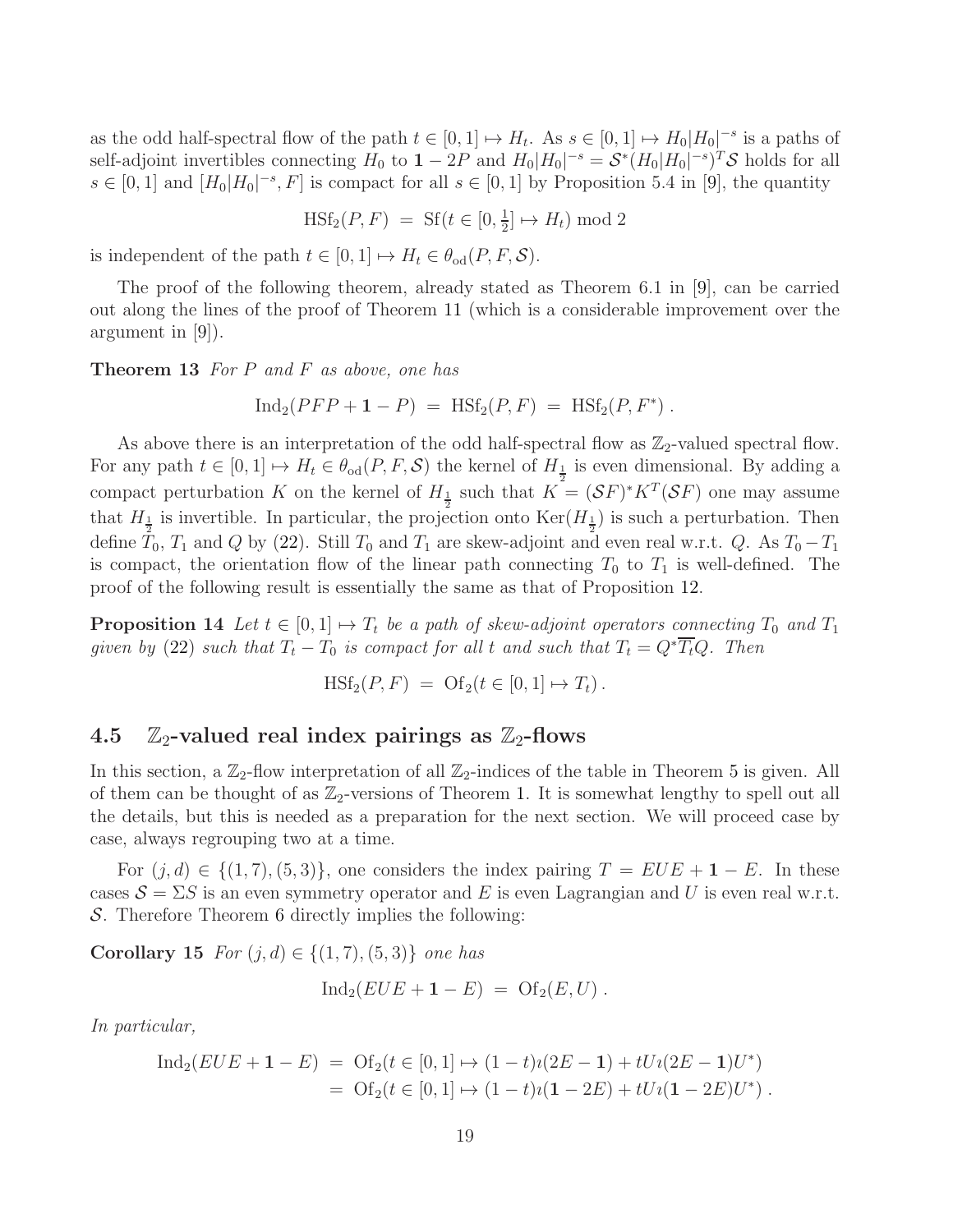For  $(j, d) \in \{(3, 1), (7, 5)\}\)$ , one considers the index pairing  $T = EUE + 1 - E$ . Then  $S = \Sigma S$ is an odd symmetry operator and  $1 - 2E$  and U are odd symmetric w.r.t. S. Theorem [13](#page-18-1) thus implies

<span id="page-19-0"></span>**Corollary 16** *For*  $(j, d)$  ∈  ${(3, 1), (7, 5)}$  *one has* 

$$
Ind_2(EUE + \mathbf{1} - E) = HSt_2(E, U) .
$$

*In particular, for the linear path*  $t \in [0,1] \mapsto (1-t)(1-2E) + tU^*(1-2E)U$  *one has* 

 $\text{Ind}_2(EUE + \mathbf{1} - E) = \text{Sf}(t \in [0, \frac{1}{2}$  $\frac{1}{2}$   $\mapsto$   $(1-t)(1-2E) + tU^*(1-2E)U$  mod 2.

Also in the following corollaries one can write out explicit formulas using the straight-line paths just as in Corollaries [15](#page-18-2) and [16.](#page-19-0) This is not spelled out, however. Next let us consider the case  $(j, d) \in \{(2, 0), (6, 4)\}\$  and hence an index pairing  $T = PFP + 1 - P$ . Then  $S = \Sigma S$  is an even symmetry operator and P is even Lagrangian and F is even real w.r.t.  $\mathcal{S}$ . Theorem [6](#page-12-3) implies

<span id="page-19-1"></span>Corollary 17 *For*  $(j, d) \in \{(2, 0), (6, 4)\}$  *one has* 

$$
Ind_2(PFP+1-P) = Of_2(P,F).
$$

<span id="page-19-2"></span>For  $(j, d) \in \{(0, 6), (4, 2)\}\$  the index pairing is again  $T = PFP + 1 - P$ . Now  $S = \Sigma S$  is an odd symmetry operator and  $1 - 2P$  and F are odd symmetric w.r.t. S. From Theorem [13](#page-18-1) follows

**Corollary 18** *For*  $(j, d) \in \{(0, 6), (4, 2)\}$  *one has* 

$$
Ind_2(PFP + 1 - P) = HSt_2(P, F) .
$$

For  $(j, d) \in \{(1, 0), (5, 4)\}\$ , the index pairing is  $T = P\binom{F}{0}$  $\binom{F\ 0}{0}\n P + 1 - P$  with  $P = \frac{1}{2}$  $\frac{1}{2} \left( \begin{array}{c} 1 & -U \\ -U^* \end{array} \right)$  $\begin{array}{c} \mathbf{1} \ \ -U^* \ \ \mathbf{1} \end{array} \biggr).$ Moreover, P is even Lagrangian and  $diag(F, F)$  is even real w.r.t. the even symmetry operator  $\mathcal{S} = \text{diag}(\Sigma S, -\Sigma S)$ . Furthermore  $E = \frac{1}{2}$  $\frac{1}{2}$  $\left(\frac{1}{F^*}F\right)$  $\left( \begin{matrix} 1 & F \\ F^* & 1 \end{matrix} \right)$  as above is even Lagrangian and  $diag(U, U)$  is even real w.r.t.  $\mathcal{S}$ . Now Theorem [6](#page-12-3) implies the following

**Corollary 19** *For*  $(j, d)$  ∈  ${(1, 0), (5, 4)}$  *one has* 

$$
Ind_2(Pdiag(F,F)P + 1 - P) = Of_2(P, diag(F,F)) = Of_2(E, diag(U,U)).
$$

For  $(j, d) \in \{(3, 2), (7, 6)\},\$  the index pairing is again  $T = P(\begin{matrix} F & 0 \\ 0 & F \end{matrix})$ For  $(j,d) \in \{(3,2), (7,6)\}$ , the index pairing is again  $T = P(\begin{bmatrix} F & 0 \\ 0 & F \end{bmatrix} P + 1 - P$  with  $P = \frac{1}{1}(\begin{bmatrix} 1 & -U \end{bmatrix})$  but now  $1 - 2P$  and diag(*F, F)* are odd symmetric w.r.t.  $S = \begin{bmatrix} 0 & \Sigma S \end{bmatrix}$ . Moreover  $\frac{1}{2} \left( \begin{array}{c} 1 & -U \\ -U^* \end{array} \right)$  $\frac{1}{-U^*}$ , but now  $1-2P$  and  $diag(F, F)$  are odd symmetric w.r.t.  $S = \begin{pmatrix} 0 & \Sigma S \\ \Sigma S & 0 \end{pmatrix}$  $\sum_{S}^{0}$   $\sum_{S}^{S}$  (). Moreover, for  $E=\frac{1}{2}$  $\frac{1}{2} \Big( \frac{1}{F^*} F$  $\binom{1}{F^*}$  the unitaries  $(1 - 2E)$  and  $diag(U, U)$  are odd symmetric w.r.t. S. Thus by Theorem [13](#page-18-1)

**Corollary 20** For  $(j, d) \in \{(3, 2), (7, 6)\}$  one has

 $\text{Ind}_2(P \text{diag}(F, F)P + 1 - P) = \text{H} \text{S} f_2(P, \text{diag}(F, F)) = \text{H} \text{S} f_2(E, \text{diag}(U, U))$ .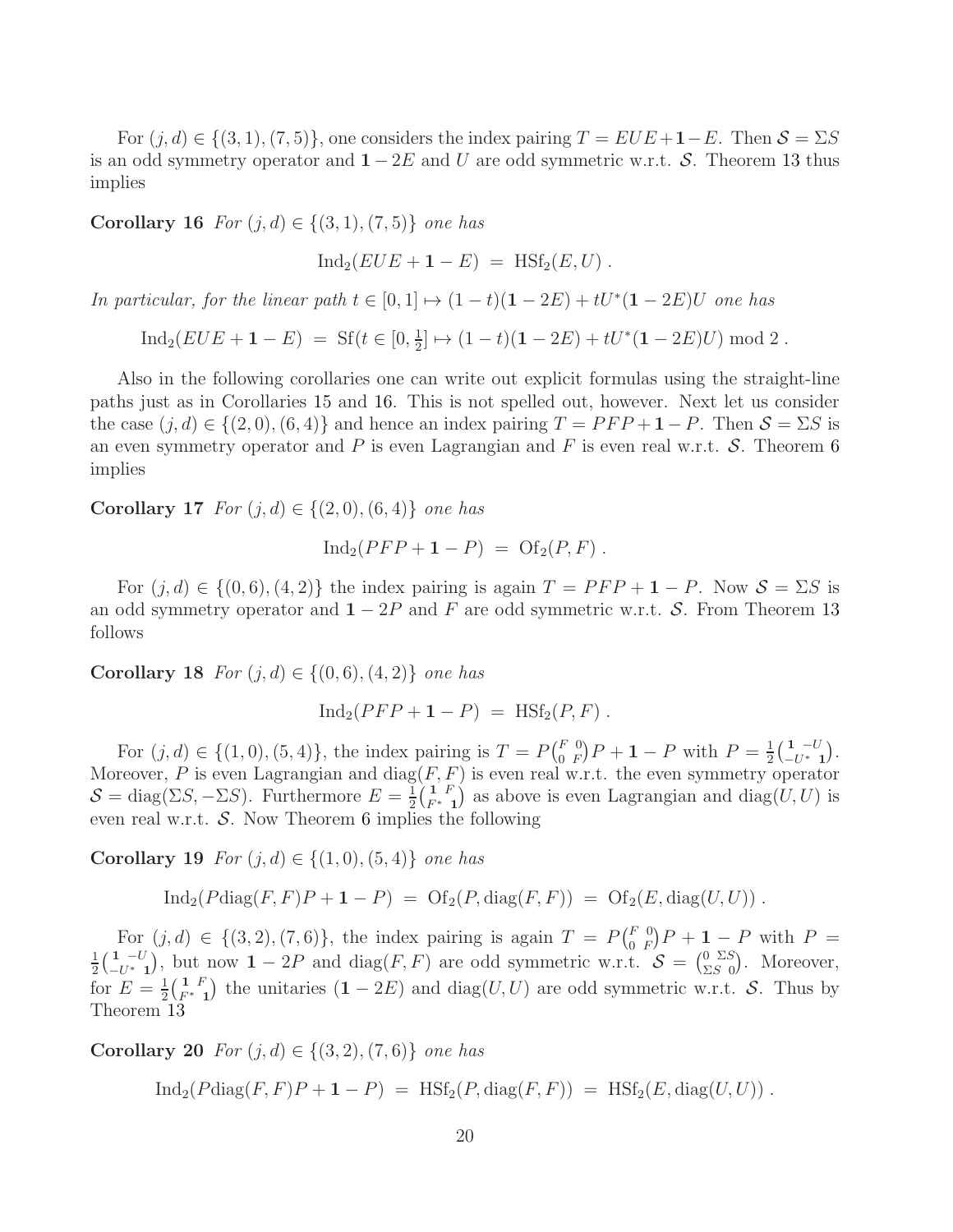For  $(j, d) \in \{(0, 7), (4, 3)\}\$  one considers the index pairing  $T = E(1 - 2P)E + 1 - E$ . Then  $\mathcal{S} = \Sigma S$  is an even symmetry operator and E is even Lagrangian and P is even real w.r.t.  $\mathcal{S}$ . By Theorem [11](#page-15-0) and Theorem [6](#page-12-3)

<span id="page-20-1"></span>**Corollary 21** *For*  $(j, d) \in \{(0, 7), (4, 3)\}$  *one has* 

 $\text{Ind}_2(E(1-2P)E + 1 - E) = \text{HSt}_2(P, 1-2E) = \text{Of}_2(E, 1-2P)$ .

For  $(j, d) \in \{(2, 1), (6, 5)\}\,$ , the index pairing is  $T = E(1-2P)E + 1-E$ . Moreover,  $S = \Sigma S$ is an even symmetry operator and  $P$  is even Lagrangian and  $E$  is even real w.r.t.  $S$ . As in Corollary [21](#page-20-1) one concludes:

Corollary 22  $For (i, d) \in \{(2, 1), (6, 5)\}\$  $\text{Ind}_2(E(1-2P)E + 1 - E) = \text{HSt}_2(E, 1-2P) = \text{Of}_2(P, 1-2E)$ .

## <span id="page-20-0"></span>5 Skew localizer for real index pairings

In this section, the real index pairing is supposed to result from an unbounded Fredholm module for either  $P = \chi(H \le 0)$  or  $U = A|A|^{-1}$  as described in Section [2.](#page-5-0) Hence one is given either an odd or even Dirac operator D (we suppress the upper index of Section [2\)](#page-5-0) and  $E = \chi(D_0 \ge 0)$ or  $F = D_0|D_0|^{-1}$ , respectively. It is, moreover, assumed that the real symmetry relations of E and F are inherited from the Dirac operator which hence satisfies  $\Sigma^* \overline{D_0} \Sigma = \pm D_0^{(*)}$  $_0^{(*)}$  (this means that  $D_0$  specifies an unbounded representative of a KR-homology class for the smooth algebras generated by H or A respectively, see [\[7,](#page-36-12) [14,](#page-36-15) [12,](#page-36-11) [13\]](#page-36-3)). Furthermore,  $[S, D_0] = 0$ . Associated to indices  $(j, d)$ , the index pairing is constructed as in [\(18\)](#page-9-2) and the operators entering it are supposed to satisfy the symmetry relations stated in the table of Theorem [5](#page-9-1) which involve the commuting symmetry operators S and  $\Sigma$ . The focus is only on those cases  $(j, d)$  which lead to a  $\mathbb{Z}_2$ -entry in that table. The symmetries and other operators will often be expressed in terms of the standard Pauli matrices

$$
\sigma_0\;=\;\begin{pmatrix}1&0\\0&1\end{pmatrix}\;,\qquad \sigma_1\;=\;\begin{pmatrix}0&1\\1&0\end{pmatrix}\;,\qquad \sigma_2\;=\;\begin{pmatrix}0&-\imath\,1\\ \imath\,1&0\end{pmatrix}\;,\qquad \sigma_3\;=\;\begin{pmatrix}1&0\\0&-1\end{pmatrix}\;.
$$

Let us begin by outlining how the skew localizer is constructed for all these cases:

1. Build the even or odd spectral localizer  $L_{\kappa}$  for the pairing just as in Section [2.](#page-5-0) For pairings of a projection with a unitary, there is no freedom, but for pairings of two projections or two unitaries one can take either the even or the odd spectral localizer (and it is shown below in Proposition [23](#page-21-0) that they are conjugate to each other). For pairings of two projections  $P$  and  $E$ , let us work with the even spectral localizer given by  $(12)$  with  $P = \chi(H \le 0)$  and  $E = \chi(D_0 = D_0^* \ge 0)$ . For pairings of two unitaries  $U = A|A|^{-1}$ and F, let us consider T' given by [\(17\)](#page-9-3). Then  $D_0$  satisfies  $D_0 = -\sigma_3 D_0 \sigma_3$ , so that  $D_0|D_0|^{-1} = \begin{pmatrix} 0 & F \\ F^* & 0 \end{pmatrix}$  and A is doubled to  $A \otimes \sigma_0$ , namely  $(A \otimes \sigma_0)|A \otimes \sigma_0|^{-1} = \begin{pmatrix} U & 0 \\ 0 & U \end{pmatrix}$  $\begin{pmatrix} U & 0 \\ 0 & U \end{pmatrix}$ . Then the odd spectral localizer is of the form

<span id="page-20-2"></span>
$$
L_{\kappa}^{\text{od}} = \begin{pmatrix} \kappa D_0 & A \otimes \sigma_0 \\ A^* \otimes \sigma_0 & -\kappa D_0 \end{pmatrix} . \tag{23}
$$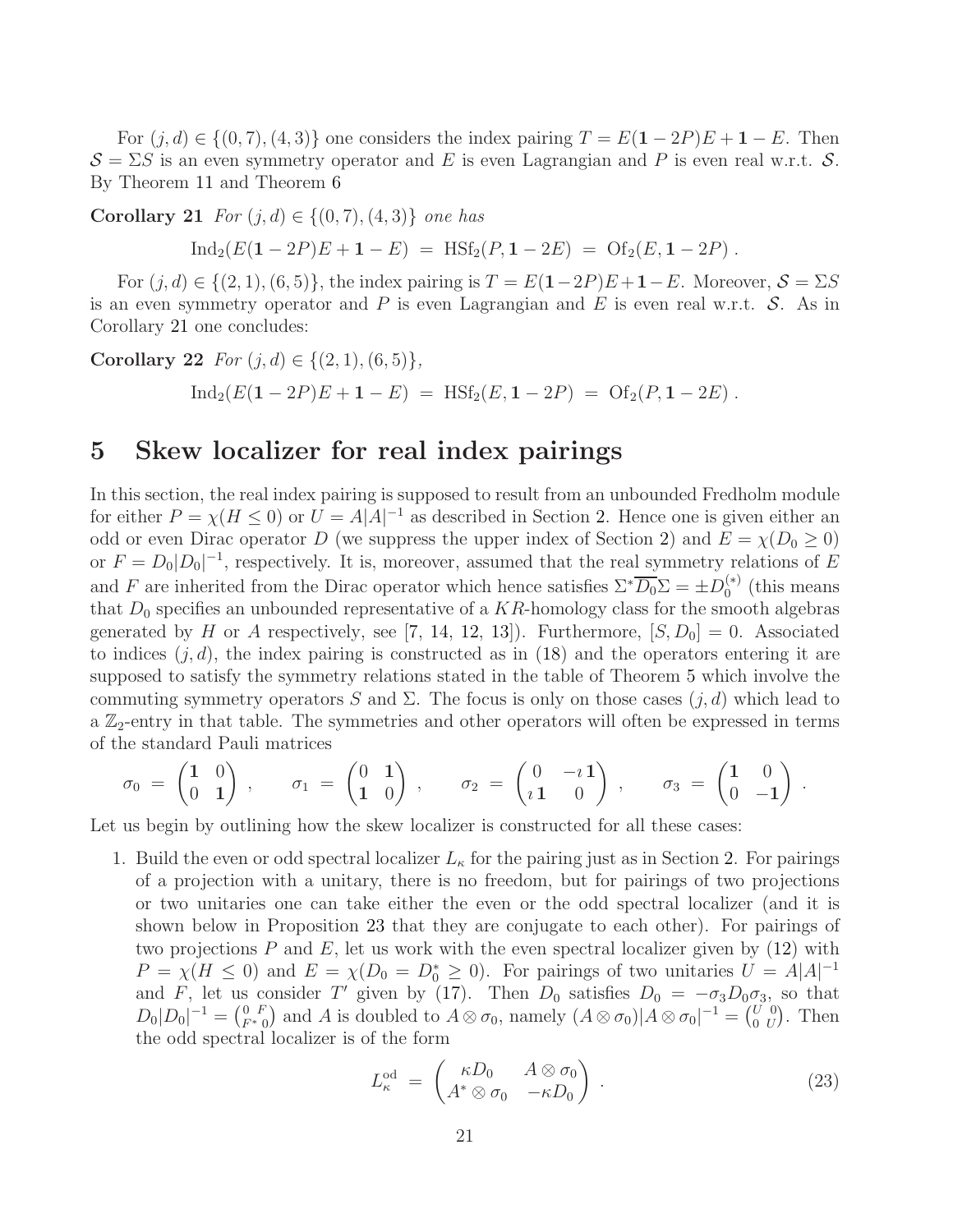2. Determine an even symmetry operator Q such that

<span id="page-21-1"></span>
$$
Q^* \overline{L_{\kappa}} Q = -L_{\kappa} . \tag{24}
$$

For pairings of a projection and a unitary and for pairings of two projection the grading of  $\mathcal{H} \oplus \mathcal{H}$  is chosen such that the spectral localizer is of the form [\(12\)](#page-7-1) and [\(14\)](#page-7-2) given in Section [2.](#page-5-0) In this grading, Q is given by a  $2 \times 2$  matrix with entries given by  $S$ ,  $-S$  or 0, where

 $S = \Sigma S$ 

is the product of the symmetry operators specifying the case  $(j, d)$ . For pairings of two unitaries, namely the cases  $(j, d) \in \{(1, 0), (5, 4), (3, 2), (7, 6)\}$ , the grading of  $\mathcal{H} \oplus \mathcal{H}$  is chosen such that the spectral localizer is of the form [\(23\)](#page-20-2). In this grading, Q is given by a  $4 \times 4$  matrix with entries given by  $S$ ,  $-S$  or 0. Further down, explicit formulas for  $Q$ are given in all cases.

3. Determine a unitary root  $R$  of  $Q$  satisfying

<span id="page-21-2"></span>
$$
R^2 = Q \,, \qquad \overline{R} = R^* \,. \tag{25}
$$

4. Then by construction, [\(24\)](#page-21-1) and [\(25\)](#page-21-2) imply that  $R^*L_{\kappa}R$  is purely imaginary so that the skew localizer defined by

<span id="page-21-4"></span>
$$
\widehat{L}_{\kappa} = \imath R^* L_{\kappa} R \tag{26}
$$

in real and skew-adjoint.

5. In the cases where  $j + d$  is odd (namely for pairings of two projections or pairings of two unitaries), Proposition [24](#page-21-3) shows that one can construct a further real unitary basis change N such that  $N^*\widehat{L}_\kappa N$  is off-diagonal (as for any operator with chiral symmetry).

<span id="page-21-0"></span>Proposition 23 *For pairings of two projections or pairings of two unitaries, there exists a unitary basis change* M *such that*  $L_{\kappa}^{\text{od}} = M^* L_{\kappa}^{\text{ev}} M$  *and, moreover, the spectral localizers are chiral, that is, there exists a symmetry J such that*  $J^*L_{\kappa}J = -L_{\kappa}$ .

**Proof.** For pairings of two projections  $P$  and  $E$ , the even spectral localizer is given by  $(12)$ with  $P = \chi(H \leq 0)$  and  $E = \chi(D_0 = D_0^* \geq 0)$ . One has  $L_{\kappa}^{\text{od}} = M^* L_{\kappa}^{\text{ev}} M$  for M as in [\(4\)](#page-3-1) and  $\sigma_2^* L_{\kappa}^{\text{ev}} \sigma_2 = -L_{\kappa}^{\text{ev}}$ . For pairings of two unitaries  $U = A|A|^{-1}$  and F, the odd spectral localizer is as described in Step 1. Then the even spectral localizer and the basis change are

<span id="page-21-5"></span>
$$
L_{\kappa}^{\text{ev}} = \begin{pmatrix} 0 & -A & \kappa D_1^* & 0 \\ -A^* & 0 & 0 & \kappa D_1^* \\ \kappa D_1 & 0 & 0 & A \\ 0 & \kappa D_1 & A^* & 0 \end{pmatrix}, \qquad M = \begin{pmatrix} 0 & 1 & 0 & 0 \\ 0 & 0 & 0 & -1 \\ 1 & 0 & 0 & 0 \\ 0 & 0 & 1 & 0 \end{pmatrix}, \tag{27}
$$

<span id="page-21-3"></span>where  $D_0 = \binom{0, D_1}{D_1^* 0}$ , namely one directly checks that  $L_{\kappa}^{\text{od}} = M^* L_{\kappa}^{\text{ev}} M$ . As to the chirality, one can verify that  $\sigma_3 \otimes \sigma_3 L_\kappa^{\text{od}} \sigma_3 \otimes \sigma_3 = -L_\kappa^{\text{od}}$ . ✷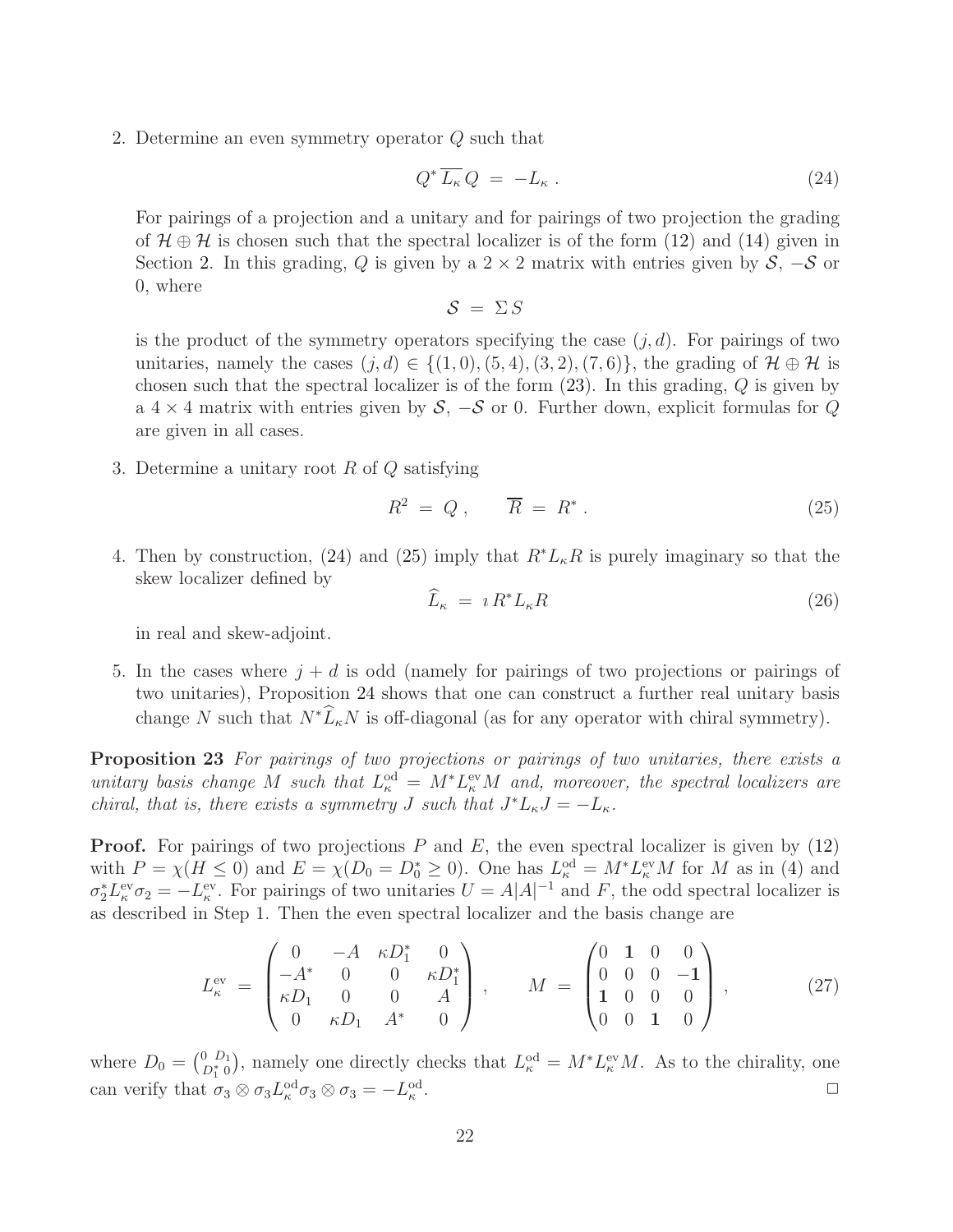Proposition 24 *For pairings of two projections or pairings of two unitaries, the skew localizer is chiral, that is, there exists a symmetry* I *such that*  $I^*\tilde{L}_\kappa I = -\tilde{L}_\kappa$ .

**Proof.** The argument requires the knowledge of the basis change  $R$  in Step 3 which enters into the definition of the skew localizer. It is given case by case in the following subsections (independent of Proposition [24\)](#page-21-3), and is used here. For pairings of two unitaries dealt with in Sections [5.5](#page-33-0) and [5.6,](#page-34-0) the symmetry I of Proposition [23](#page-21-0) commutes with R in Step 3 of the construction of the skew localizer. Therefore the claim with  $I = J$  is a direct consequence of Proposition [23.](#page-21-0) Pairings of two projections are dealt with in Sections [5.7](#page-34-1) and [5.8](#page-35-0) which now also have to be treated separately. For  $(j, d) \in \{(2, 1), (6, 5)\}\,$  let us focus on the odd spectral localizer. For R given by [\(45\)](#page-34-2),  $R^*\sigma_2R = \sigma_3$ . Therefore

$$
\sigma_3^* R^* L^{\text{od}}_\kappa R \sigma_3 = R^* \sigma_2 R R^* L^{\text{od}}_\kappa R R^* \sigma_2 R = R^* \sigma_2 L^{\text{od}}_\kappa \sigma_2 R = -R^* L^{\text{od}}_\kappa R.
$$

Therefore  $\widehat{L}_{\kappa}$  is chiral w.r.t.  $I = \sigma_3$ . For  $(j, d) \in \{(0, 7), (4, 3)\}$  the argument is similar.  $\Box$ 

Steps 1 to 5 being accomplished, one next has to construct finite volume restrictions of the skew localizer  $L_{\kappa,\rho}$ . While this is similar as for the spectral localizer in Section [2,](#page-5-0) one rather uses the spectral decomposition of  $\hat{D} = iR^*DR$  and sets

$$
(\mathcal{H}\oplus\mathcal{H})^{\wedge}_{\rho} = \text{Ran}(\chi(|\widehat{D}| \leq \rho)),
$$

which is finite dimensional because  $\widehat{D}$  has compact resolvent. As  $\chi(|\widehat{D}| \leq \rho) = R^*\chi(|D| \leq \rho)R$ and  $\overline{|D|} = Q^*|D|Q$ , one has

$$
\overline{\chi(|\hat{D}| \le \rho)} = R \overline{\chi(|D| \le \rho)} R^* = R Q^* \chi(|D| \le \rho) Q R^* = R^* \chi(|D| \le \rho) R = \chi(|\hat{D}| \le \rho).
$$

Therefore  $(\mathcal{H} \oplus \mathcal{H})^{\wedge}_{\rho}$  is invariant under complex conjugation. If now  $\widehat{\pi}_{\rho} : \mathcal{H} \oplus \mathcal{H} \rightarrow (\mathcal{H} \oplus \mathcal{H})^{\wedge}_{\rho}$ denotes the associated partial isometry, the finite volume restriction of the skew localizer is

$$
\widehat{L}_{\kappa,\rho} = \widehat{\pi}_{\rho} \widehat{L}_{\kappa} (\widehat{\pi}_{\rho})^*,
$$

which is a real skew-adjoint matrix acting on  $(\mathcal{H} \oplus \mathcal{H})^{\wedge}_{\rho}$ . Similarly also  $\hat{D}_{\rho} = \hat{\pi}_{\rho} \hat{D}(\hat{\pi}_{\rho})^*$  is real and skew-adjoint. Let us note that there is no natural decomposition of  $\hat{\pi}_{\rho}$  into a sum of two partial isometries (as for  $\pi_{\rho} = \pi_{\rho} \oplus \pi_{\rho}$  in Section [2\)](#page-5-0). Nevertheless, there is a relation linking  $\pi_{\rho}$  and  $\hat{\pi}_{\rho}$ , namely  $R^*\pi_{\rho} = \hat{\pi}_{\rho}R^*$ . This implies that the finite volume skew localizer can be expressed in terms of the finite volume spectral localizer via

$$
\widehat{L}_{\kappa,\rho} = i R_{\rho}^* L_{\kappa,\rho} R_{\rho} , \qquad R_{\rho} = \pi_{\rho} R (\widehat{\pi}_{\rho})^* ,
$$

so that it is merely built from the Dirichlet restrictions of  $H$ . Furthermore, in the situation of Proposition [24,](#page-21-3) the symmetry I satisfies  $I(\hat{\pi}_{\rho})^* = (\hat{\pi}_{\rho})^* \hat{\pi}_{\rho} I(\hat{\pi}_{\rho})^*$  because  $I\hat{D}I = -\hat{D}$ . Thus with  $I_{\rho} = \hat{\pi}_{\rho} I(\hat{\pi}_{\rho})^*$ , one has  $I_{\rho} \tilde{L}_{\kappa,\rho} I_{\rho} = -\tilde{L}_{\kappa,\rho}$ , that is, the finite volume skew localizer is chiral w.r.t.  $I_{\rho}$  just as  $D_{\rho}$ . Hence there is a basis change  $N_{\rho}$  such that

<span id="page-22-0"></span>
$$
N_{\rho}^{*}\hat{L}_{\kappa,\rho}N_{\rho} = \begin{pmatrix} 0 & -B_{\rho}^{*} \\ B_{\rho} & 0 \end{pmatrix}, \qquad N_{\rho}^{*}\hat{D}_{\rho}N_{\rho} = \begin{pmatrix} 0 & -C_{\rho}^{*} \\ C_{\rho} & 0 \end{pmatrix}.
$$
 (28)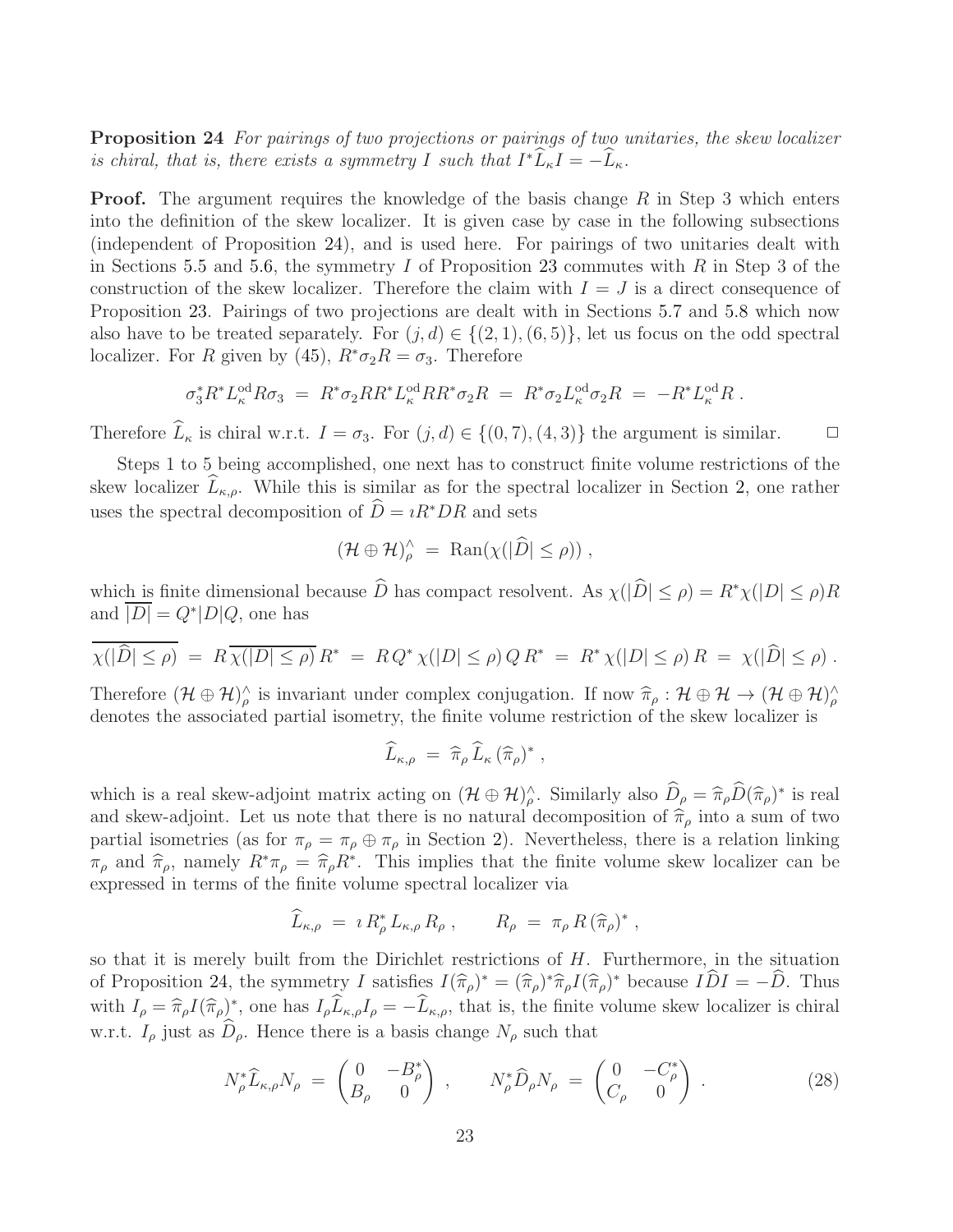It will always be assumed without further mention that  $\kappa$  and  $\rho$  satisfy either the bounds [\(13\)](#page-7-0) or the bounds [\(15\)](#page-8-1), pending on whether the even or odd spectral localizer is used. Because the skew localizer is merely a unitary basis change of the spectral localizer, this implies that it is invertible so that its Pfaffian does not vanish. In each of the 16 cases with  $\mathbb{Z}_2$ -index in Theorem [5,](#page-9-1) the aim is then to prove a formula linking the corresponding  $\mathbb{Z}_2$ -index  $\text{Ind}_2(T)$  to the sign of the Pfaffian of the finite volume skew localizer:

<span id="page-23-0"></span>
$$
\operatorname{Ind}_2(T) = \operatorname{sgn}\left(\operatorname{Pf}(\widehat{L}_{\kappa,\rho})\right) \operatorname{sgn}\left(\operatorname{Pf}(\widehat{D}_{\rho})\right). \tag{29}
$$

If  $j + d$  is odd, then plugging [\(28\)](#page-22-0) into [\(29\)](#page-23-0) one obtains

<span id="page-23-6"></span>
$$
Ind_2(T) = sgn\big(\det(B_\rho)\big) sgn\big(\det(C_\rho)\big)\big) . \tag{30}
$$

Explicit expressions for  $B_\rho$  and  $C_\rho$  will be given below. The final outcome of the analysis for the special situation  $S = \Sigma = 1$  of the case  $(j, d) = (2, 1)$  is given by formulas [\(7\)](#page-4-2) and [\(8\)](#page-4-1) stated in the introduction. Some of the 16  $\mathbb{Z}_2$ -entries of the table in Theorem [5](#page-9-1) can be treated simultaneously and are thus regrouped in the following subsections.

## <span id="page-23-2"></span>5.1 Skew localizer for  $(j, d) \in \{(1, 7), (5, 3)\}\$

For  $(j, d) \in \{(1, 7), (5, 3)\}\,$ , the index pairing is  $T = EUE + 1-E$  with E being even Lagrangian and U even real w.r.t. the even symmetry operator  $S = \Sigma S$ . Correspondingly, the odd spectral localizer  $L_{\kappa}^{\text{od}}$  has to be used with  $D_0 = D_0^* = -\Sigma^* \overline{D_0} \Sigma = -\mathcal{S}^* \overline{D_0} \mathcal{S}$ . It satisfies [\(24\)](#page-21-1) with the even symmetry operator Q given by

<span id="page-23-4"></span>
$$
Q = \begin{pmatrix} S & 0 \\ 0 & -S \end{pmatrix} . \tag{31}
$$

Its root R satisfying  $(25)$  is given by

<span id="page-23-5"></span>
$$
R = \begin{pmatrix} R & 0 \\ 0 & iR \end{pmatrix}, \tag{32}
$$

where here and below

$$
\mathcal{R}^2 = S , \qquad \overline{\mathcal{R}} = \mathcal{R}^* .
$$

Note that R can be written as a product of the roots of S and  $\Sigma$ . Following the strategy outlined above, the skew localizer

<span id="page-23-1"></span>
$$
\widehat{L}_{\kappa} = \imath R^* L_{\kappa}^{\text{od}} R = \begin{pmatrix} \imath \kappa \mathcal{R}^* D_0 \mathcal{R} & -\mathcal{R}^* A \mathcal{R} \\ \mathcal{R}^* A^* \mathcal{R} & -\imath \kappa \mathcal{R}^* D_0 \mathcal{R} \end{pmatrix} \,, \tag{33}
$$

<span id="page-23-3"></span>is real and skewadjoint. The same holds for  $\widehat{D} = iR^*D^{od}R$ .

**Theorem 25** *For*  $(j, d) \in \{(1, 7), (5, 3)\}$ *, the identity* [\(29\)](#page-23-0) *holds with*  $\widehat{L}_{\kappa}$  *given in* [\(33\)](#page-23-1)*.*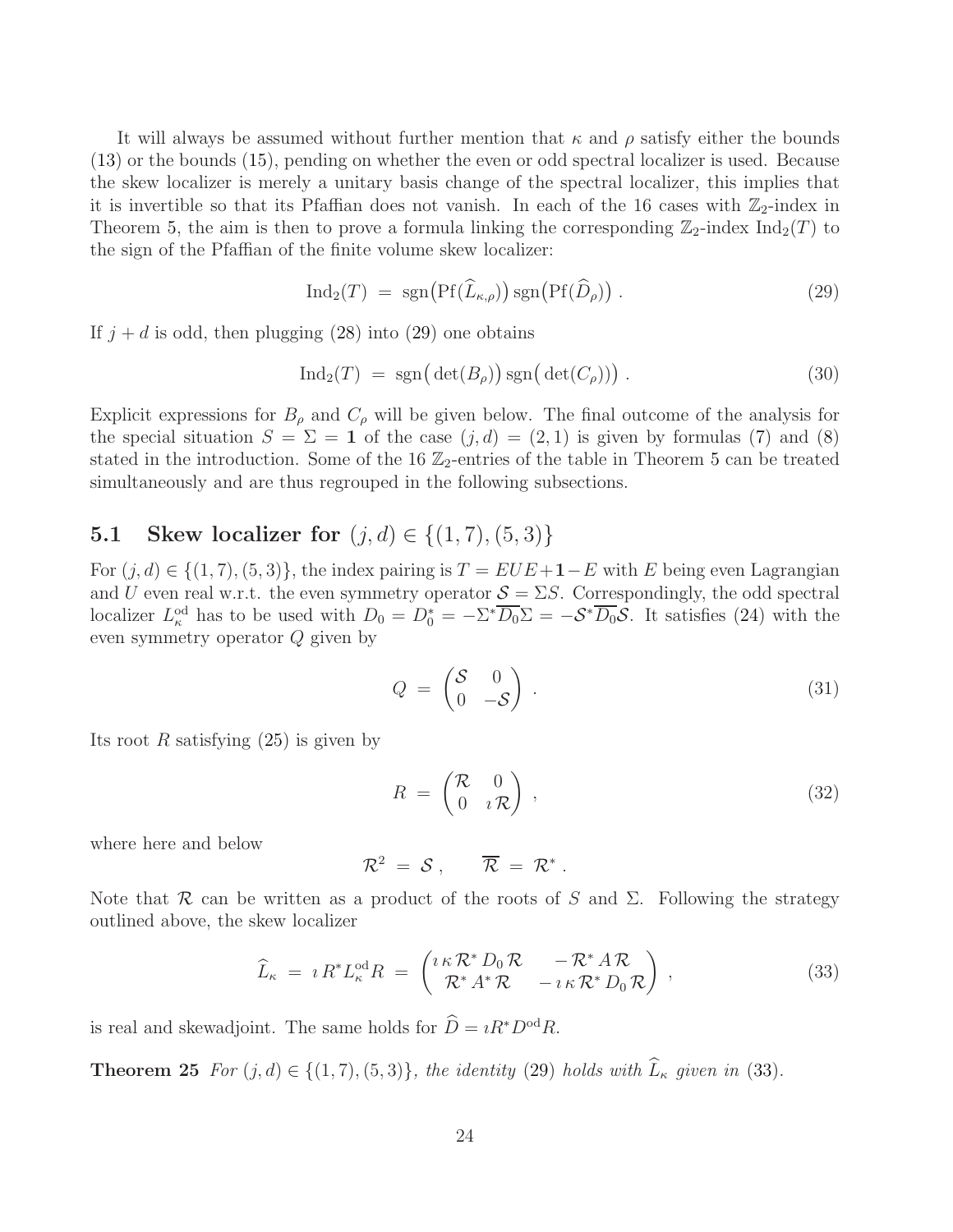**Proof.** As in prior works  $[20, 21, 22, 23]$  $[20, 21, 22, 23]$  $[20, 21, 22, 23]$  $[20, 21, 22, 23]$  $[20, 21, 22, 23]$  $[20, 21, 22, 23]$ , it is necessary to show that the r.h.s. of  $(29)$  is independent of  $\kappa$  and  $\rho$ , as long as they satisfy the bounds [\(15\)](#page-8-1). For a variation of  $\kappa$ , this immediately follows from the invertibility of  $L_{\kappa,\rho}^{\text{od}}$  (and thus  $\widehat{L}_{\kappa,\rho}$ ) guaranteed by Theorem [3.](#page-8-3) Changing  $\rho$  leads to jumps of the dimension of the finite volume Hilbert spaces  $(\mathcal{H} \oplus \mathcal{H})^{\wedge}_{\rho}$  and this requires a more careful analysis. This can be carried out by following very closely the argument of Section 2 of [\[22\]](#page-37-5). In fact, the skew localizer is obtained from the spectral localizer by conjugation with  $R$  which is compatible with the finite volume restrictions. In the last part of the argument, one then can replace the signature of the spectral localizer by the sign of the Pfaffian of the skew localizer.

Let us now turn to the proof of the identity [\(29\)](#page-23-0) for which  $\kappa > 0$  can be chosen as small as needed and  $\rho$  as large as needed. Let us consider the odd increasing differentiable function  $F_1 : \mathbb{R} \to \mathbb{R}$  given by

$$
F_1(x) = \begin{cases}\n-2, & x < -2, \\
-x^3 - 4x^2 - 4x - 2, & x \in [-2, -1], \\
x, & x \in [-1, 1], \\
-x^3 + 4x^2 - 4x + 2, & x \in [1, 2], \\
2, & x > 2.\n\end{cases}
$$

The Fourier transform  $F'_1$  of the derivative  $F'_1$  can be computed explicitly to be

$$
\widehat{F'_1}(p) = \frac{1}{\pi} \left( \frac{-4\cos(2p)}{p^2} + \frac{-2\cos(p)}{p^2} + \frac{6\sin(2p)}{p^3} + \frac{-6\sin(p)}{p^3} \right).
$$

Hence one has an  $L^1$ -norm bound  $\|\overrightarrow{F_1}\|_1 \leq \frac{28}{\pi}$  $\frac{28}{\pi}$ . Let us scale to  $F_{\rho} : \mathbb{R} \to \mathbb{R}$  given by

<span id="page-24-1"></span>
$$
F_{\rho}(x) = \rho F_1(\frac{x}{\rho}) \tag{34}
$$

Then  $F_{\rho}$  is an odd increasing differentiable function with  $F_{\rho}(x) = x$  for  $|x| \le \rho$  and  $F_{\rho}(x) = x$  $2\rho = -F_{\rho}(-x)$  for  $|x| \geq 2\rho$ . Furthermore the L<sup>1</sup>-norm of the Fourier transform of the derivative is still bounded by  $\frac{28}{\pi}$ . As in Proposition 4 in [\[20\]](#page-37-3), standard bounds imply

<span id="page-24-0"></span>
$$
\| [F_{\rho}(D_0), A] \| \leq \frac{28}{\pi} \| [D_0, A] \| , \qquad \| [F_{\rho}(D_0), U] \| \leq \frac{28}{\pi} \| [D_0, U] \| . \tag{35}
$$

Moreover,  $F_{\rho}(D_0)$  inherits the symmetry of  $D_0$ 

$$
\mathcal{S}^* \overline{F_\rho(D_0)} \, \mathcal{S} \; = \; -F_\rho(D_0) \; .
$$

As  $[F_{\rho}(D), U]$  is compact, the linear path connecting  $iF_{\rho}(D_0)$  to  $U_iF_{\rho}(D_0)U^*$  lies in  $\Theta(E, U, S)$ . By Corollary [15](#page-18-2) and the homotopy invariance of the orientation flow, the index  $\text{Ind}_2$  = Ind<sub>2</sub>( $EUE + 1 - E$ ) is given by

$$
\text{Ind}_2 = \text{Of}_2(t \in [0, 1] \mapsto (1 - t)\imath F_{\rho}(D_0) + tU \imath F_{\rho}(D_0)U^*) .
$$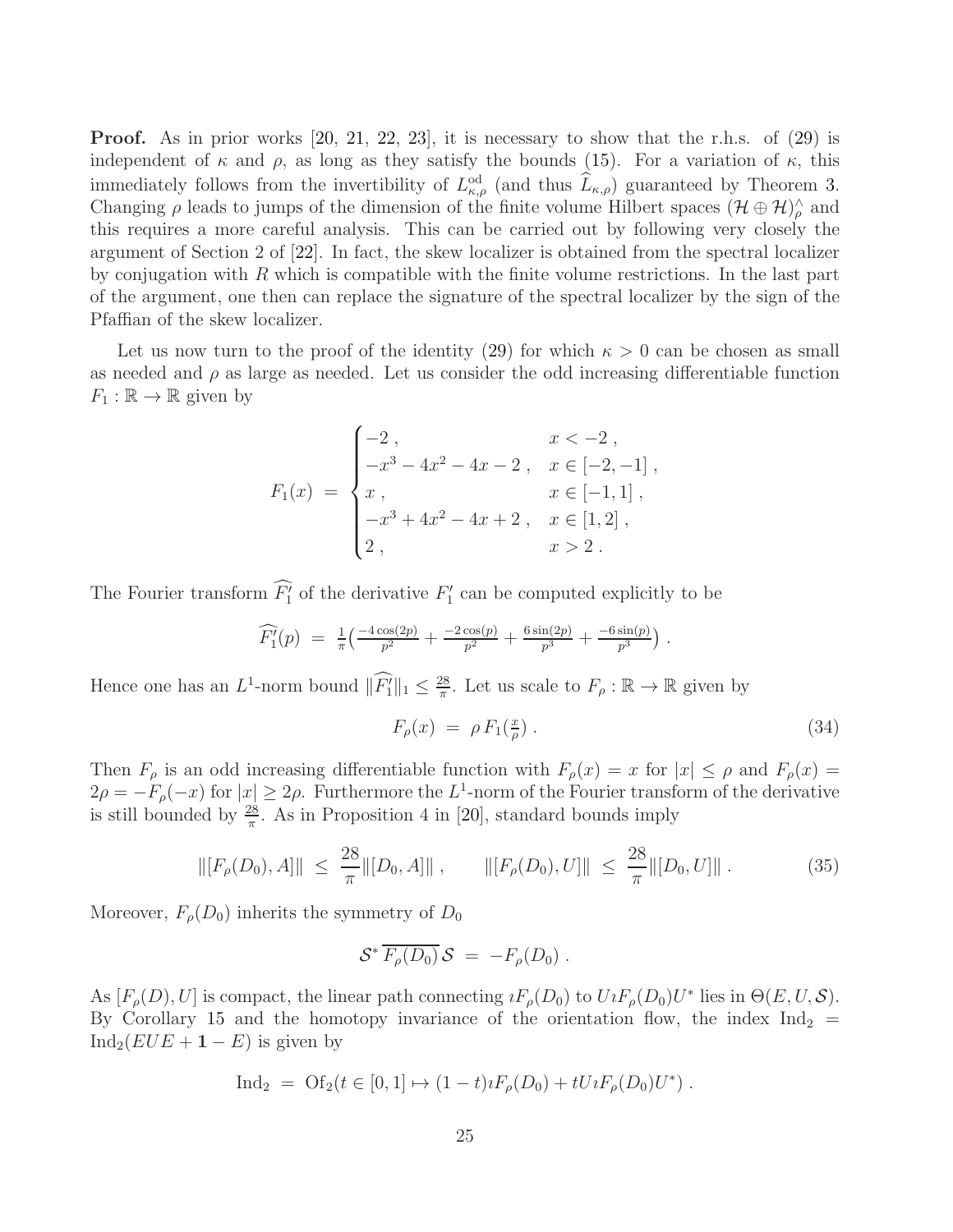In the following we denote the orientation flow along the straight line path connecting two operators  $T_0$  and  $T_1$  by  $\mathrm{Of}_2(T_0, T_1)$  whenever it is well-defined. Because the second summand is trivial, the additivity of the orientation flow now leads to

$$
\begin{array}{llll}\operatorname{Ind_2} & = & \operatorname{Of_2}\left(\imath\begin{pmatrix} \kappa F_{\rho}(D_0) & 0 \\ 0 & -\kappa F_{\rho}(D_0) \end{pmatrix}, \imath\begin{pmatrix} U & 0 \\ 0 & 1 \end{pmatrix} \begin{pmatrix} \kappa F_{\rho}(D_0) & 0 \\ 0 & -\kappa F_{\rho}(D_0) \end{pmatrix} \begin{pmatrix} U & 0 \\ 0 & 1 \end{pmatrix}^{*}\right) \\ & = & \operatorname{Of_2}\left(\imath\begin{pmatrix} \kappa F_{\rho}(D_0) & 0 \\ 0 & -\kappa F_{\rho}(D_0) \end{pmatrix}, \imath\begin{pmatrix} U & 0 \\ 0 & 1 \end{pmatrix} \begin{pmatrix} \kappa F_{\rho}(D_0) & 1 \\ 1 & -\kappa F_{\rho}(D_0) \end{pmatrix} \begin{pmatrix} U & 0 \\ 0 & 1 \end{pmatrix}^{*}\right) ,\end{array}
$$

where the second step follows from the homotopy invariance of the  $\mathbb{Z}_2$ -valued spectral flow because

$$
s \in [0,1] \mapsto iR^* \begin{pmatrix} \kappa F_\rho(D_0) & s\mathbf{1} \\ s\mathbf{1} & -\kappa F_\rho(D_0) \end{pmatrix} R
$$

is a continuous path of real skew-adjoint invertibles and the linear path connecting

$$
\begin{pmatrix} \kappa F_{\rho}(D_0) & 0 \\ 0 & -\kappa F_{\rho}(D_0) \end{pmatrix} \qquad \text{to} \qquad \begin{pmatrix} U & 0 \\ 0 & 1 \end{pmatrix} \begin{pmatrix} \kappa F_{\rho}(D_0) & s\mathbf{1} \\ s\mathbf{1} & -\kappa F_{\rho}(D_0) \end{pmatrix} \begin{pmatrix} U & 0 \\ 0 & \mathbf{1} \end{pmatrix}^*
$$

is within the Fredholm operators for all  $s \in [0,1]$  as  $[F_{\rho}(D), U]$  is compact. Multiplying out shows

$$
\mathrm{Ind}_{2} = \mathrm{Of}_{2}\left(i\begin{pmatrix} \kappa F_{\rho}(D_{0}) & 0 \\ 0 & -\kappa F_{\rho}(D_{0}) \end{pmatrix}, i\begin{pmatrix} \kappa UF_{\rho}(D_{0})U^{*} & U \\ U^{*} & -\kappa F_{\rho}(D_{0}) \end{pmatrix}\right).
$$

For  $\kappa$  sufficiently small, the linear path from

$$
\begin{pmatrix} \kappa U F_{\rho}(D_0) U^* & U \\ U^* & -\kappa F_{\rho}(D_0) \end{pmatrix} \qquad \text{to} \qquad \begin{pmatrix} \kappa F_{\rho}(D_0) & U \\ U^* & -\kappa F_{\rho}(D_0) \end{pmatrix}
$$

is within the invertibles because of the bound [\(35\)](#page-24-0). As  $[F_{\rho}(D_0), U]$  is compact, the homotopy invariance of the orientation flow implies

$$
\mathrm{Ind}_{2} = \mathrm{Of}_{2}\left(i\begin{pmatrix} \kappa F_{\rho}(D_{0}) & 0 \\ 0 & -\kappa F_{\rho}(D_{0}) \end{pmatrix}, i\begin{pmatrix} \kappa F_{\rho}(D_{0}) & U \\ U^{*} & -\kappa F_{\rho}(D_{0}) \end{pmatrix}\right).
$$

For  $\kappa$  sufficiently small,

$$
s \in [0,1] \mapsto iR^* \begin{pmatrix} \kappa F_\rho(D_0) & U|A|^s \\ (U|A|^s)^* & -\kappa F_\rho(D_0) \end{pmatrix} R
$$

is a continuous path of real skew-adjoint invertibles. As  $[F_{\rho}(D_0), U|A|^s]$  is compact for all  $s \in [0, 1],$ 

$$
\mathrm{Ind}_2 \;=\; \mathrm{Of}_2\left(\imath\kappa F_\rho(D), \imath \widetilde{L}_\kappa^{\mathrm{od}}\right) \;,
$$

where

$$
\widetilde{L}_{\kappa}^{\text{od}} = \begin{pmatrix} \kappa F_{\rho}(D_0) & A \\ A^* & -\kappa F_{\rho}(D_0) \end{pmatrix} .
$$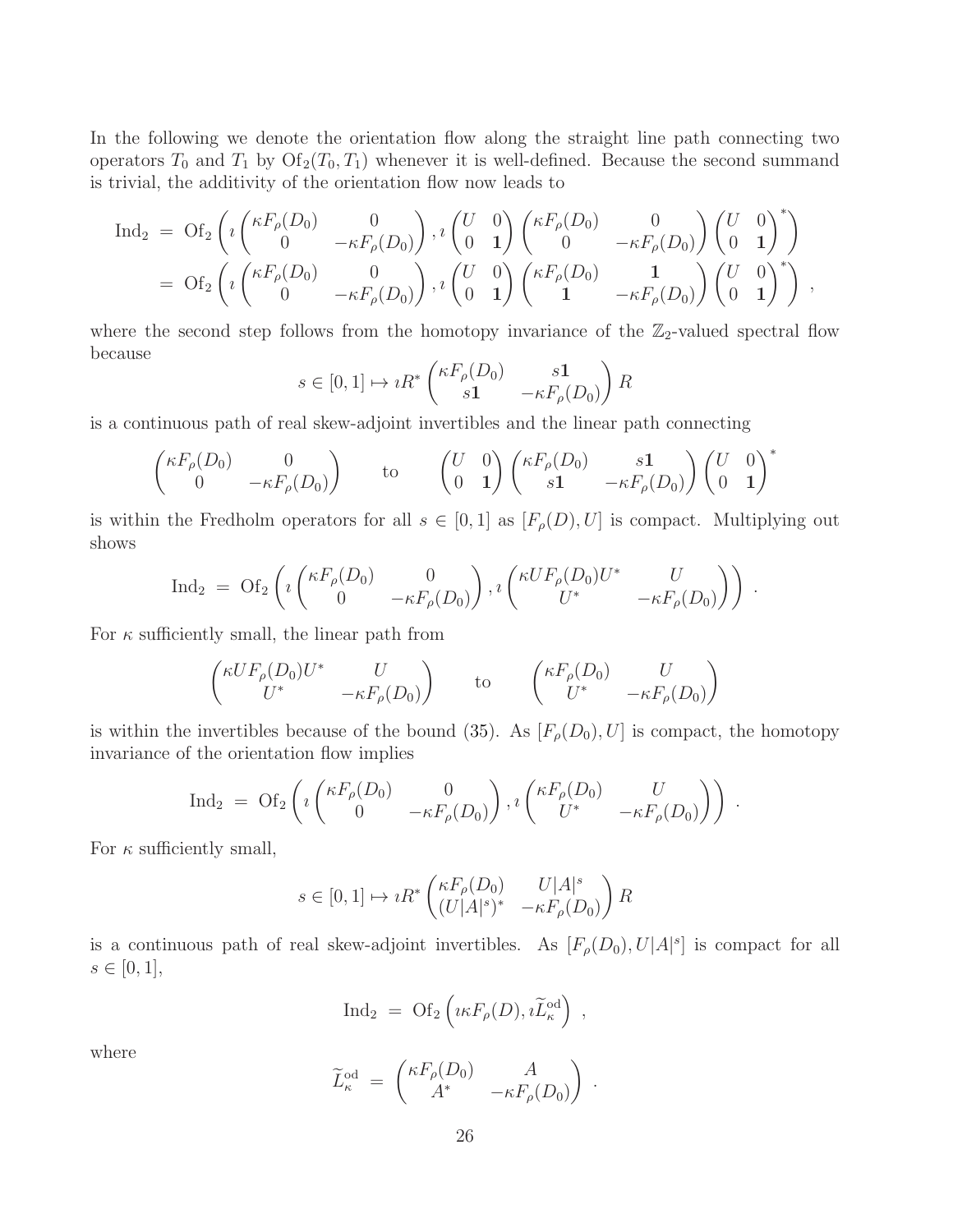For  $\mathcal{H}_{\rho^c} = \mathcal{H} \ominus \mathcal{H}_{\rho}$  we denote the surjective partial isometry onto  $\mathcal{H}_{\rho^c}$  and  $\mathcal{H}_{\rho^c} \oplus \mathcal{H}_{\rho^c}$  by  $\pi_{\rho^c}$ . For any operator B on H or  $\mathcal{H} \oplus \mathcal{H}$  let us define  $B_{\rho^c} = \pi_{\rho^c} B(\pi_{\rho^c})^*$ . One has  $F_{\rho}(D_0) =$  $F_{\rho}(D_0)_{\rho} \oplus F_{\rho}(D_0)_{\rho^c}$  and  $F_{\rho}(D_0)_{\rho} = (D_0)_{\rho}$  and similarly for D. Thus also  $\tilde{L}_{\kappa,\rho}^{\text{od}} = L_{\kappa,\rho}^{\text{od}}$ . Next we show that the linear path

$$
t \in [0,1] \mapsto \widetilde{L}_{\kappa}^{\text{od}}(t) = \begin{pmatrix} L_{\kappa,\rho}^{\text{od}} & 0\\ 0 & \widetilde{L}_{\kappa,\rho^c}^{\text{od}} \end{pmatrix} + t \begin{pmatrix} 0 & \pi_{\rho} H(\pi_{\rho^c})^*\\ \pi_{\rho^c} H(\pi_{\rho})^* & 0 \end{pmatrix}
$$

is within the invertibles. Let us first check that

$$
\widetilde{L}_{\kappa,\rho^c}^{\text{od}} = \begin{pmatrix} \kappa F_{\rho}(D_0)_{\rho^c} & A_{\rho^c} \\ A_{\rho^c}^* & -\kappa F_{\rho}(D_0)_{\rho^c} \end{pmatrix}
$$

is invertible. One has

$$
(\widetilde{L}_{\kappa,\rho^c}^{\text{od}})^2 = \begin{pmatrix} \kappa^2 F_{\rho}(D_0)_{\rho^c}^2 + A_{\rho^c}(A_{\rho^c})^* & \kappa (F_{\rho}(D_0)A_{\rho^c} - A_{\rho^c}F_{\rho}(D_0)) \\ \kappa (F_{\rho}(D_0)A_{\rho^c} - A_{\rho^c}F_{\rho}(D_0))^* & \kappa^2 F_{\rho}(D_0)_{\rho^c}^2 + (A_{\rho^c})^* A_{\rho^c} \end{pmatrix}
$$
  
\n
$$
\geq (\kappa^2 \rho^2 - \kappa ||[F_{\rho}(D_0), A]||)\mathbf{1}
$$
  
\n
$$
\geq (\kappa^2 \rho^2 - \kappa \frac{28}{\pi} ||[D_0, A]||)\mathbf{1}
$$
  
\n
$$
\geq \frac{1}{2} \kappa^2 \rho^2 \mathbf{1}
$$

where the third step follows from [\(35\)](#page-24-0) and the last one from [\(15\)](#page-8-1). Hence  $L_{\kappa}^{\text{od}}(t)$  is given by

$$
|L_{\kappa,\rho}^{\mathrm{od}}\oplus \widetilde{L}_{\kappa,\rho^c}^{\mathrm{od}}|^{\frac{1}{2}} \left(G+t\begin{pmatrix}0&|L_{\kappa,\rho}^{\mathrm{od}}|^{-\frac{1}{2}}\pi_\rho H(\pi_{\rho^c})^*|\widetilde{L}_{\kappa,\rho^c}^{\mathrm{od}}|^{-\frac{1}{2}}\\|\widetilde{L}_{\kappa,\rho^c}^{\mathrm{od}}|^{-\frac{1}{2}}\pi_\rho H(\pi_\rho)^*|L_{\kappa,\rho}^{\mathrm{od}}|^{-\frac{1}{2}}&0\end{pmatrix}\Big)\, |L_{\kappa,\rho}^{\mathrm{od}}\oplus \widetilde{L}_{\kappa,\rho^c}^{\mathrm{od}}|^{\frac{1}{2}}\right)
$$

where G is a diagonal unitary w.r.t. the direct sum  $\mathcal{H} = \mathcal{H}_{\rho} \oplus \mathcal{H}_{\rho^c}$ . The off-diagonal entries satisfy

$$
\left\| |L_{\kappa,\rho}^{\mathrm{od}}|^{-\frac{1}{2}} \pi_\rho H(\pi_{\rho^c})^* |\widetilde{L}_{\kappa,\rho^c}^{\mathrm{od}}|^{-\frac{1}{2}} \right\| \leq \frac{\sqrt[4]{8} \|H\|}{\sqrt{\kappa \rho g}} ,
$$

thus they are smaller than 1 for  $\rho$  sufficiently large. As  $L_{\kappa}^{\text{od}} - (L_{\kappa,\rho}^{\text{od}} \oplus L_{\kappa,\rho}^{\text{od}})$  is compact, the homotopy invariance of the orientation flow implies

$$
\text{Ind}_2 = \text{Of}_2\left(\iota\kappa F_{\rho}(D), \iota(L_{\kappa,\rho}^{\text{od}} \oplus L_{\kappa,\rho^c}^{\text{od}})\right) = \text{Of}_2\left(\iota\kappa F_{\rho}(D)_{\rho}, L_{\kappa,\rho}^{\text{od}}\right) + \text{Of}_2\left(\iota\kappa F_{\rho}(D)_{\rho^c}, L_{\kappa,\rho^c}^{\text{od}}\right).
$$

Now  $(\kappa F_{\rho}(D)_{\rho^c})^2 \geq \kappa^2 \rho^2$  so that the path  $t \in [0,1] \mapsto t \kappa F_{\rho}(D)_{\rho^c} + (1-t)L_{\kappa,\rho^c}^{od}$  consists of invertibles for  $\rho$  sufficiently large. Therefore using  $F_{\rho}(D)_{\rho} = D_{\rho}$ 

$$
\text{Ind}_2 = \text{Of}_2\left(\iota\kappa F_{\rho}(D)_{\rho}, L_{\kappa,\rho}^{\text{od}}\right) = \text{Sf}_2\left(\kappa \widehat{D}_{\rho}, \widehat{L}_{\kappa,\rho}\right) = \text{sgn}\big(\text{Pf}(\widehat{L}_{\kappa,\rho})\big) \text{sgn}\big(\text{Pf}(\widehat{D}_{\rho})\big) ,
$$

completing the proof.  $\Box$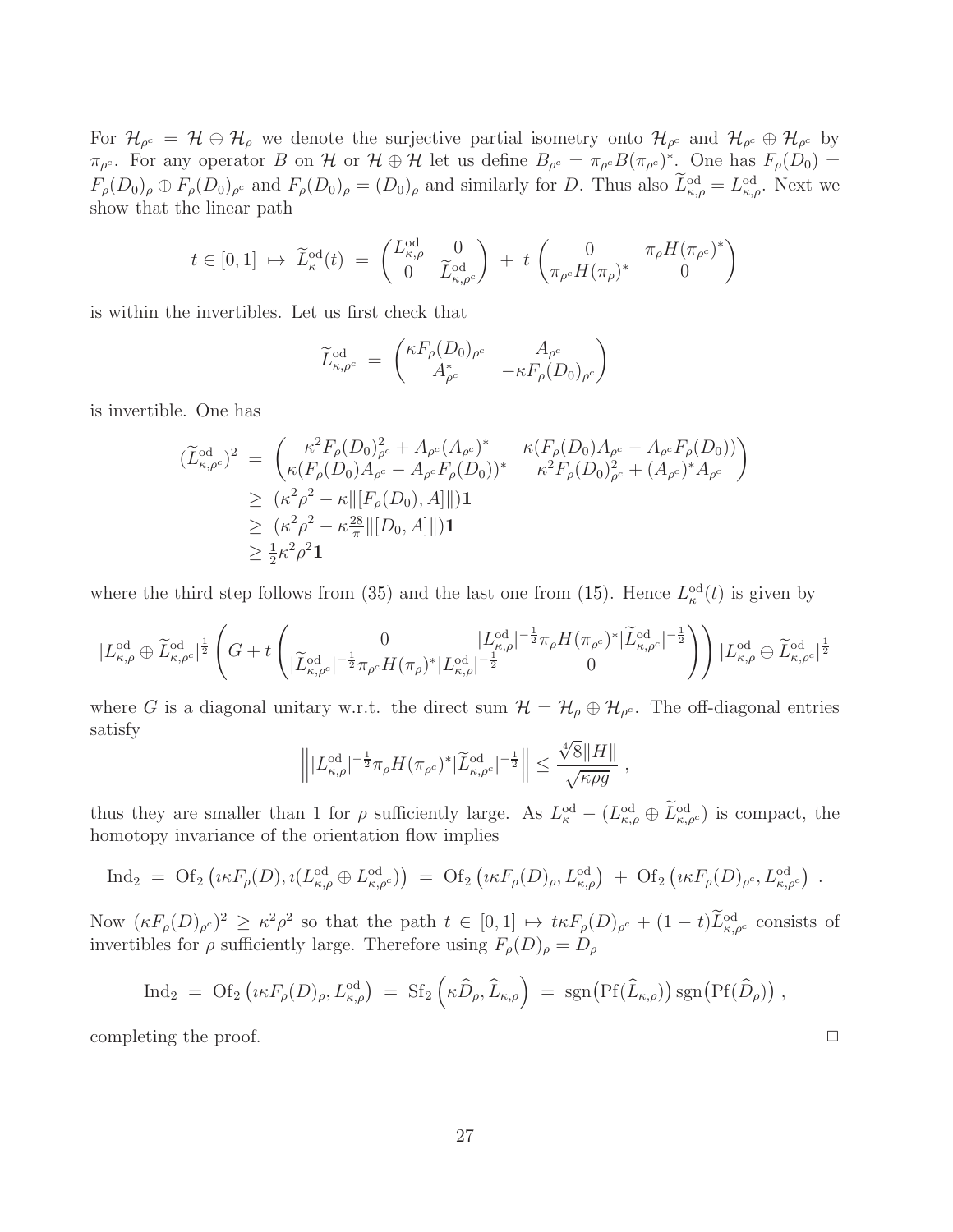### <span id="page-27-2"></span>**5.2** Skew localizer for  $(j, d) \in \{(3, 1), (7, 5)\}\$

As in Section [5.1,](#page-23-2) the index pairing is of the form  $T = EUE + 1 - E$ , but the symmetry operator  $S = \Sigma S$  is odd and  $1 - 2E$  and U are odd symmetric w.r.t. S which after a suitable basis change is of the form  $S = i\sigma_2$ . The even symmetry operator Q and its root R are

<span id="page-27-1"></span>
$$
Q = \begin{pmatrix} 0 & \mathcal{S} \\ -\mathcal{S} & 0 \end{pmatrix} \,, \qquad R = \frac{1+i}{2} \begin{pmatrix} \sigma_0 & \sigma_2 \\ -\sigma_2 & \sigma_0 \end{pmatrix} \,. \tag{36}
$$

Hence one finds for the skew localizer

<span id="page-27-0"></span>
$$
\widehat{L}_{\kappa} = \begin{pmatrix} X & -Y^T \\ Y & Z \end{pmatrix}, \tag{37}
$$

<span id="page-27-3"></span>where  $X=\frac{i}{2}$  $\frac{i}{2}(\sigma_0 \kappa D_0 \sigma_0 - \sigma_2 \kappa D_0 \sigma_2 - \sigma_0 A \sigma_2 - \sigma_2 A^* \sigma_0), Y = \frac{i}{2}$  $\frac{\imath}{2}(\sigma_2\kappa D_0\sigma_0 + \sigma_0\kappa D_0\sigma_2 - \sigma_2A\sigma_2 +$  $\sigma_0 A^* \sigma_0$  and  $Z = \frac{i}{2}$  $\frac{i}{2}(-\sigma_0\kappa D_0\sigma_0 + \sigma_2\kappa D_0\sigma_2 + \sigma_0A^*\sigma_2 + \sigma_2A\sigma_0).$ 

**Theorem 26** *For*  $(j, d) \in \{(3, 1), (7, 5)\}$ *, the identity* [\(29\)](#page-23-0) *holds with*  $\widehat{L}_{\kappa}$  *given in* [\(37\)](#page-27-0)*.* 

**Proof.** The argument showing that the r.h.s. of [\(29\)](#page-23-0) is independent of  $\kappa$  and  $\rho$  if the bounds [\(15\)](#page-8-1) hold is the same as in the proof of Theorem [25](#page-23-3) and is therefore omitted. It remains to show [\(29\)](#page-23-0) for some  $\kappa$  and  $\rho$  such that the bounds [\(15\)](#page-8-1) hold. Let us consider the odd increasing differentiable function  $F_{\rho} : \mathbb{R} \to \mathbb{R}$ , defined by [\(34\)](#page-24-1). Then  $\|[F_{\rho}(D_0), A]\|$  and  $\|[F_{\rho}(D_0), U]\|$ satisfy the bound [\(35\)](#page-24-0). Moreover  $F_{\rho}(D_0)$  inherits the symmetry of  $D_0$ , namely  $F_{\rho}(D_0)$  is odd real w.r.t. S. By Corollary [16](#page-19-0) Ind<sub>2</sub> = Ind<sub>2</sub>( $EUE + 1 - E$ ) is given by

$$
\text{Ind}_2 = \text{HSt}_2(E, U) = \text{Sf}(t \in [0, \frac{1}{2}] \mapsto (1 - t)F_\rho(D_0) + tUF_\rho(D_0)U^*) \text{ mod } 2.
$$

If  $\frac{1}{2}(F_{\rho}(D_0) + UF_{\rho}(D_0)U^*)$  is not invertible,  $\frac{1}{2}(F_{\rho}(D_0) + UF_{\rho}(D_0)U^*) + \epsilon \mathbf{1}$  is invertible for  $\epsilon > 0$ sufficiently small. Replacing  $F_{\rho}(D_0)$  by  $F_{\rho}(D_0) + \epsilon \mathbf{1}$  does not change the r.h.s. of [\(29\)](#page-23-0) for  $\rho$ sufficiently large and  $\epsilon$  sufficiently small. Thus by identifying  $F_{\rho}(D_0)$  with  $F_{\rho}(D_0) + \epsilon \mathbf{1}$  without loss of generality one my assume that  $\frac{1}{2}(F_{\rho}(D_0) + UF_{\rho}(D_0)U^*)$  is invertible. By Proposition [14,](#page-18-3) the half-spectral flow  $H\mathrm{Sf}_2(E, U)$  is equal to

$$
\text{Of}_2\left(\imath \begin{pmatrix} \kappa F_{\rho}(D_0) & 0 \\ 0 & -\kappa F_{\rho}(D_0) \end{pmatrix}, \imath \begin{pmatrix} \frac{\kappa}{2}(F_{\rho}(D_0) + UF_{\rho}(D_0)U^*) & 0 \\ 0 & \frac{-\kappa}{2}(F_{\rho}(D_0) + U^*F_{\rho}(D_0)U) \end{pmatrix}\right) \,.
$$

Therefore

$$
\begin{split} \mathrm{Ind}_{2} &= \mathrm{Of}_{2}\left(\imath\kappa F_{\rho}(D),\imath\begin{pmatrix} \frac{\kappa}{2}(F_{\rho}(D_{0})+UF_{\rho}(D_{0})U^{*}) & 0\\ 0 & \frac{-\kappa}{2}(F_{\rho}(D_{0})+U^{*}F_{\rho}(D_{0})U) \end{pmatrix}\right) \\ &= \mathrm{Of}_{2}\left(\imath\kappa F_{\rho}(D),\imath\begin{pmatrix} U & 0\\ 0 & 1 \end{pmatrix}\begin{pmatrix} \frac{\kappa}{2}(F_{\rho}(D_{0})+U^{*}F_{\rho}(D_{0})U) & 0\\ 0 & \frac{-\kappa}{2}(F_{\rho}(D_{0})+U^{*}F_{\rho}(D_{0})U) \end{pmatrix}\begin{pmatrix} U^{*} & 0\\ 0 & 1 \end{pmatrix}\right) \\ &= \mathrm{Of}_{2}\left(\imath\kappa F_{\rho}(D),\imath\begin{pmatrix} U & 0\\ 0 & 1 \end{pmatrix}\begin{pmatrix} \frac{\kappa}{2}(F_{\rho}(D_{0})+U^{*}F_{\rho}(D_{0})U) & 1\\ 1 & \frac{-\kappa}{2}(F_{\rho}(D_{0})+U^{*}F_{\rho}(D_{0})U) \end{pmatrix}\begin{pmatrix} U^{*} & 0\\ 0 & 1 \end{pmatrix}\right). \end{split}
$$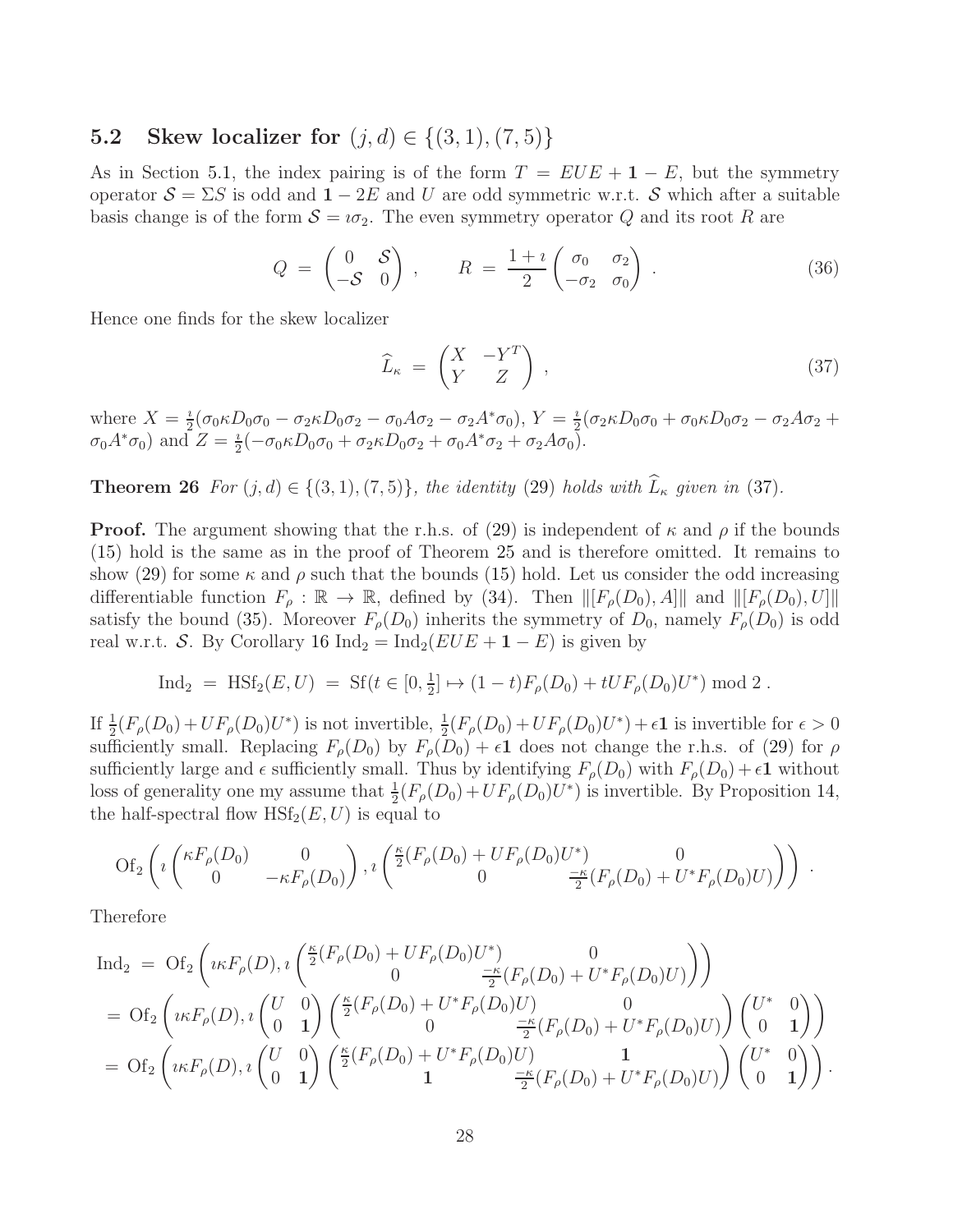The last step follows from the same homotopy argument as in the proof of Theorem [25.](#page-23-3) Multiplying out leads to

$$
\text{Ind}_2 = \text{Of}_2\left(\iota \kappa F_{\rho}(D), \iota\left(\frac{\kappa}{2}(F_{\rho}(D_0) + UF_{\rho}(D_0)U^*) - \frac{U}{2}(F_{\rho}(D_0) + U^*F_{\rho}(D_0)U)\right)\right).
$$

For  $\kappa$  sufficiently small, the linear path from

$$
\begin{pmatrix}\n\frac{\kappa}{2}(F_{\rho}(D_0) + UF_{\rho}(D_0)U^*) & U \\
U^* & \frac{-\kappa}{2}(F_{\rho}(D_0) + U^*F_{\rho}(D_0)U)\n\end{pmatrix} \quad \text{to} \quad \begin{pmatrix}\n\kappa F_{\rho}(D_0) & U \\
U^* & -\kappa F_{\rho}(D_0)\n\end{pmatrix}
$$

is within the invertibles since

$$
(1-t)\begin{pmatrix} \frac{\kappa}{2}(F_{\rho}(D_0) + UF_{\rho}(D_0)U^*) & U \\ U^* & \frac{-\kappa}{2}(F_{\rho}(D_0) + U^*F_{\rho}(D_0)U) \end{pmatrix} + t\begin{pmatrix} \kappa F_{\rho}(D_0) & U \\ U^* & -\kappa F_{\rho}(D_0) \end{pmatrix}
$$
  
= 
$$
\begin{pmatrix} \frac{\kappa}{2}(F_{\rho}(D_0) + UF_{\rho}(D_0)U^*) + \frac{t\kappa}{2}[F_{\rho}(D_0), U]U^* & U \\ U^* & \frac{-\kappa}{2}(F_{\rho}(D_0) + U^*F_{\rho}(D_0)U) + \frac{t\kappa}{2}U^*[F_{\rho}(D_0), U] \end{pmatrix}
$$

and  $\|[F_{\rho}(D_0), U]\|$  is bounded by [\(35\)](#page-24-0). As  $[F_{\rho}(D_0), U]$  is compact, the homotopy invariance of the orientation flow implies

$$
\mathrm{Ind}_{2} = \mathrm{Sf}_{2}\left(i \begin{pmatrix} \kappa F_{\rho}(D_{0}) & 0 \\ 0 & -\kappa F_{\rho}(D_{0}) \end{pmatrix}, i \begin{pmatrix} \kappa F_{\rho}(D_{0}) & U \\ U^{*} & -\kappa F_{\rho}(D_{0}) \end{pmatrix}\right).
$$

Form now on the argument is again the same as the one leading to Theorem [25,](#page-23-3) implying

$$
\text{Ind}_2 = \text{Of}_2\left(\iota\kappa F_{\rho}(D)_{\rho}, L_{\kappa,\rho}^{\text{od}}\right) = \text{Sf}_2\left(\kappa \widehat{D}_{\rho}, \widehat{L}_{\kappa,\rho}\right) = \text{sgn}\big(\text{Pf}(\widehat{L}_{\kappa,\rho})\big) \text{sgn}\big(\text{Pf}(\widehat{D}_{\rho})\big) ,
$$

so that the proof is complete.  $\Box$ 

## <span id="page-28-0"></span>5.3 Skew localizer for  $(j, d) \in \{(2, 0), (6, 4)\}\$

For  $(j, d) \in \{(2, 0), (6, 4)\}\$ , the index pairing is  $T = PFP + 1 - P$  with  $P = \chi(H \le 0)$  and  $F = D_0|D_0|^{-1}$ . Moreover,  $S = \Sigma S$  is an even symmetry operator and P is even Lagrangian and F is even real w.r.t. S. The even symmetry Q and its root R are given by  $(31)$  and  $(32)$ . Therefore the skew localizer is

<span id="page-28-1"></span>
$$
\widehat{L}_{\kappa} = \imath R^* L_{\kappa}^{\text{ev}} R = \begin{pmatrix} -\imath \mathcal{R}^* H \mathcal{R} & -\kappa \mathcal{R}^* D_0^* \mathcal{R} \\ \kappa \mathcal{R} D_0 \mathcal{R} & \imath \mathcal{R}^* H \mathcal{R} \end{pmatrix} . \tag{38}
$$

<span id="page-28-2"></span>**Theorem 27** *For*  $(j, d) \in \{(2, 0), (6, 4)\}$ *, the identity* [\(29\)](#page-23-0) *holds with*  $\widehat{L}_{\kappa}$  *given in* [\(38\)](#page-28-1)*.* 

**Proof.** As in the proof of Theorem [25](#page-23-3) we need to show that the the r.h.s. of [\(29\)](#page-23-0) is independent of  $\kappa$  and  $\rho$ , as long as they satisfy the bounds [\(13\)](#page-7-0). Again this follows from a modification of a prior work, namely the proof of Theorem 2 in [\[21\]](#page-37-4) in which the signature of the spectral localizer is replaced by the sign of the Pfaffian of the skew localizer. It remains to show [\(29\)](#page-23-0)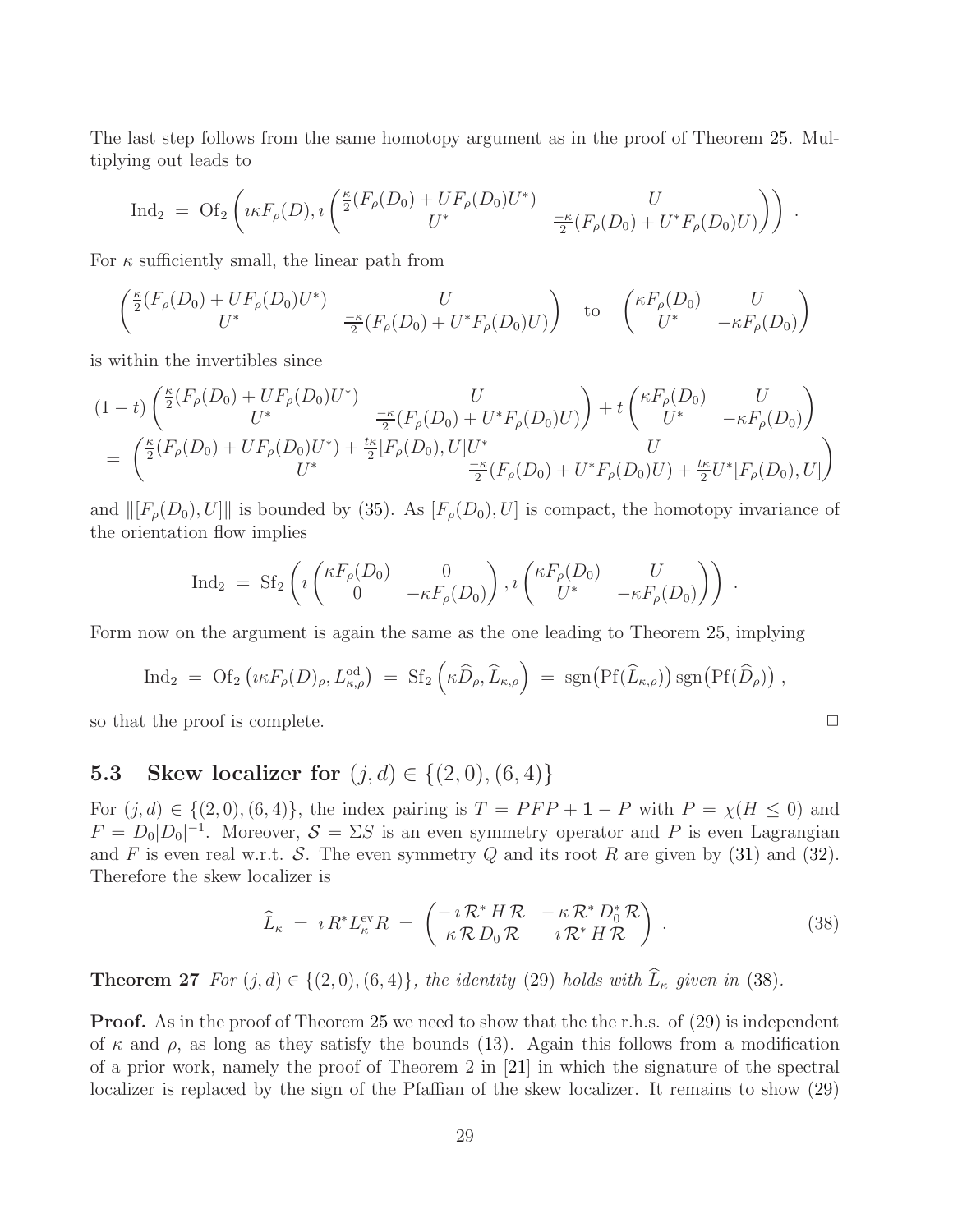for some  $\kappa$  and  $\rho$  such that the bounds [\(13\)](#page-7-0) hold. By Corollary [17](#page-19-1) Ind<sub>2</sub> = Ind<sub>2</sub>( $PFP + 1 - P$ ) is given by

$$
Ind_2 = Of_2(t \in [0,1] \mapsto (1-t)\imath H + \imath \imath FHF^*).
$$

Due to the additivity of the orientation flow,

$$
\mathrm{Ind}_2 = \mathrm{Of}_2\left(\imath(-H\otimes\Gamma),\imath\begin{pmatrix}1 & 0 \\ 0 & F\end{pmatrix}(-H\otimes\Gamma)\begin{pmatrix}1 & 0 \\ 0 & F\end{pmatrix}^*\right) ,
$$

where  $\Gamma = \text{diag}(1, -1)$ . Let us consider the odd increasing differentiable function  $F_{\rho} : \mathbb{R} \to \mathbb{R}$ , defined by [\(34\)](#page-24-1). As the  $L^1$ -norm of the Fourier transform of the derivative is bounded by  $\frac{28}{\pi}$ ,

$$
\| [F_{\rho}(D), H \oplus H] \| \leq \frac{28}{\pi} \| [D, H \oplus H] \|.
$$
 (39)

Moreover,  $F_{\rho}(D)$  anticommutes with Γ, hence is of the form

<span id="page-29-1"></span><span id="page-29-0"></span>
$$
F_{\rho}(D) = \begin{pmatrix} 0 & (D_0')^* \\ D_0' & 0 \end{pmatrix} \tag{40}
$$

and it also inherits the symmetry of D, namely  $Q^* \overline{F_{\rho}(D)} Q = -F_{\rho}(D)$ . One has

$$
(-H \otimes \Gamma + t\kappa F_{\rho}(D))^2 = \begin{pmatrix} H^2 + (t\kappa)^2 |D'_0|^2 & -t\kappa [H, D'_0]^* \\ t\kappa [H, D'_0] & H^2 + (t\kappa)^2 |(D'_0)^*|^2 \end{pmatrix} \geq (g^2 - t\kappa ||[F_{\rho}(D), H \oplus H]||) \mathbf{1} ,
$$

for  $t \in [0,1]$ . By [\(39\)](#page-29-0), the straight line path connecting  $-H \otimes \Gamma$  to  $-H \otimes \Gamma + \kappa F_{\rho}(D)$  is within the invertibles for  $\kappa$  sufficiently small. Hence

$$
\mathrm{Ind}_2 = \mathrm{Of}_2\left(\imath(-H\otimes\Gamma+\kappa F_\rho(D)),\imath\begin{pmatrix}1&0\\0&F\end{pmatrix}(-H\otimes\Gamma)\begin{pmatrix}1&0\\0&F\end{pmatrix}^*\right) .
$$

Next one directly checks that

$$
s \in [0, \kappa \rho] \mapsto \begin{pmatrix} 1 & 0 \\ 0 & F \end{pmatrix} \begin{pmatrix} -H & s \\ s & H \end{pmatrix} \begin{pmatrix} 1 & 0 \\ 0 & F \end{pmatrix}^* = \begin{pmatrix} -H & sF^* \\ sF & FHF^* \end{pmatrix}
$$

is a path of invertibles. Let us also show that

$$
A(s,t) = t(-H \otimes \Gamma + \kappa F_{\rho}(D)) + (1-t) \begin{pmatrix} -H & sF^* \\ sF & FHF^* \end{pmatrix}
$$
  
= 
$$
\begin{pmatrix} -H & t\kappa (D'_0)^* + (1-t)sF^* \\ t\kappa D'_0 + (1-t)sF & H - (1-t)[H, F]F^* \end{pmatrix}
$$

is Fredholm for all  $(s, t) \in [0, \kappa \rho] \times [0, 1]$ . Because  $[H, F]$  is compact, it is sufficient to show that

$$
B(s,t) = \begin{pmatrix} -H & t\kappa (D'_0)^* + (1-t)sF^* \\ t\kappa D'_0 + (1-t)sF & H \end{pmatrix}
$$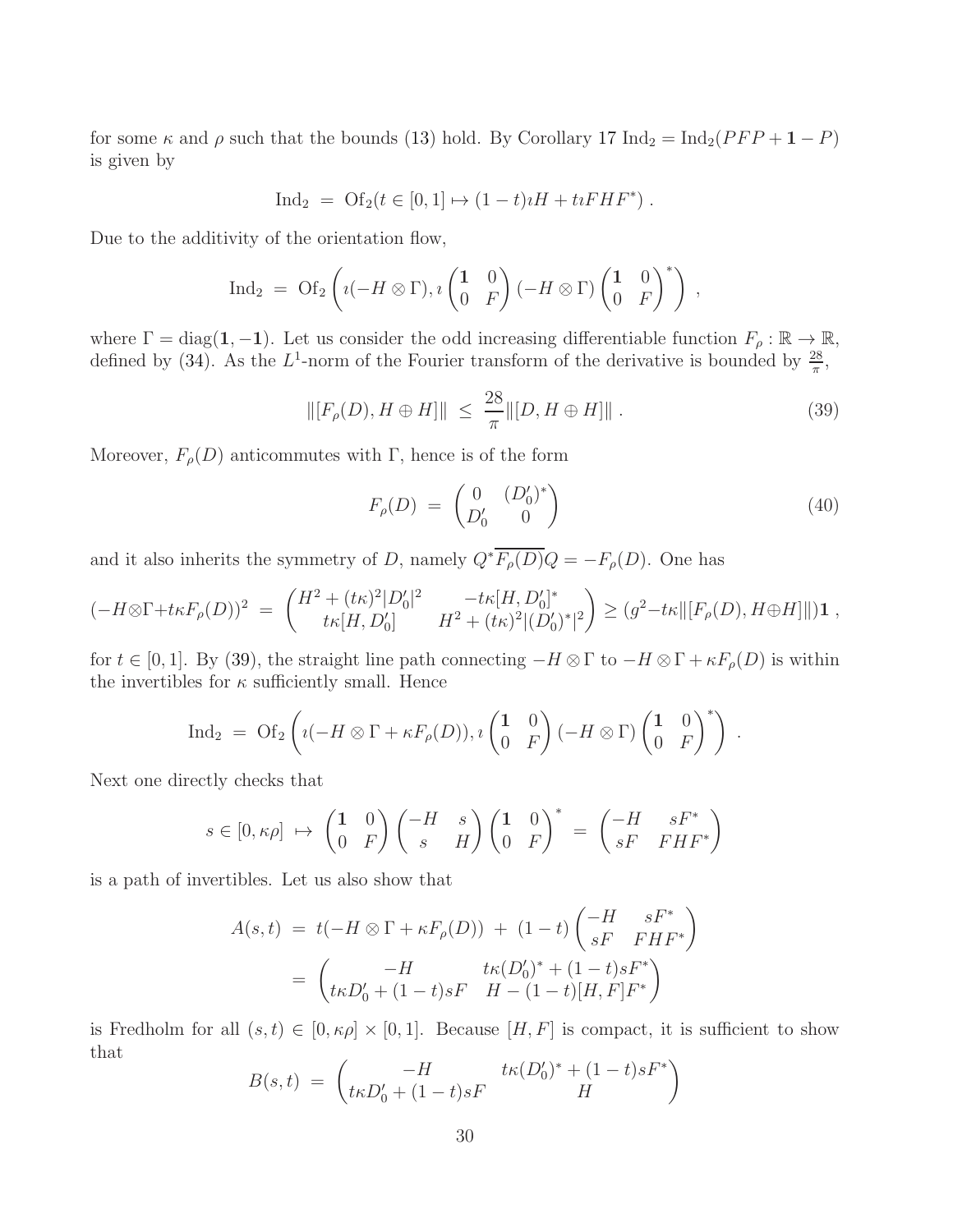is Fredholm. One can replace  $D|D|^{-1}$  by  $\frac{1}{2\rho}F_{\rho}(D)$  as  $\text{Ran}(\frac{1}{2\rho}F_{\rho}(D) - D|D|^{-1}) \subset (\mathcal{H} \oplus \mathcal{H})_{2\rho}$  is finite dimensional, so that  $\frac{1}{2\rho}F_{\rho}(D) - D|D|^{-1}$  is compact. Therefore it is sufficient to show that

$$
C(s,t) = -H \otimes \Gamma + t\kappa F_{\rho}(D) + (1-t)s_{2\rho}^{\perp}F_{\rho}(D)
$$

is Fredholm. Now

$$
C(s,t)^{2} = (H \otimes \Gamma)^{2} + (t\kappa F_{\rho}(D) + (1-t)s\frac{1}{2\rho}F_{\rho}(D))^{2} - [t\kappa F_{\rho}(D) + (1-t)s\frac{1}{2\rho}F_{\rho}(D), H \oplus H]\Gamma
$$
  
\n
$$
\geq (g^{2} - (t\kappa + (1-t)s\frac{1}{2\rho})\|[F_{\rho}(D), H \oplus H]\|)\mathbf{1}
$$
  
\n
$$
\geq (g^{2} - (\kappa + \frac{\kappa}{2})\|[F_{\rho}(D), H \oplus H]\|)\mathbf{1}
$$
  
\n
$$
\geq (g^{2} - \frac{42\kappa}{\pi}\|[D, H \oplus H]\|)\mathbf{1},
$$

where the last step follows form [\(39\)](#page-29-0). Therefore  $C(s, t)$  is invertible and  $A(s, t)$  is Fredholm for all  $(s, t) \in [0, \kappa \rho] \times [0, 1]$  and  $\kappa$  sufficiently small. This implies by the homotopy invariance of the orientation flow

$$
\text{Ind}_2 = \text{Of}_2\left(i\begin{pmatrix} -H & \kappa \rho F^*\\ \kappa \rho F & FHF^* \end{pmatrix}, i(-H \otimes \Gamma + \kappa F_\rho(D))\right).
$$

For  $(\mathcal{H} \oplus \mathcal{H})_{\rho^c} = (\mathcal{H} \oplus \mathcal{H}) \oplus (\mathcal{H} \oplus \mathcal{H})_{\rho}$  we again denote the surjective partial isometry onto  $(\mathcal{H} \oplus \mathcal{H})_{\rho^c}$  by  $\pi_{\rho^c}$ , and for any operator B on  $\mathcal{H} \oplus \mathcal{H}$  set  $B_{\rho^c} = \pi_{\rho^c} B(\pi_{\rho^c})^*$ . Now the finite volume restriction is done similarly as in the proof of Theorem [25,](#page-23-3) with modifications for the even case as in [\[21\]](#page-37-4). It leads to

$$
\mathrm{Ind}_2 = \mathrm{Of}_2\left( \imath \begin{pmatrix} -H & \kappa \rho F^* \\ \kappa \rho F & FHF^* \end{pmatrix}, \imath ((-H \otimes \Gamma + \kappa F_\rho(D))_\rho \oplus (-H \otimes \Gamma + \kappa F_\rho(D))_{\rho^c}) \right) .
$$

The path

$$
s \in [0,1] \mapsto A(s) = \begin{pmatrix} -sH & \kappa \rho F^* \\ \kappa \rho F & sFHF^* \end{pmatrix}
$$

is within the invertibles for  $\rho$  sufficiently large. As  $tA(s)_{\rho^c} + (1-t)(-H \otimes \Gamma + \kappa F_{\rho}(D))_{\rho^c}$  is invertible for all  $(s, t) \in [0, 1] \times [0, 1]$  and  $\rho$  sufficiently large,

$$
tA(s) + (1-t)((-H \otimes \Gamma + \kappa F_{\rho}(D))_{\rho} \oplus (-H \otimes \Gamma + \kappa F_{\rho}(D))_{\rho^c})
$$

is Fredholm for all  $(s, t) \in [0, 1] \times [0, 1]$ , so that

$$
\begin{array}{lll} \text{Ind}_2 & = & \text{Of}_2 \left( \iota \kappa \rho D |D|^{-1}, \iota \big( (-H \otimes \Gamma + \kappa F_\rho(D))_\rho \oplus (-H \otimes \Gamma + \kappa F_\rho(D))_{\rho^c} \big) \right) \\ & = & \text{Of}_2 \left( \iota \kappa \rho(D |D|^{-1})_\rho, \iota \big( -H \otimes \Gamma + \kappa F_\rho(D) \big)_\rho \right) \\ & + & \text{Of}_2 \left( \iota \kappa \rho(D |D|^{-1})_{\rho^c}, \iota \big( -H \otimes \Gamma + \kappa F_\rho(D) \big)_{\rho^c} \big) \right) \ .\end{array}
$$

The second summand vanishes because the linear path

$$
t \in [0,1] \mapsto t \begin{pmatrix} 0 & \kappa \rho F^* \\ \kappa \rho F & 0 \end{pmatrix}_{\rho^c} + (1-t)(-H \otimes \Gamma + \kappa F_{\rho}(D))_{\rho^c}
$$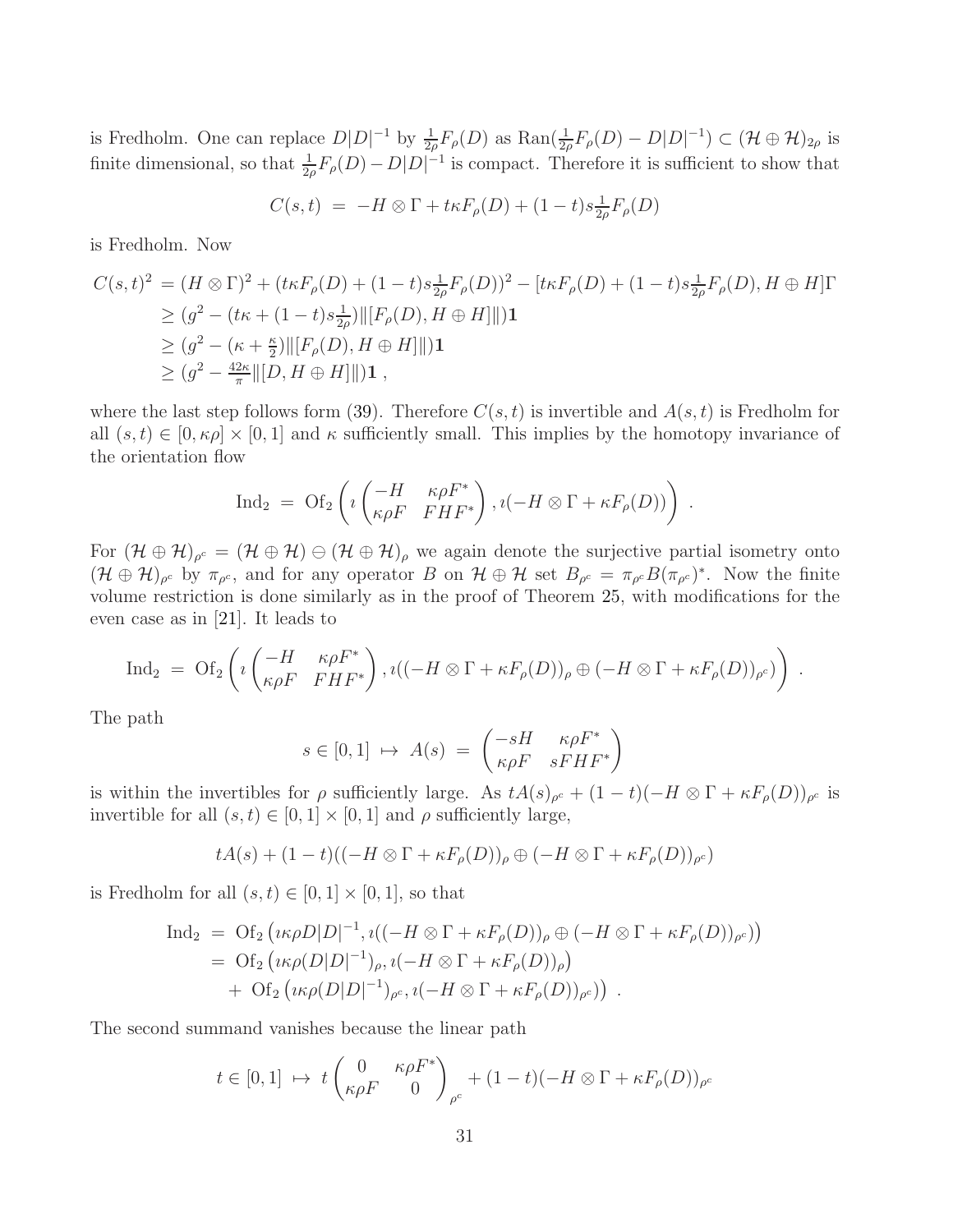lies in the invertibles for  $\rho$  sufficiently large. As  $(-H \otimes \Gamma + \kappa F_{\rho}(D))_{\rho} = L_{\kappa,\rho}^{\text{ev}},$ 

$$
\text{Ind}_2 = \text{Of}_2\left(\iota\kappa\rho(D|D|^{-1})_{\rho}, \iota(-H\otimes\Gamma+\kappa F_{\rho}(D))_{\rho}\right) = \text{sgn}\big(\text{Pf}(\widehat{L}_{\kappa,\rho})\big)\,\text{sgn}\big(\text{Pf}(\widehat{D}_{\rho})\big)\;,
$$

completing the proof.  $\Box$ 

**Remark:** If  $\text{Of}_2$  and  $\text{Ind}_2$  in the proof of Theorem [27](#page-28-2) are replaced by Sf and Ind, one obtains a proof of Theorem [2](#page-7-3) that is an improvement on the arguments of [\[23,](#page-37-6) [28\]](#page-37-7) which either needed  $D_0$  to be normal or the Fredholm module to be Lipshitz regular. The key new elements in the present proof are the identity  $F_{\rho}(D)_{\rho} = D_{\rho}$  and that diag( $-H, FHF$ ) is not restricted to  $(\mathcal{H} \oplus \mathcal{H})_{\rho}$ , but rather deformed to  $\kappa \rho D|D|^{-1}$  $\bullet$   $\circ$ 

### <span id="page-31-0"></span>5.4 Skew localizer for  $(j, d) \in \{(0, 6), (4, 2)\}\$

As in Section [5.3,](#page-28-0) the index pairing is of the form  $T = PFP+1-P$ , but the symmetry operator  $S = \Sigma S$  is odd and  $1 - 2P$  and F are odd symmetric w.r.t. S. The even symmetry operator  $Q$  is chosen as in  $(36)$ .

<span id="page-31-1"></span>**Theorem 28** *For*  $(j, d) \in \{(0, 6), (4, 2)\}$ *, the identity* [\(29\)](#page-23-0) *holds with*  $\widehat{L}_{\kappa}$  *given in* [\(26\)](#page-21-4)*.* 

Proof. Let us focus on the necessary modifications of the proof of Theorem [27.](#page-28-2) Here the  $\mathbb{Z}_2$ -index Ind<sub>2</sub> = Ind<sub>2</sub>(*PFP* + **1** + *P*) is computed using Corollary [18:](#page-19-2)

$$
\text{Ind}_2 = \text{HSt}_2(P, F) = \text{Sf}(t \in [0, \frac{1}{2}] \mapsto (1 - t)H + tF^*HF) \text{ mod } 2.
$$

If  $\frac{1}{2}(H + F^*HF)$  is not invertible,  $\frac{1}{2}(H + F^*HF) + \epsilon \mathbf{1}$  is invertible for  $\epsilon > 0$  sufficiently small. Replacing H by  $H + \epsilon \mathbf{1}$  does not change the r.h.s. of [\(29\)](#page-23-0) for  $\epsilon$  sufficiently small. Thus by identifying H with  $H + \epsilon \mathbf{1}$  one may assume without loss of generality that  $\frac{1}{2}(H + F^*HF)$  is invertible. By Proposition [14](#page-18-3)

$$
\text{HSt}_2(P, F) = \text{Of}_2\left(\imath \begin{pmatrix} -H & 0 \\ 0 & H \end{pmatrix}, \imath \begin{pmatrix} \frac{-1}{2}(H + F^*HF) & 0 \\ 0 & \frac{1}{2}(H + FHF^*) \end{pmatrix}\right).
$$

Therefore

$$
\text{Ind}_2 = \text{Of}_2\left(\imath(-H\otimes\Gamma),\imath\begin{pmatrix}1 & 0\\ 0 & F\end{pmatrix}\left(-\frac{1}{2}(H + F^*HF)\otimes\Gamma\right)\begin{pmatrix}1 & 0\\ 0 & F\end{pmatrix}^*\right).
$$

Let us consider the odd increasing differentiable function  $F_{\rho} : \mathbb{R} \to \mathbb{R}$  defined by [\(34\)](#page-24-1). Then  $\|[F_{\rho}(D), H \oplus H]\|$  satisfies the bound [\(39\)](#page-29-0). Moreover  $F_{\rho}(D)$  anticommutes with Γ, hence is of the form [\(40\)](#page-29-1) and inherits the symmetry  $Q^* \overline{F_{\rho}(D)} Q = -F_{\rho}(D)$  of D. As

$$
(-H \otimes \Gamma) - \begin{pmatrix} 1 & 0 \\ 0 & F \end{pmatrix} \left(-\frac{1}{2}(H + F^*HF) \otimes \Gamma\right) \begin{pmatrix} 1 & 0 \\ 0 & F \end{pmatrix}^*
$$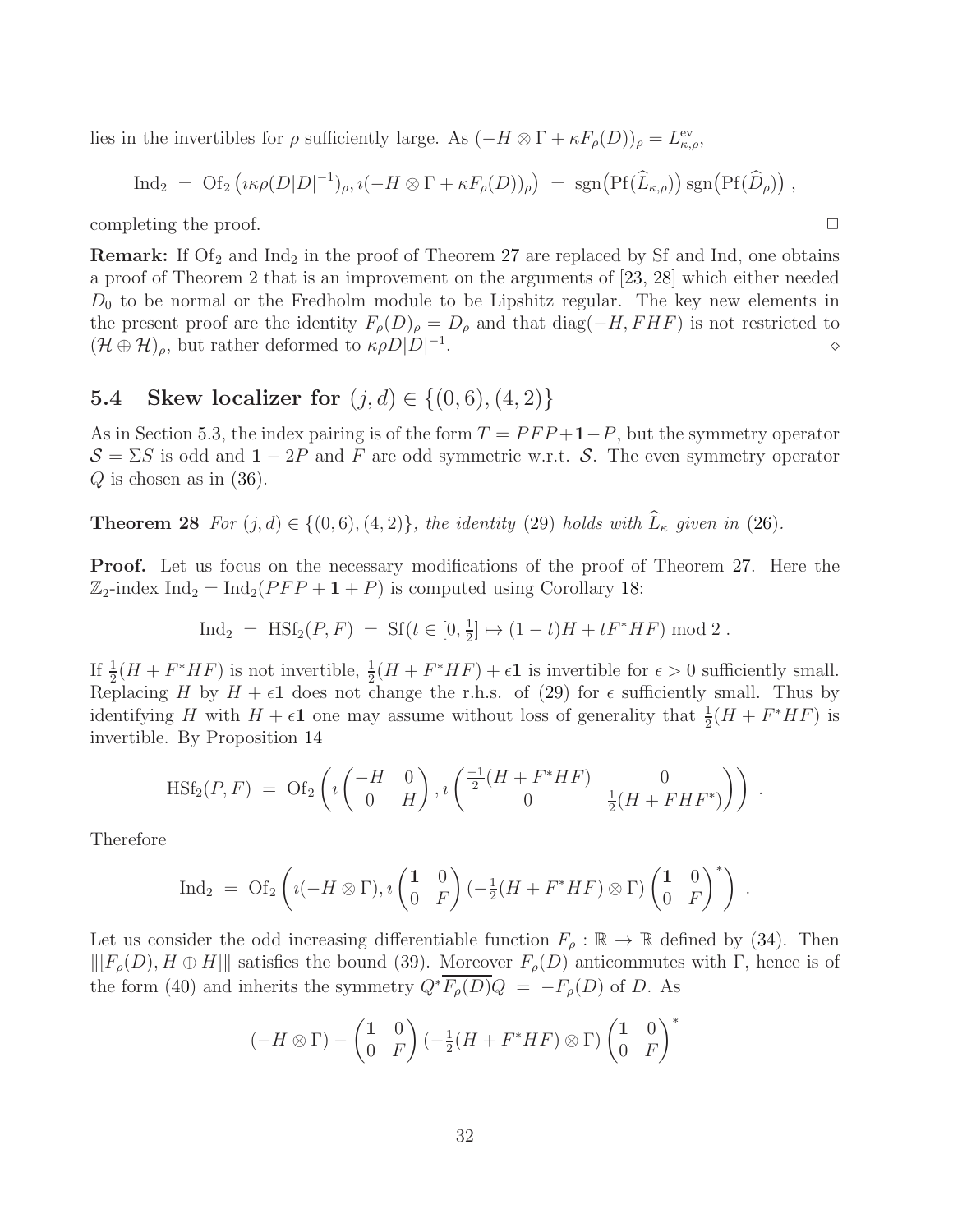is compact, as in the proof of Theorem [27,](#page-28-2) the concatenation property and homotopy invariance of the orientation flow imply

$$
\operatorname{Ind}_2 = \operatorname{Of}_2\left(i\begin{pmatrix}1 & 0\\ 0 & F\end{pmatrix}\left(-\frac{1}{2}(H + F^*HF)\otimes \Gamma\right)\begin{pmatrix}1 & 0\\ 0 & F\end{pmatrix}^*, i(-H\otimes \Gamma + F_\rho(D))\right).
$$

One directly checks that

$$
s \in [0, \kappa \rho] \rightarrow \begin{pmatrix} 1 & 0 \\ 0 & F \end{pmatrix} \begin{pmatrix} -\frac{1}{2}(H + F^*HF) & s \\ s & \frac{1}{2}(H + F^*HF) \end{pmatrix} \begin{pmatrix} 1 & 0 \\ 0 & F \end{pmatrix}^*
$$

$$
= \begin{pmatrix} -\frac{1}{2}(H + F^*HF) & sF^* \\ sF & \frac{1}{2}(H + FHF^*) \end{pmatrix}
$$

is a path of invertibles. Furthermore

$$
t(-H \otimes \Gamma + \kappa F_{\rho}(D)) + (1-t) \begin{pmatrix} -\frac{1}{2}(H + F^*HF) & sF^* \\ sF & \frac{1}{2}(H + FHF^*) \end{pmatrix}
$$
  
=  $\begin{pmatrix} -H & t\kappa(D'_0)^* + (1-t)sF^* \\ t\kappa D'_0 + (1-t)sF & H \end{pmatrix} + (t-1)\frac{1}{2} \begin{pmatrix} F^*[H, F] & 0 \\ 0 & [H, F]F^* \end{pmatrix}$ 

is Fredholm for all  $(t, s) \in [0, 1] \times [0, \kappa \rho]$ , because  $[H, F]$  is compact and the first summand is Fredholm by the argument leading to Theorem [27.](#page-28-2) This implies by the homotopy invariance of the orientation flow

$$
\text{Ind}_2 = \text{Of}_2\left(\imath \left( \frac{-\frac{1}{2}(H + F^*HF)}{\kappa \rho F} \frac{\kappa \rho F^*}{\frac{1}{2}(H + FHF^*)}\right), \imath (-H \otimes \Gamma + \kappa F_\rho(D))\right).
$$

As in the proof of Theorem [27](#page-28-2) the linear path connecting  $(-H \otimes \Gamma + \kappa F_{\rho}(D))$  to  $(-H \otimes \Gamma +$  $\kappa F_{\rho}(D)$ ,  $\oplus$   $(-H \otimes \Gamma + \kappa F_{\rho}(D))_{\rho^c}$  is within the invertibles for  $\rho$  sufficiently large. Therefore

$$
Of_2(\imath(-H\otimes\Gamma+\kappa F_\rho(D)),\imath((-H\otimes\Gamma+\kappa F_\rho(D))_\rho\oplus(-H\otimes\Gamma+\kappa F_\rho(D))_{\rho^c}))=0.
$$

By the homotopy invariance of the orientation flow,  $\text{Ind}_2$  is equal to

Of<sub>2</sub> 
$$
\left(i\left(\frac{-\frac{1}{2}(H + F^*HF)}{\kappa \rho F} \frac{\kappa \rho F^*}{\frac{1}{2}(H + FHF^*)}\right), i\left((-H \otimes \Gamma + \kappa F_{\rho}(D))_{\rho} \oplus (-H \otimes \Gamma + \kappa F_{\rho}(D))_{\rho^c}\right)\right).
$$

Now the path

$$
s \in [0,1] \mapsto A(s) = \begin{pmatrix} -s\frac{1}{2}(H + F^*HF) & \kappa \rho F^* \\ \kappa \rho F & s\frac{1}{2}(H + FHF^*) \end{pmatrix}
$$

is within the invertibles for  $\rho$  sufficiently large. As  $tA(s)_{\rho^c} + (1-t)(-H \otimes \Gamma + \kappa F_{\rho}(D))_{\rho^c}$  is invertible for all  $(s, t) \in [0, 1] \times [0, 1]$  and  $\rho$  sufficiently large,

$$
tA(s) + (1-t)(-H \otimes \Gamma + \kappa F_{\rho}(D))_{\rho} \oplus (-H \otimes \Gamma + \kappa F_{\rho}(D))_{\rho^c}
$$

is Fredholm for all  $(s, t) \in [0, 1] \times [0, 1]$ . As in the proof of Theorem [27](#page-28-2) one deduces

$$
\begin{aligned} \text{Ind}_2 &= \text{Of}_2\left(\iota\kappa\rho D|D|^{-1}, \iota\big((-H \otimes \Gamma + \kappa F_\rho(D))_\rho \oplus (-H \otimes \Gamma + \kappa F_\rho(D))_{\rho^c}\big)\right) \\ &= \text{Of}_2\left(\iota\kappa\rho(D|D|^{-1})_\rho, \iota(-H \otimes \Gamma + \kappa F_\rho(D))_\rho\right) \\ &= \text{sgn}\big(\text{Pf}(\widehat{L}_{\kappa,\rho})\big) \text{sgn}\big(\text{Pf}(\widehat{D}_\rho)\big) \;, \end{aligned}
$$

concluding the proof.  $\Box$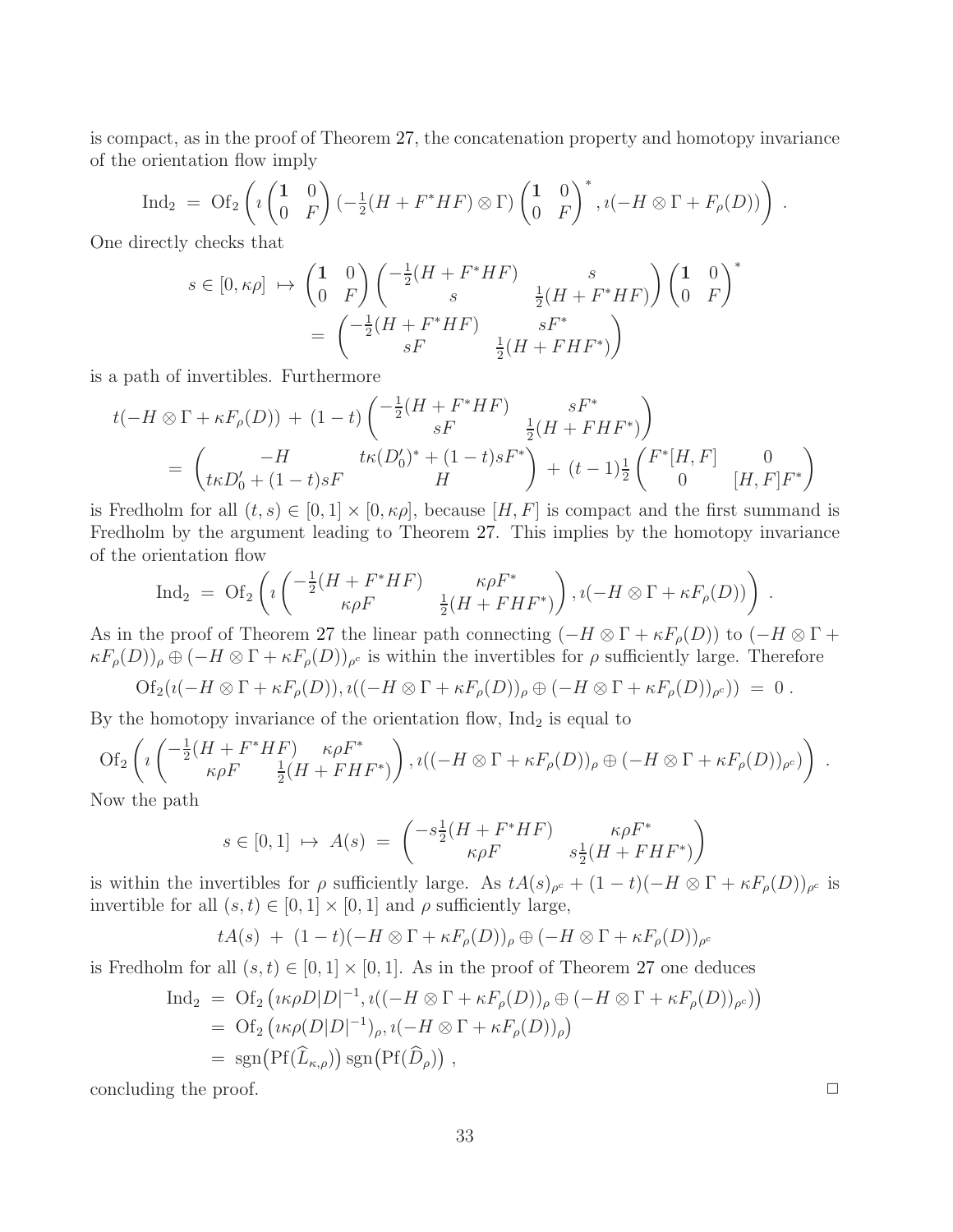### <span id="page-33-0"></span>**5.5** Skew localizer for  $(j, d) \in \{(1, 0), (5, 4)\}\$

For  $(j, d) \in \{(1, 0), (5, 4)\}\$  one considers the index pairing  $T = P\begin{pmatrix} F & 0 \\ 0 & F \end{pmatrix}$ For  $(j,d) \in \{(1,0), (5,4)\}$  one considers the index pairing  $T = P(\begin{bmatrix} F & 0 \\ 0 & F \end{bmatrix} P + 1 - P$  where  $P =$ <br> $\frac{1}{1} (1 - U)$  Moreover  $S = (\begin{bmatrix} \Sigma S & 0 \\ 0 & \Sigma \end{bmatrix})$  is an even symmetry operator and P is even Lagrangian  $\frac{1}{2} \left( \frac{1}{-U^*} \right)$  $\frac{1}{-U^*}$ . Moreover,  $S = \begin{pmatrix} \Sigma S & 0 \\ 0 & -\Sigma S \end{pmatrix}$  is an even symmetry operator and P is even Lagrangian and  $\binom{F}{0}$  $\begin{array}{c} F \ 0 \ F \end{array}$  is even real w.r.t. S. Furthermore,  $E = \frac{1}{2}$  $\frac{1}{2} \left( \frac{1}{F^*} F \right)$  $\begin{pmatrix} 1 & F \\ F^* & 1 \end{pmatrix}$  is even Lagrangian and  $\begin{pmatrix} U & 0 \\ 0 & U \end{pmatrix}$  $\begin{smallmatrix} U&0\0&U \end{smallmatrix}$  is even real w.r.t. S. One can build the even and odd spectral localizer as in  $(27)$  and  $(23)$ . In both cases the symmetry Q is of the form  $(31)$  and its root R is given by  $(32)$ . Hence one is in the situation of Section [5.1](#page-23-2) if one considers the odd spectral localizer and in the situation of Section [5.3](#page-28-0) if one considers the even spectral localizer. Let us focus on the odd spectral localizer and explicitly construct the basis change N leading to an off-diagonal skew localizer. Recall that  $D_0$  is of the form

<span id="page-33-1"></span>
$$
D_0 = \begin{pmatrix} 0 & D_1 \\ D_1^* & 0 \end{pmatrix}, \tag{41}
$$

where  $D_1$  is an invertible such that  $D_1|D_1|^{-1} = F$ . For

<span id="page-33-2"></span>
$$
N = \begin{pmatrix} 1 & 0 & 0 & 0 \\ 0 & 0 & 0 & 1 \\ 0 & 0 & 1 & 0 \\ 0 & 1 & 0 & 0 \end{pmatrix} \quad \text{and} \quad R = \begin{pmatrix} \mathcal{R}' & 0 & 0 & 0 \\ 0 & i\mathcal{R}' & 0 & 0 \\ 0 & 0 & i\mathcal{R}' & 0 \\ 0 & 0 & 0 & -\mathcal{R}' \end{pmatrix}, \quad (42)
$$

where  $\mathcal{R}' = (\mathcal{R}')^T$  is the unitary square root of  $\Sigma S$ ,  $N^* \widehat{L}_\kappa N$  and  $N^* \widehat{D} N$  are of the form

$$
N^*\widehat{L}_\kappa N = \begin{pmatrix} 0 & -B^* \\ B & 0 \end{pmatrix} \quad \text{and} \quad N^*\widehat{D}N = \begin{pmatrix} 0 & -C^* \\ C & 0 \end{pmatrix},
$$

with

<span id="page-33-3"></span>
$$
B = \begin{pmatrix} (\mathcal{R}')^* A^* \mathcal{R}' & \kappa(\mathcal{R}')^* D_1 \mathcal{R}' \\ \kappa(\mathcal{R}')^* D_1^* \mathcal{R}' & -(\mathcal{R}')^* A \mathcal{R}' \end{pmatrix} \quad \text{and} \quad C = \begin{pmatrix} 0 & (\mathcal{R}')^* D_1 \mathcal{R}' \\ (\mathcal{R}')^* D_1^* \mathcal{R}' & 0 \end{pmatrix} . \quad (43)
$$

As N and  $(\tilde{D})^2$  commute,  $N(\hat{\pi}_{\rho})^* = (\hat{\pi}_{\rho})^* \hat{\pi}_{\rho} N(\hat{\pi}_{\rho})^*$ . Thus  $N_{\rho} = \hat{\pi}_{\rho} N(\hat{\pi}_{\rho})^*$  defines a real basis change on  $(\mathcal{H} \oplus \mathcal{H})_\rho^\wedge$ . Then  $N_\rho^* \tilde{L}_{\kappa,\rho} N_\rho$  and  $N_\rho^* \tilde{D}_\rho N_\rho$  are of the form  $(28)$  where  $B_\rho$  and  $C_\rho$  are the restrictions of B and C to the range of  $\chi(\text{diag}(R^*D_1D_1^*R, R^*D_1^*D_1R) \le \rho^2)$ .

**Theorem 29** *For*  $(j, d) \in \{(1, 0), (5, 4)\}$ *, the identity* [\(29\)](#page-23-0) *holds with*  $\widehat{L}_{\kappa}$  *build from the even or odd spectral localizer as in* [\(26\)](#page-21-4). Moreover, [\(30\)](#page-23-6) holds for  $B_\rho$  and  $C_\rho$  as above.

Proof. The claim for the odd spectral localizer follows from Theorem [25,](#page-23-3) the one for the even spectral localizer from Theorem [27.](#page-28-2) The identity [\(30\)](#page-23-6) holds by construction of  $B_\rho$  and  $C_\rho$  as the Pfaffian of an off-diagional real skew-adjoint matrix equals, up to a sign depending on the size of the matrix, the determinant of its off-diagonal entry.  $\Box$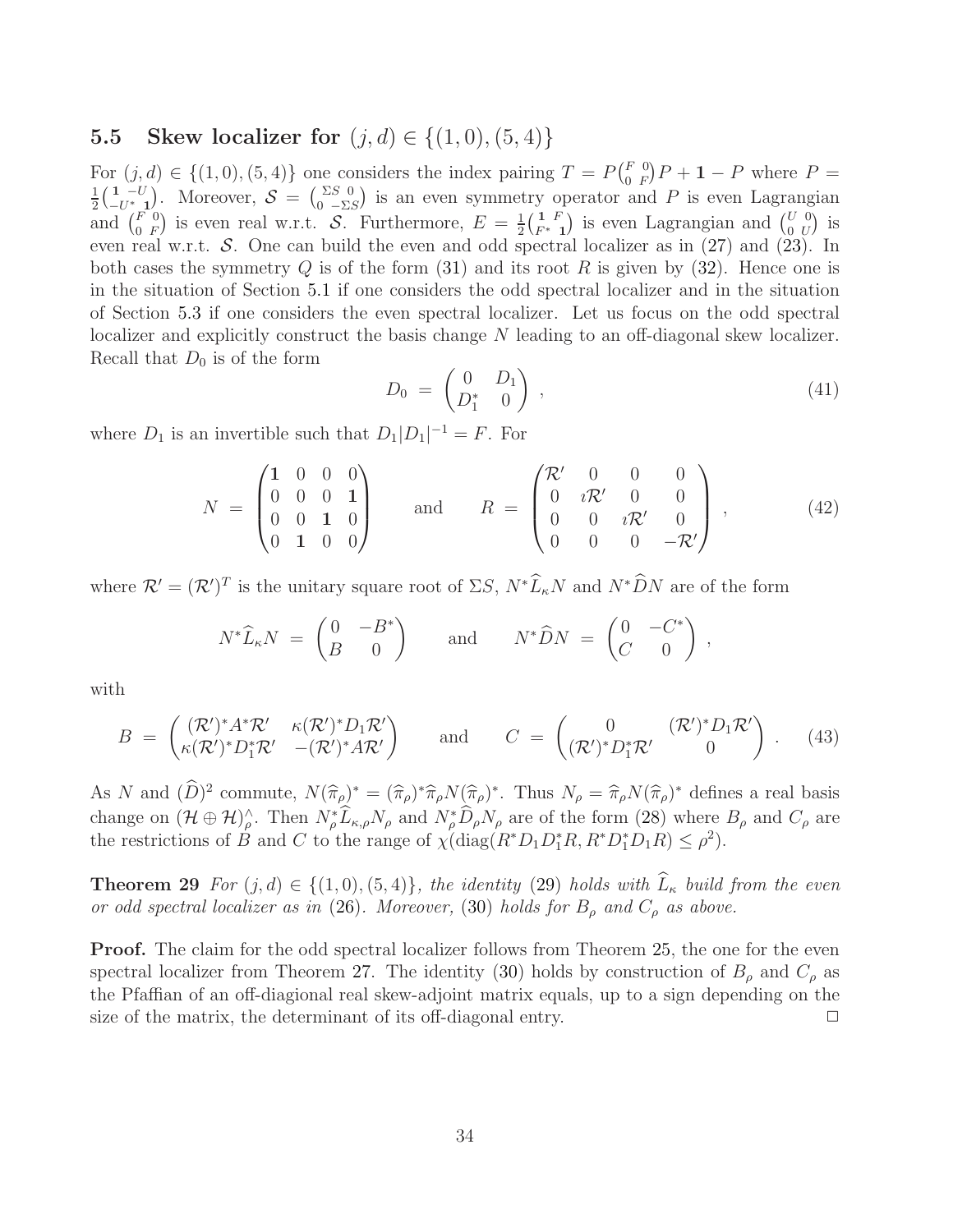### <span id="page-34-0"></span>**5.6** Skew localizer for  $(j, d) \in \{(3, 2), (7, 6)\}\$

For  $(j, d) \in \{(3, 2), (7, 6))\}$  one considers the index pairing  $T = P\begin{pmatrix} F & 0 \\ 0 & F \end{pmatrix}$ For  $(j,d) \in \{(3,2),(7,6)\}$  one considers the index pairing  $T = P(\begin{bmatrix} F & 0 \\ 0 & F \end{bmatrix}P + 1 - P$  for  $P =$ <br> $\frac{1}{1}(\begin{bmatrix} 1 & -U \end{bmatrix})$ . Moreover,  $S = \begin{bmatrix} 0 & \Sigma S \end{bmatrix}$  is an odd symmetry operator and P is odd real and  $\begin{bmatrix} F & 0 \end$  $\frac{1}{2} \left( \frac{1}{-U^*}U \right)$  $\begin{bmatrix} 1 & -U \\ -U^* & 1 \end{bmatrix}$ . Moreover,  $S = \begin{bmatrix} 0 & \Sigma S \\ \Sigma S & 0 \end{bmatrix}$  $\frac{0}{\Sigma S}$  is an odd symmetry operator and P is odd real and  $\binom{F}{0}$  $\begin{pmatrix} F & 0 \\ 0 & F \end{pmatrix}$  is odd symmetric w.r.t. S. Furthermore,  $E = \frac{1}{2}$  $\frac{1}{2} \Big( \frac{1}{F^*} F$  $\begin{pmatrix} 1 & F \\ F^* & 1 \end{pmatrix}$  is odd real and  $\begin{pmatrix} U & 0 \\ 0 & U \end{pmatrix}$  $\begin{pmatrix} U & 0 \\ 0 & U \end{pmatrix}$  is odd symmetric w.r.t.  $\mathcal{S}$ . One can build the even and odd spectral localizer as in [\(27\)](#page-21-5) and [\(23\)](#page-20-2). In both cases the symmetry  $Q$  is of the form [\(36\)](#page-27-1). Hence one is in the situation of Section [5.2](#page-27-2) if one considers the odd spectral localizer and in the situation of Section [5.4](#page-31-0) if one considers the even spectral localizer. Let us focus on the odd spectral localizer. Again  $D_0$  is of the form [\(41\)](#page-33-1). After a suitable basis change  $\Sigma S$  is of the form  $\Sigma S = i\sigma_2$ . Then the root R of Q is

$$
R = \frac{1+i}{2} \begin{pmatrix} \sigma_0 & 0 & 0 & \sigma_2 \\ 0 & i\sigma_0 & -i\sigma_2 & 0 \\ 0 & i\sigma_2 & i\sigma_0 & 0 \\ -\sigma_2 & 0 & 0 & \sigma_0 \end{pmatrix}.
$$

For N as in [\(42\)](#page-33-2),  $N^*\widehat{L}_kN$  and  $N^*\widehat{D}N$  are of the form [\(43\)](#page-33-3) with

<span id="page-34-3"></span>
$$
B = (\mathcal{R}'')^* \begin{pmatrix} A^* & -\kappa D_1 \\ \kappa D_1^* & A \end{pmatrix} \mathcal{R}'' \quad \text{and} \quad C = (\mathcal{R}'')^* \begin{pmatrix} 0 & -D_1 \\ D_1^* & 0 \end{pmatrix} \mathcal{R}'' \qquad (44)
$$

where  $\mathcal{R}'' = (\mathcal{R}'')^T = \frac{1+i}{2}$  $\frac{+i}{2}\begin{pmatrix} \sigma_0 & \sigma_2 \\ -\sigma_2 & \sigma_0 \end{pmatrix}$  $\begin{pmatrix} \sigma_0 & \sigma_2 \\ -\sigma_2 & \sigma_0 \end{pmatrix}$  is the unitary square root of  $\begin{pmatrix} 0 & \Sigma S \\ -\Sigma S & 0 \end{pmatrix}$  $\frac{0}{-\Sigma S} \sum_{i=0}^{\infty}$ . As in the previous section,  $N_{\rho} = \hat{\pi}_{\rho} N(\hat{\pi}_{\rho})^*$  defines a real basis change on  $(\mathcal{H} \oplus \mathcal{H})^{\wedge}_{\rho}$ . Then  $N_{\rho}^* \hat{L}_{\kappa,\rho} N_{\rho}$  and  $N_{\rho}^* \hat{D}_{\rho} N_{\rho}$  are of the form [\(28\)](#page-22-0) where  $B_\rho$  is the restriction of B to the range of  $\chi((\mathcal{R}'')^*diag(D_1D_1^*, D_1^*D_1)\mathcal{R}'' \leq$  $\rho^2$ ) and  $C_\rho$  is the restriction of C to the same Hilbert space.

**Theorem 30** *For*  $(j, d) \in \{(3, 2), (7, 6)\}$ *, the identity* [\(29\)](#page-23-0) *holds with*  $\widehat{L}_{\kappa}$  *build from the even or odd spectral localizer as in* [\(26\)](#page-21-4)*. Moreover,* [\(30\)](#page-23-6) *holds for*  $B_{\rho}$  *and*  $C_{\rho}$  *deduced from* [\(44\)](#page-34-3)*.* 

Proof. The claim for the odd spectral localizer follows from Theorem [26,](#page-27-3) the one for the even spectral localizer from Theorem [28.](#page-31-1) The identity [\(30\)](#page-23-6) holdy by construction of  $B_\rho$  and  $C_\rho$ .  $\Box$ 

## <span id="page-34-1"></span>5.7 Skew localizer for  $(j, d) \in \{(0, 7), (4, 3)\}\$

For  $(j, d) \in \{(0, 7), (4, 3)\}\$ , the index pairing is  $T = E(1 - 2P)E + 1 - E$  with  $P = \chi(H \le 0)$ being even real and  $E = \chi(D_0 \ge 0)$  being even Lagrangian w.r.t. the even symmetry operator  $\mathcal{S} = \Sigma S$ . Hence  $\mathcal{S}^* \overline{H} \mathcal{S} = H$  and  $\mathcal{S}^* \overline{D_0} \mathcal{S} = -D_0$ . Let us use the even spectral localizer. The operator Q and its root  $\mathcal R$  satisfying [\(24\)](#page-21-1) and [\(25\)](#page-21-2) are

<span id="page-34-2"></span>
$$
Q = \begin{pmatrix} 0 & \mathcal{S} \\ \mathcal{S} & 0 \end{pmatrix} \,, \qquad R = \frac{1}{2} \begin{pmatrix} (1-i)\mathcal{R} & (1+i)\mathcal{R} \\ (1+i)\mathcal{R} & (1-i)\mathcal{R} \end{pmatrix} \,, \tag{45}
$$

where again  $\mathcal{R}^2 = \mathcal{S}$  and  $\overline{\mathcal{R}} = \mathcal{R}^*$ . The skew localizer thus is

<span id="page-34-4"></span>
$$
\widehat{L}_{\kappa} = \begin{pmatrix} 0 & \mathcal{R}^*(\iota\kappa D_0 + H)\mathcal{R} \\ \mathcal{R}^*(\iota\kappa D_0 - H)\mathcal{R} & 0 \end{pmatrix} . \tag{46}
$$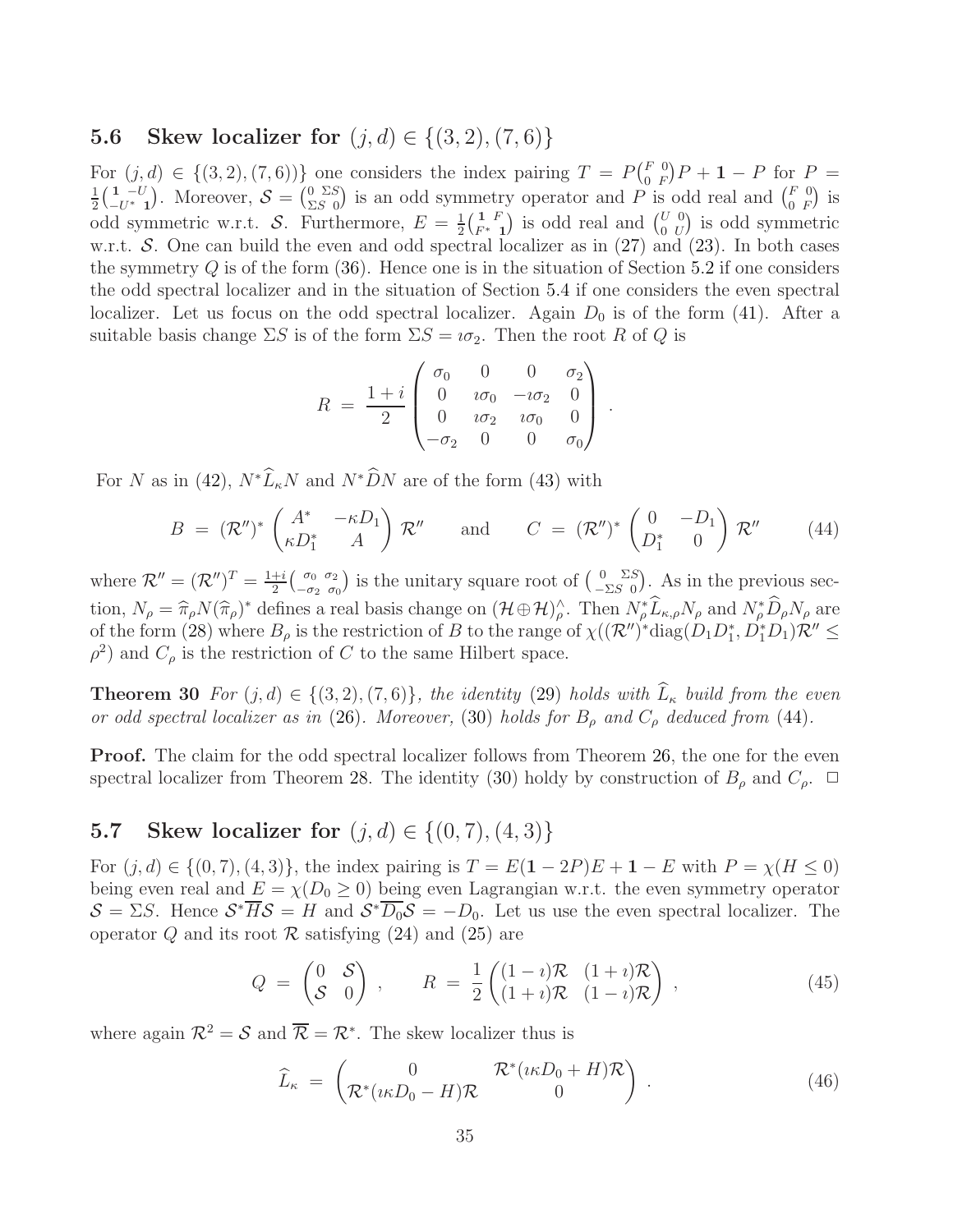**Theorem 31** *For*  $(i, d) \in \{(0, 7), (4, 3)\},\$ 

 $\text{Ind}_2(E(1 - 2P)E + 1 - E) = \text{sgn}(\det(i \kappa D_{0,\rho} - H_{\rho})) \text{sgn}(\det(i D_{0,\rho}))$ .

Proof. First let us note that the claim follows directly from [\(29\)](#page-23-0) because the skew localizer in [\(46\)](#page-34-4) is off-diagonal. The proof of [\(29\)](#page-23-0) can be reduced to Theorem [25](#page-23-3) in Section [5.1.](#page-23-2) For  $(j, d) \in \{(0, 7), (4, 3)\}\$ the same symmetry relations as for  $(j, d) \in \{(1, 7), (5, 3)\}\$ hold where  $1 - 2P$  is identified with U, and H identified with A (which hence has the supplementary property of being self-adjoint). By Theorem [25](#page-23-3)

$$
\operatorname{Ind}(E(\mathbf{1}-2P)E+\mathbf{1}-E) = \operatorname{sgn}\left(\operatorname{Pf}((\imath R^*L_{\kappa}^{\text{od}}R)_{\rho})\right)\operatorname{sgn}\left(\operatorname{Pf}((\imath R^*D^{\text{od}}R)_{\rho})\right),
$$

for  $iR^*L_{\kappa}^{\text{od}}R$  as in [\(33\)](#page-23-1). Because the real basis change M as in [\(4\)](#page-3-1) commutes with  $(R^*DR)^2$ ,  $M(\hat{\pi}_{\rho})^* = (\hat{\pi}_{\rho})^* \hat{\pi}_{\rho} M(\hat{\pi}_{\rho})^*$ . Thus  $M_{\rho} = \hat{\pi}_{\rho} M(\hat{\pi}_{\rho})^*$  defines a real basis change on  $(\mathcal{H} \oplus \mathcal{H})^{\wedge}_{\rho}$ . Then

$$
\operatorname{Ind}(E(\mathbf{1}-2P)E+\mathbf{1}-E) = \operatorname{sgn}\left(\operatorname{Pf}(iM^*_{\rho}(R^*L^{\text{od}}_{\kappa}R)_{\rho}M_{\rho})\right)\operatorname{sgn}\left(\operatorname{Pf}(iM^*_{\rho}(R^*D^{\text{od}}R)_{\rho}M_{\rho})\right),
$$

where  $iM_{\rho}^*(R^*L_{\kappa}^{\text{od}}R)_{\rho}M_{\rho} = -\tilde{L}_{\kappa,\rho}$  for  $\tilde{L}_{\kappa}$  as in [\(46\)](#page-34-4). As both matrices  $iM_{\rho}^*(R^*L_{\kappa}^{\text{od}}R)_{\rho}M_{\rho}$  and  $iM_{\rho}^*(R^*D^{od}R)_{\rho}M_{\rho}$  are off-diagonal, the map  $\mathcal{R}_{\rho}: \text{Ran}(R^*\chi(|D_0| \le \rho)R) \to \mathcal{H}_{\rho}$  given by the restriction of R to  $\text{Ran}(R^*\chi(|D_0| \le \rho)R)$  is unitary. Now  $\mathcal{R}_{\rho}$  and  $\mathcal{R}_{\rho}^*$  appear twice and the additional signs cancel out, implying the claim.  $\Box$ 

## <span id="page-35-0"></span>5.8 Skew localizer for  $(j, d) \in \{(2, 1), (6, 5)\}\$

For  $(j, d) \in \{(2, 1), (6, 5)\}\$ , the index pairing is  $T = E(1 - 2P)E + 1 - E$  with  $P = \chi(H \le 0)$ being even Lagrangian and  $E = \chi(D_0 \ge 0)$  being even real w.r.t. the even symmetry  $S = \Sigma S$ . Hence  $S^* \overline{H} S = -H$  and  $S^* \overline{D_0} S = D_0$ . Let us use the odd spectral localizer. The operator Q and its root  $\mathcal R$  satisfying [\(24\)](#page-21-1) and [\(25\)](#page-21-2) are given as in [\(45\)](#page-34-2). The skew localizer thus is

<span id="page-35-1"></span>
$$
\widehat{L}_{\kappa} = \begin{pmatrix} 0 & \mathcal{R}^*(-\kappa D_0 + iH)\mathcal{R} \\ \mathcal{R}^*(\kappa D_0 + iH)\mathcal{R} & 0 \end{pmatrix} . \tag{47}
$$

**Theorem 32** *For*  $(j, d) \in \{(2, 1), (6, 5)\},\$ 

$$
Ind(E(1-2P)E + 1 - E) = sgn(det(\kappa D_{0,\rho} + iH_{\rho})) sgn(det(D_{0,\rho})) .
$$

Proof. The claim follows directly from [\(29\)](#page-23-0) because the skew localizer in [\(47\)](#page-35-1) is off-diagonal. The proof of [\(29\)](#page-23-0) can be reduced to Theorem [27](#page-28-2) in Section [5.3.](#page-28-0) For  $(j, d) \in \{(2, 1), (6, 5)\}\$  the same symmetry relations as for  $(j, d) \in \{(2, 0), (6, 4)\}\$ hold where  $1 - 2E$  is identified with F and  $D_0$  is self-adjoint. By Theorem [27](#page-28-2)

$$
\operatorname{Ind}(E(\mathbf{1}-2P)E+\mathbf{1}-E) = \operatorname{sgn}(\operatorname{Pf}((iR^*L_{\kappa}^{\operatorname{ev}}R)_{\rho})) \operatorname{sgn}(\operatorname{Pf}((iR^*D^{\operatorname{ev}}R)_{\rho})) ,
$$

for  $iR^*L_{\kappa}^{\text{ev}}R$  as in [\(38\)](#page-28-1). Applying the real basis change  $M_{\rho}$  as in the previous section leads to

$$
\text{Ind}(E(\mathbf{1}-2P)E+\mathbf{1}-E) = \text{sgn}(\text{Pf}(\imath M^*_{\rho}(R^*L^{\text{ev}}_{\kappa}R)_{\rho}M_{\rho})) \text{sgn}(\text{Pf}(\imath M^*_{\rho}(R^*D^{\text{ev}}R)_{\rho}M_{\rho})) ,
$$

where  $iM^*_{\rho}(R^*L^{\text{ev}}_{\kappa}R)_{\rho}M_{\rho} = \tilde{L}_{\kappa,\rho}$  for  $\tilde{L}_{\kappa}$  as in [\(47\)](#page-35-1). As both matrices  $iM^*_{\rho}(R^*L^{\text{ev}}_{\kappa}R)_{\rho}M_{\rho}$  and  $\imath M_{\rho}^{*}(R^{*}DR)_{\rho}M_{\rho}$  are off-diagonal,  $\mathcal{R}_{\rho}$  as above and  $\mathcal{R}_{\rho}^{*}$  appear twice and the additional signs cancel out, this implies the claim.  $\Box$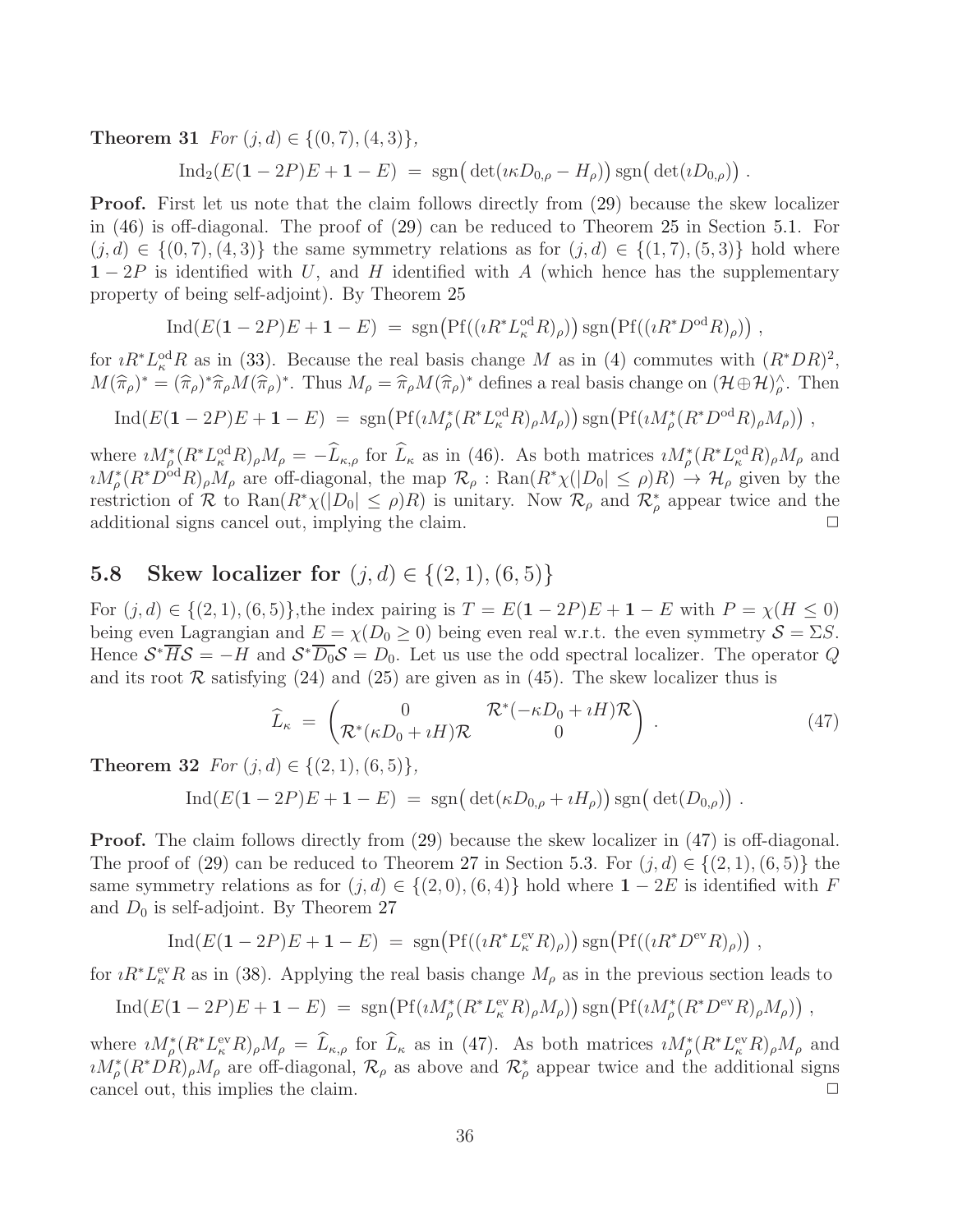## <span id="page-36-0"></span>References

- <span id="page-36-1"></span>[1] M. F. Atiyah, I.M. Singer, Index theory for skew-adjoint Fredholm operators, Publ. IHES 37, 5-26 (1969).
- <span id="page-36-14"></span>[2] M. F. Atiyah, I. M. Singer, The index of elliptic operators: V, Annals of Math. 93, 139-149 (1971).
- <span id="page-36-6"></span>[3] J. Avron, R. Seiler, B. Simon, The index of a pair of projections, J. Funct. Anal. 120, 220-237 (1994).
- [4] C. Bourne, A. L. Carey, M. Lesch, A. Rennie, The KO-valued spectral flow for skew-adjoint Fredholm operators, online first, J. Topol. Anal., arXiv:1907.04981.
- <span id="page-36-9"></span>[5] A. L. Carey, D. M. O'Brien, Automorphisms of the infinite dimensional Clifford algebra and the Atiyah-Singer mod 2 index, Topology 22, 437-448 (1983).
- <span id="page-36-12"></span>[6] A. L. Carey, J. Phillips, H. Schulz-Baldes, Spectral flow for skew-adjoint Fredholm operators, J. Spec. Theory 9, 137-170 (2019).
- <span id="page-36-2"></span>[7] A. Connes, Noncommutative geometry and reality, J. Math. Phys. 36, 6194-6231 (1995).
- <span id="page-36-8"></span>[8] H. D. Cornean, D. Monaco, S. Teufel, Wannier functions and  $\mathbb{Z}_2$  invariants in time-reversal symmetric topological insulators, Reviews Math. Phys. 29, 1730001 (2017).
- [9] G. De Nittis, H. Schulz-Baldes, Spectral flows of dilations of Fredholm operators, Canad. Math. Bull. 58, 51-68 (2015).
- <span id="page-36-10"></span><span id="page-36-7"></span>[10] N. Doll, H. Schulz-Baldes, Approximate symmetries and conservation laws in topological insulators and associated Z-invariants, Annals Phys. 419, 168238 (2020).
- [11] N. Doll, H. Schulz-Baldes, N. Waterstraat, Parity as  $\mathbb{Z}_2$ -valued spectral flow, Bull. London Math. Soc. 51, 836-852 (2019).
- <span id="page-36-11"></span>[12] J. M. Gracia-Bondía, J. C. Várilly, H. Figueroa, *Elements of Noncommutative Geometry*, (Birkhäuser, Boston, 2001).
- <span id="page-36-3"></span>[13] J. Grossmann, H. Schulz-Baldes, Index pairings in presence of symmetries with applications to topological insulators, Commun. Math. Phys. 343, 477-513 (2016).
- <span id="page-36-15"></span><span id="page-36-13"></span>[14] N. Higson, J. Roe, Analytic K-homology, (Oxford University Press, Oxford, 2000).
- <span id="page-36-5"></span>[15] T. Kato, Perturbation theory for linear operators, 2nd edition, (Springer, New York, 2012).
- [16] J. Kellendonk, Cyclic Cohomology for Graded C<sup>\*,r</sup>-algebras and Its Pairings with van Daele K-theory, Commun. Math. Phys. 368, 467-518 (2019).
- <span id="page-36-4"></span>[17] H. Katsura, T. Koma, The  $\mathbb{Z}_2$  index of disordered topological insulators with time reversal symmetry, J. Math. Phys. 57, 021903 (2016).